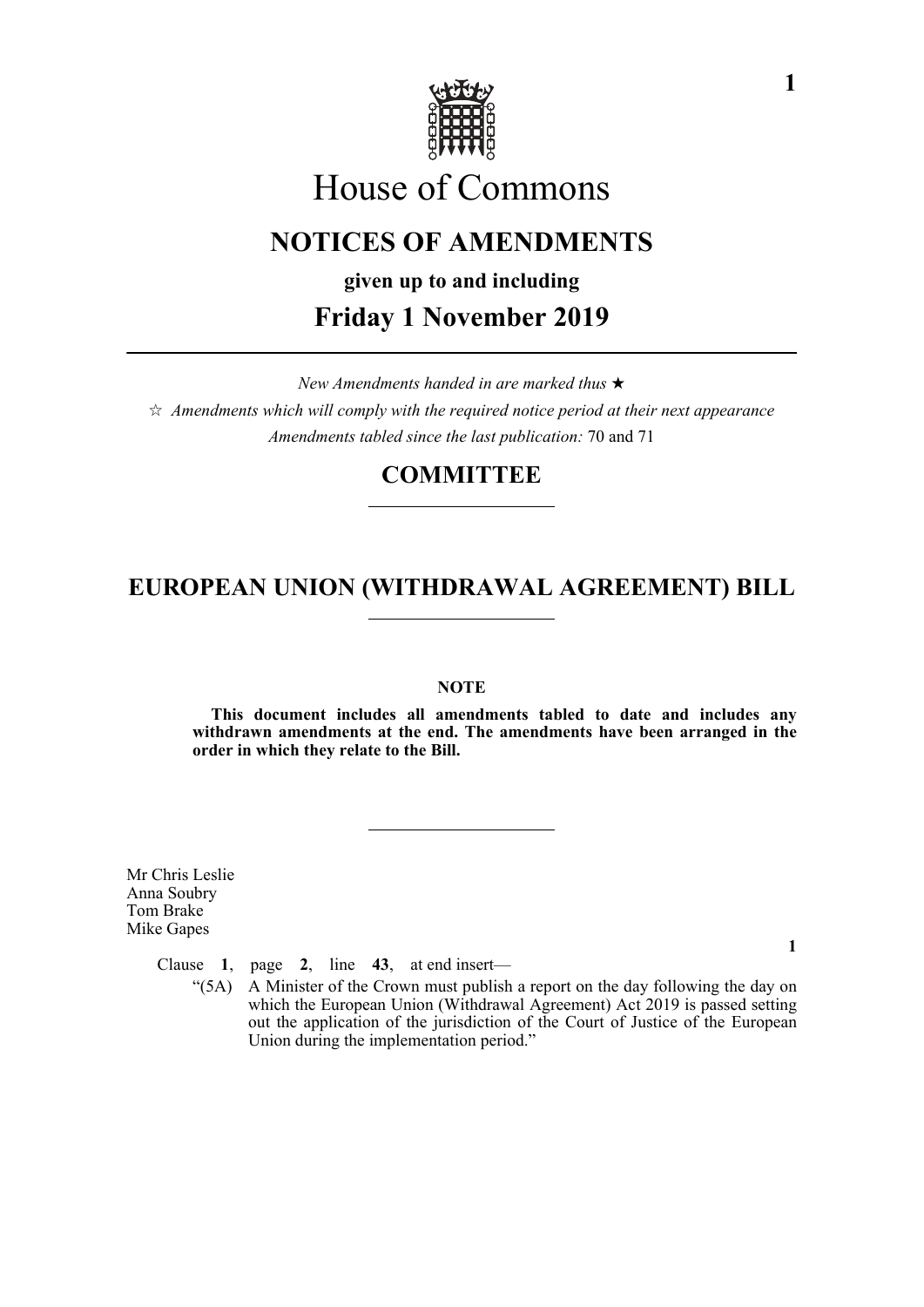Mr Chris Leslie Anna Soubry Tom Brake Mike Gapes

Clause **1**, page **2**, line **43**, at end insert—

"(5A) A Minister of the Crown must publish a report on the day following the day on which the European Union (Withdrawal Agreement) Act 2019 is passed setting out the impact and consequences for the United Kingdom economy of—

- (a) the arrangements proposed for the implementation period, and
- (b) the arrangements that may apply under a full range of scenarios following the completion of the implementation period."

Nick Thomas-Symonds Jeremy Corbyn Keir Starmer Jenny Chapman Paul Blomfield Mr Nicholas Brown

- Clause **1**, page **2**, line **43**, at end insert—
	- "(5A) A Minister of the Crown must publish a report on the first working day in each month from February 2020 to the month after the end of the implementation period listing the legislative acts of the European Union adopted in the previous month and must make arrangements for a motion to be moved in each House of Parliament relating to each such report within six sitting days of that report being published."

#### *Member's explanatory statement*

*This amendment would give Parliament the chance to scrutinise Ministers on those laws passed by the European Union during the implementation period which automatically apply in the UK.*

Nick Thomas-Symonds Jeremy Corbyn Keir Starmer Jenny Chapman Paul Blomfield Mr Nicholas Brown

Clause **1**, page **2**, line **43**, at end insert—

"(5A) A Minister of the Crown must, after having consulted the President of the UK Supreme Court, publish a report on 1 April 2020 setting out how the application of the jurisdiction of the Court of Justice of the European Union has operated during the implementation period."

#### *Member's explanatory statement*

*This amendment provide Parliament with information on the operation of the jurisdiction of the Court of Justice of the European Union in the implementation period prior to it being extended.*

**2**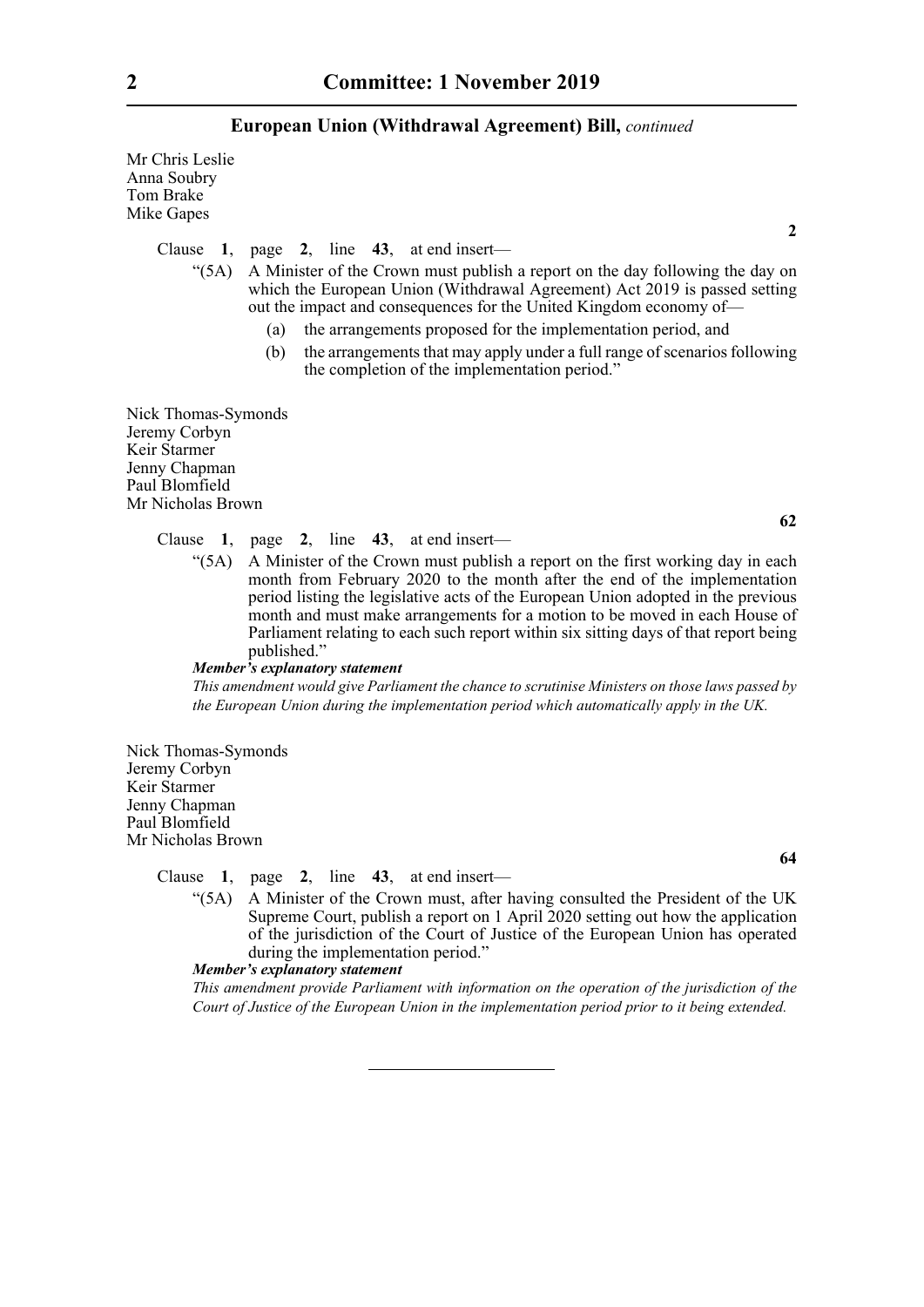Nick Thomas-Symonds Jeremy Corbyn Keir Starmer Jenny Chapman Paul Blomfield Mr Nicholas Brown

Clause **2**, page **4**, line **42**, at end insert—

 $"(2)$  A Minister of the Crown must publish a report on the first working day in each month from February 2020 to the month after the end of the implementation period listing the legislative acts of the European Union adopted in the previous month which affect matters within the devolved legislative competence of any of the Scottish Parliament, the National Assembly for Wales or the Northern Ireland Assembly and must, after consulting the Presiding Officers of each of those devolved legislatures, make arrangements for a motion to be moved in each House of Parliament relating to each such report within twelve sitting days of that report being published."

#### *Member's explanatory statement*

*This amendment would give Parliament the chance to scrutinise Ministers on those laws passed by the European Union during the implementation period which are within devolved competence.*

Paul Blomfield Jeremy Corbyn Keir Starmer Jenny Chapman Nick Thomas-Symonds Mr Nicholas Brown

> Christine Jardine Hywel Williams Liz Saville Roberts Jonathan Edwards Stuart C. McDonald

> > **16**

Clause **7**, page **9**, line **36**, leave out from beginning to "may" in line 42 on page 10 and insert—

- "(1) This section applies to—
	- (a) European Union citizens having the right to reside permanently in the UK according to Article 15 ("Rights of permanent residence") of the Withdrawal Agreement;
	- (b) persons to whom the provisions in (a) does not apply but who are eligible for indefinite leave to remain or limited leave to enter or remain by virtue of residence scheme immigration rules (see section 17).".
- (2) A person under subsection (1) has the rights and obligations provided in Article 12 and Title II Part II 'Citizens' Rights' of the Withdrawal Agreement.
- (3) The Secretary of State must by regulations make provision—
	- (a) implementing article 18(4) of the withdrawal agreement (right of eligible citizens to receive a residence document), including making provision for a physical document providing proof of residence;
	- (b) implementing article 17(4) of the EEA EFTA separation agreement (right of eligible citizens to receive a residence document) including making provision for a physical document providing proof of residence;
	- (c) implementing article 16(4) of the Swiss citizens' rights agreement (right of eligible citizens to receive a residence document).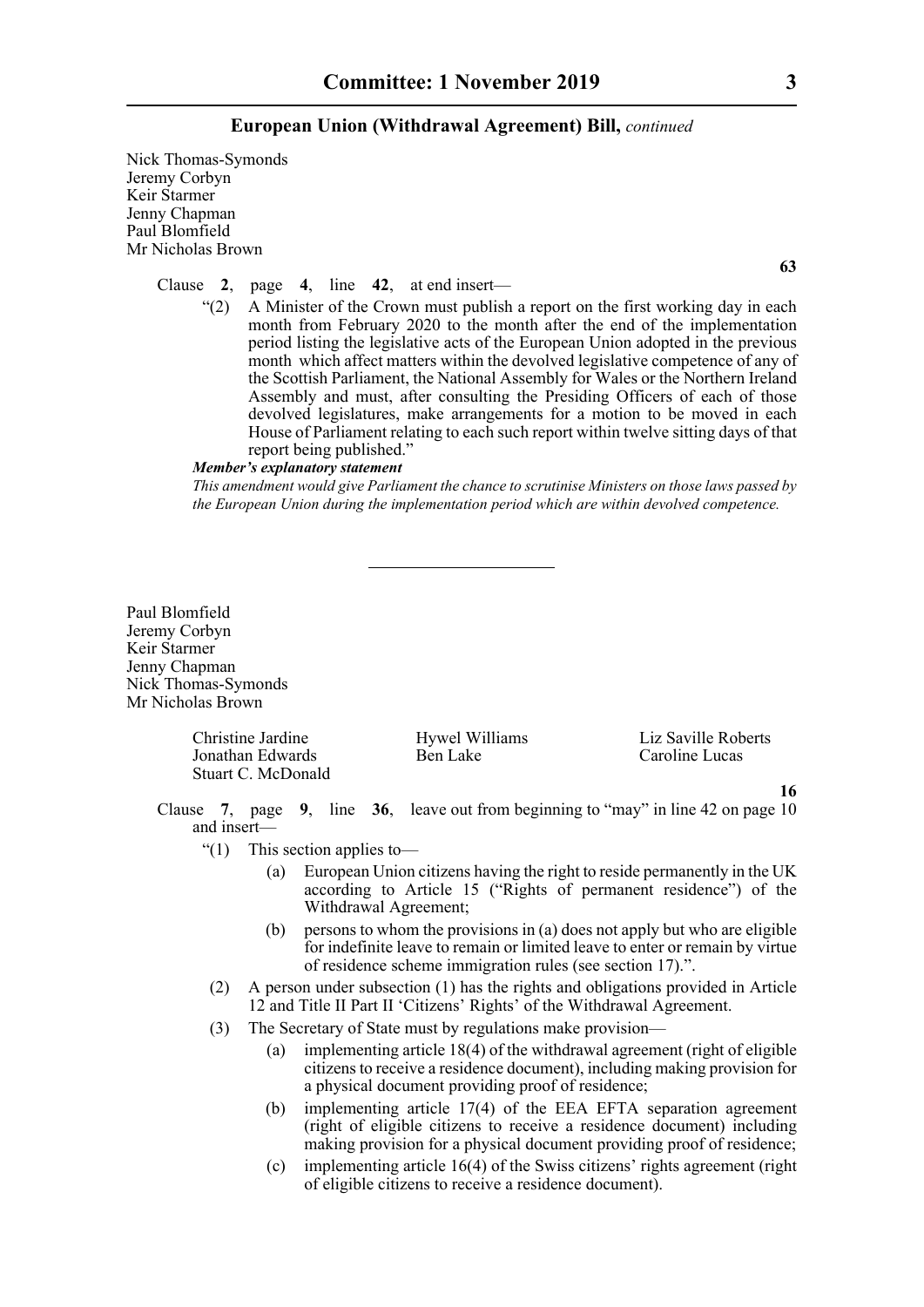- (4) Nothing in this or any other enactment may be used to implement Article 18(1) of the withdrawal agreement.
- (5) The power to make regulations under subsection (3)".

#### *Member's explanatory statement*

*This amendment provides for all EU citizens who are resident in the UK before exit day to have the right of permanent residence, whether or not they have been exercising treaty rights, and makes sure that every person who is entitled to settled status has the same rights.* 

Stuart C. McDonald Tom Brake Mr Chris Leslie Sir Vince Cable Mike Gapes Caroline Lucas

#### Dr Philippa Whitford

**4**

**5**

Clause **7**, page **9**, line **36**, leave out from "Crown" to end of Clause and insert "must by regulations make provision—

- (a) implementing article 18(4) of the withdrawal agreement (right of eligible citizens to receive a residence document), including making provision for a physical document;
- (b) implementing article 17(4) of the EEA EFTA separation agreement (right of eligible citizens to receive a residence document) including making provision for a physical document; and
- (c) implementing article 16(4) of the Swiss citizens' rights agreement (right of eligible citizens to receive a residence document)."

#### *Member's explanatory statement*

*This amendment would mean that that EEA and Swiss citizens residing in the UK would automatically have rights under article 18(4) of the withdrawal agreement (and equivalent provisions in the EEA EFTA and Swiss citizens rights agreements) rather than having to apply for them.*

Jo Swinson Tom Brake Mr Alistair Carmichael Stuart C. McDonald Mr Chris Leslie Mr Dominic Grieve

| Caroline Lucas | Heidi Allen          | Stella Creasy          |
|----------------|----------------------|------------------------|
| Mary Creagh    | Dr Philippa Whitford | Mr David Lammy         |
| Luciana Berger | Mr Sam Gyimah        | <b>Stephen Doughty</b> |
| Anna Soubry    | Dr Sarah Wollaston   | Sir Vince Cable        |
| Dr Phillip Lee | Chuka Umunna         | Mike Gapes             |

Clause **7**, page **10**, line **41**, at end insert—

"(3A) Regulations made under this section may not prevent EEA and Swiss nationals, or their family members, who are resident in the United Kingdom on or prior to 31 December 2020 applying for settled status at any time."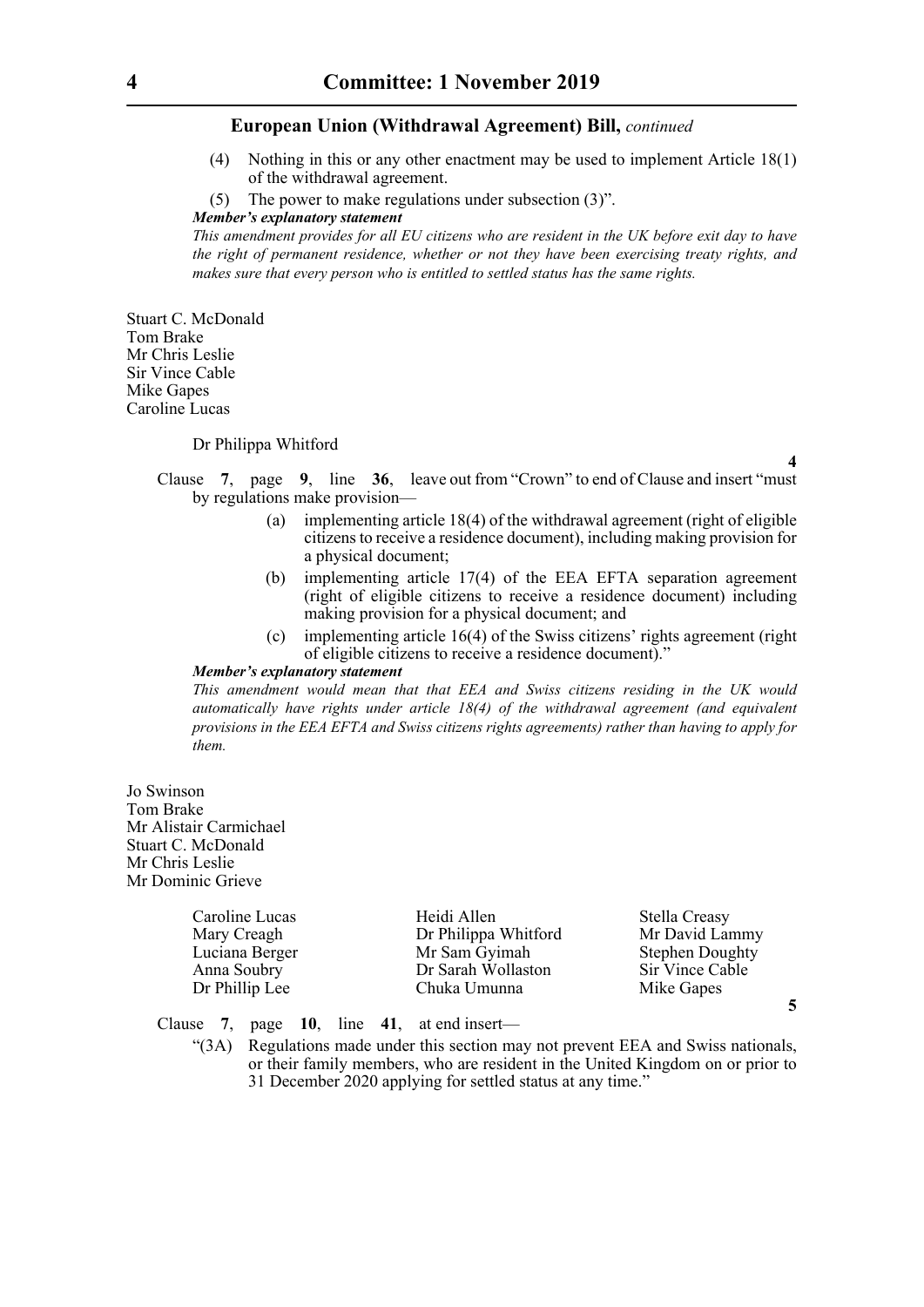Stuart C. McDonald

Clause **7**, page **10**, line **41**, at end insert—

- "(3A) Regulations made under this section shall apply to the rights of all persons eligible for leave to enter or remain in the United Kingdom by virtue of residence scheme immigration rules (see section 17) as in force on 23 October 2019 and such other persons as Ministers consider appropriate.
- (3B) The residence scheme immigration rules (see section 17) may not be amended so as to reduce the range of persons eligible for leave to enter or remain in the United Kingdom by virtue of those rules (other than by primary legislation), but other persons may be added as Ministers consider appropriate."

#### *Member's explanatory statement*

*These new subsections would ensure that the range of persons entitled under UK law to benefit from the rights set out in the Withdrawal Agreement cannot be reduced except by primary legislation.*

Paul Blomfield Jeremy Corbyn Keir Starmer Jenny Chapman Nick Thomas-Symonds Mr Nicholas Brown

Clause **11**, page **14**, line **2**, leave out subsection (1) and insert—

"(1) A person may appeal against a citizens' rights immigration decision to the Firsttier Tribunal."

Paul Blomfield Jeremy Corbyn Keir Starmer Jenny Chapman Nick Thomas-Symonds Mr Nicholas Brown

Clause **11**, page **14**, line **24**, leave out subsections (3) and (4) and insert—

- $\degree$ (3) Subject to subsection (4), while an appeal is pending, the person concerned shall be deemed to have all the rights associated with indefinite leave to remain under the residence scheme immigration rules, in particular as concerns residence, employment, access to social security benefits and other services.
- (4) Subsection (3) does not apply to an appeal against a decision falling within subsection  $(2)(a)$  or  $(c)$ .
- (4A) "Pending" shall have the same meaning for the purposes of subsections (3) and (4) as in section 104 of the Nationality, Immigration and Asylum Act 2002."

**46**

**66**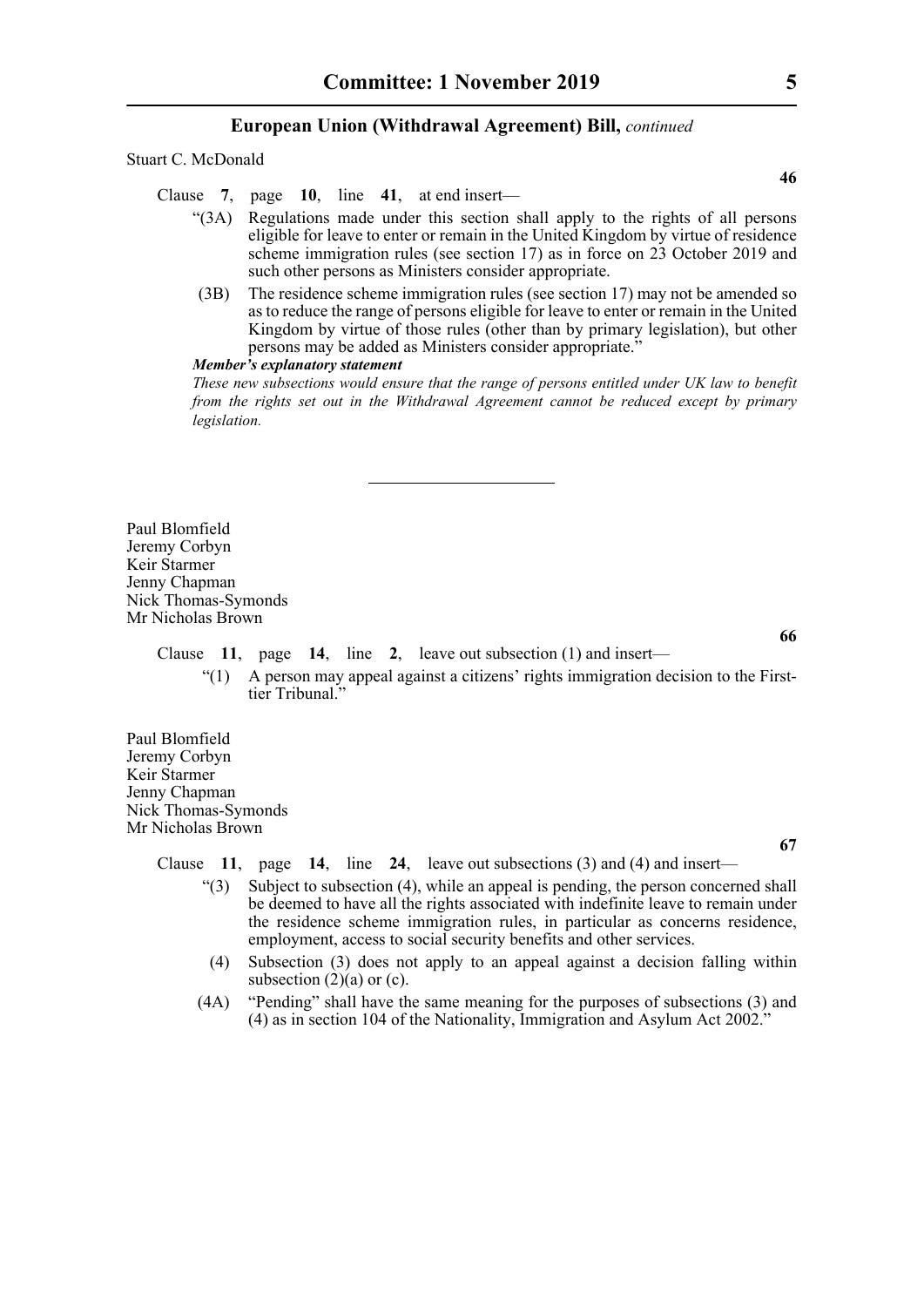Stuart C. McDonald **65** Clause **11**, page **14**, line **25**, leave out "(including judicial reviews)" *Member's explanatory statement This amendment would remove the power being provided to ministers to make regulations about judicial review of certain immigration decisions.*  Jo Swinson Tom Brake Mr Alistair Carmichael Stuart C. McDonald Mr Chris Leslie Dr Sarah Wollaston Dr Phillip Lee Mary Creagh Caroline Lucas Page **14**, line **1**, leave out Clause 11 *Member's explanatory statement Clause 11 would be replaced by New Clause 6 [Settled status: right to appeal].* Mr Chris Leslie Anna Soubry **13** Clause **18**, page **20**, leave out lines 19 and 20

Mr Chris Leslie Anna Soubry

Clause **20**, page **24**, line **5**, at end insert—

"(5A) Nothing in this section shall be taken to permit a Minister of the Crown, government department or devolved authority to pay out of money provided by Parliament expenditure in relation to a settlement in respect of the implementation period or commitments under the European Union's multiannual financial framework applying for the period after exit day unless a draft of the instrument authorising that payment has been laid before, and approved by a resolution of the House of Commons."

**15**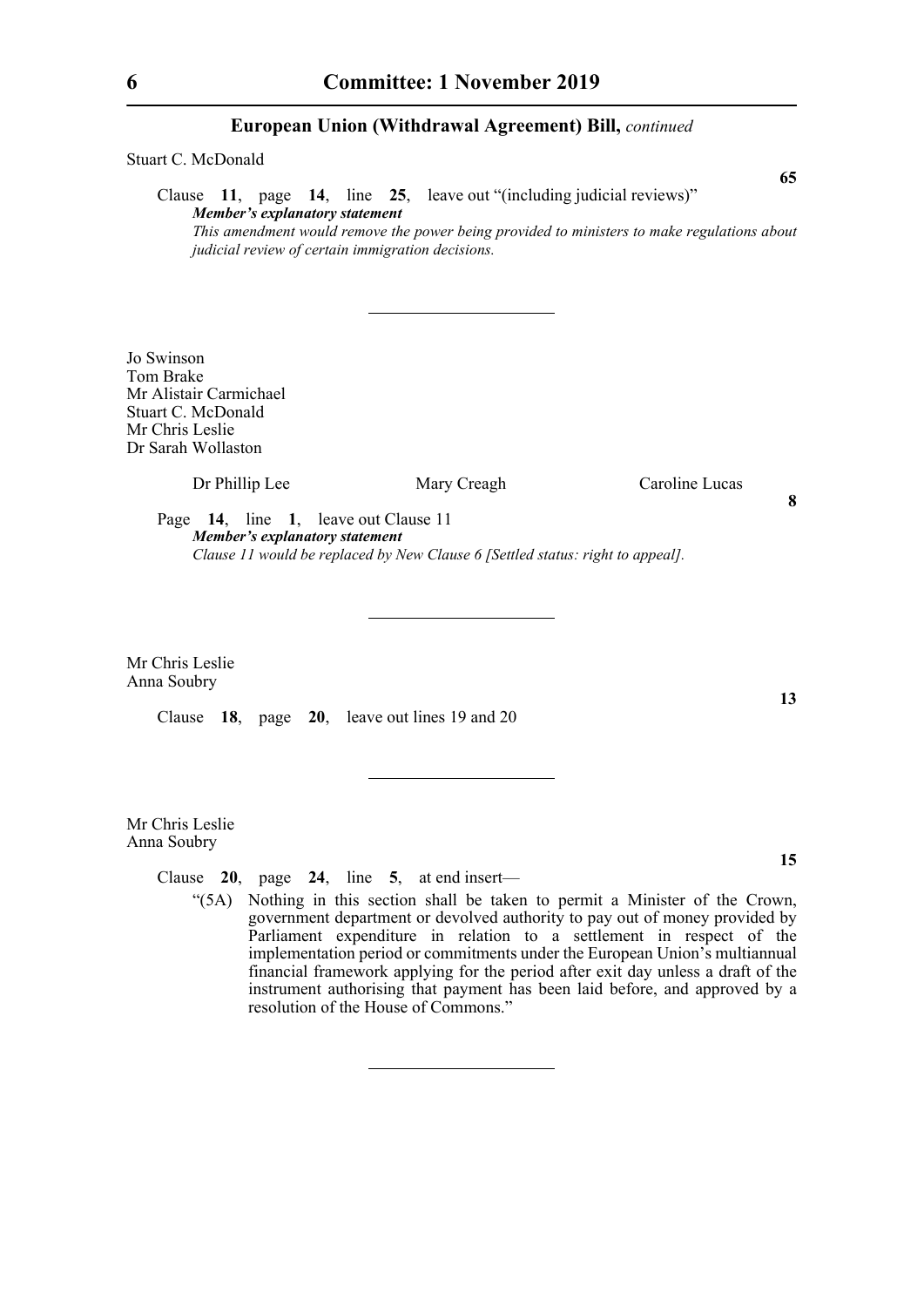Nigel Dodds Sir Jeffrey M. Donaldson Sammy Wilson Emma Little Pengelly Gavin Robinson

Clause **21**, page **24**, line **26**, at beginning insert—

"(A1) No power may be exercised under this section unless approval has been given by a decision of the Northern Ireland Assembly in compliance with paragraph 5(d) of Strand 1 of the Belfast/Good Friday Agreement."

Nigel Dodds Sir Jeffrey M. Donaldson Sammy Wilson Emma Little Pengelly Gavin Robinson

> Clause **21**, page **24**, line **34**, at end insert— "(1A) The Protocol on Ireland/Northern Ireland ceases to have effect when an agreement on trade has come into effect between the UK and the EU."

Nigel Dodds Sir Jeffrey M. Donaldson Sammy Wilson Emma Little Pengelly Gavin Robinson

Clause **21**, page **24**, line **34**, at end insert—

"(1A) The Protocol on Ireland/Northern Ireland ceases to have effect at the end of the implementation period, unless the Northern Ireland Assembly agrees to the continuation of the Protocol by a decision made in compliance with Strand 1, paragraph 5 (d) of the Belfast/Good Friday Agreement."

Mr Chris Leslie Anna Soubry

> Clause **21**, page **24**, line **36**, leave out "(including modifying this Act)" *Member's explanatory statement This amendment would prevent Ministers making regulations under this section to modify the European Union (Withdrawal) Act 2018.*

James Brokenshire Sir David Lidington Karen Bradley Simon Hoare Tom Tugendhat Paul Masterton

> Clause **21**, page **24**, line **38**, leave out from "provision" to the end of line 39 and insert "facilitating—

- (a) the unfettered access to the market within Great Britain of qualifying Northern Ireland goods;
- (b) trade between Northern Ireland and Great Britain having regard to Northern Ireland's integral place in the United Kingdom internal market; and

**59**

**56**

**57**

**12**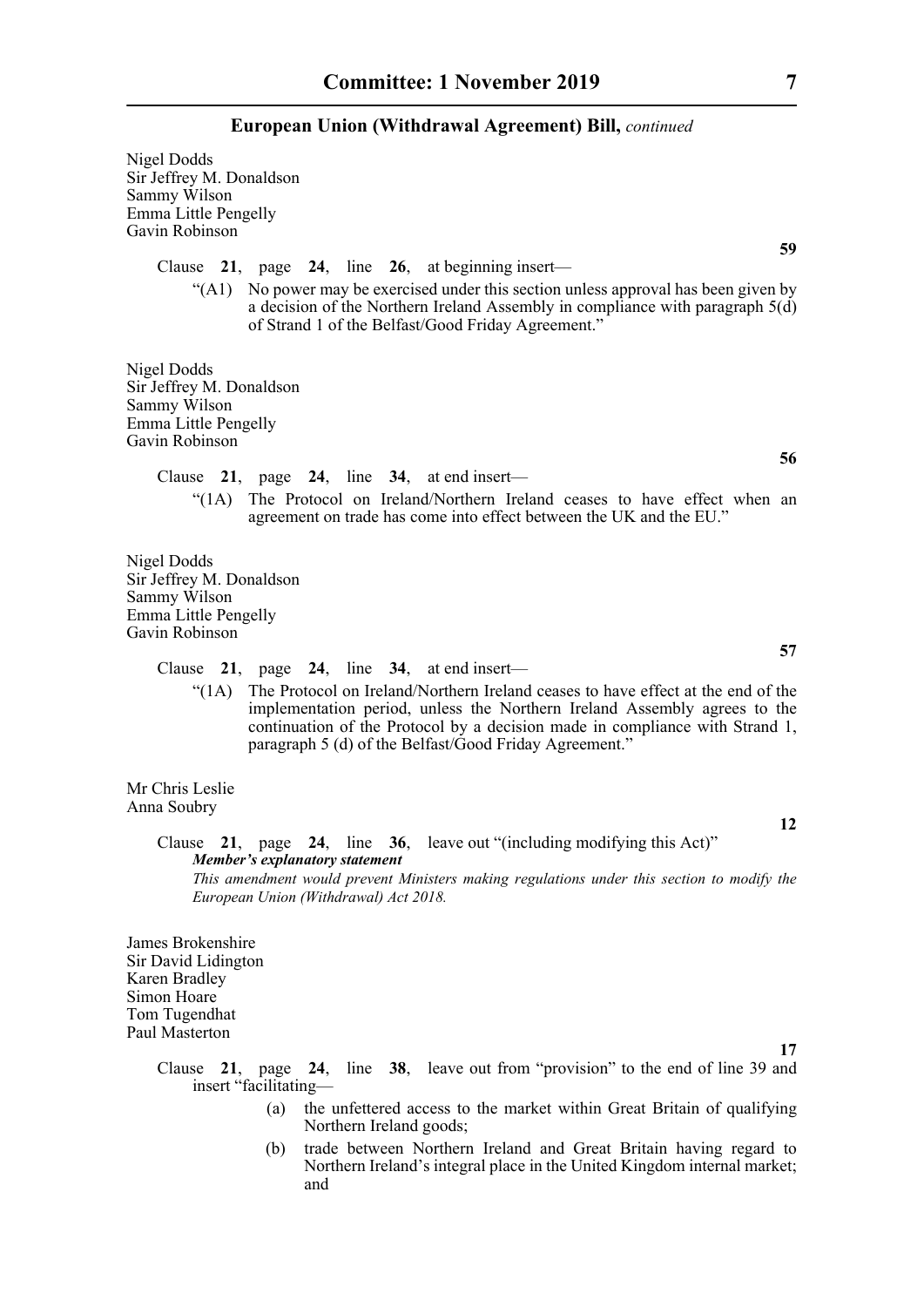(c) democratic consent in Northern Ireland to the continued application of Articles 5 to 10 of the Protocol."

Nick Thomas-Symonds Tony Lloyd Jeremy Corbyn Keir Starmer Mr Nicholas Brown Jenny Chapman

|                                                    | Paul Blomfield |  | Stephen Pound                                                      | Karin Smyth |    |
|----------------------------------------------------|----------------|--|--------------------------------------------------------------------|-------------|----|
|                                                    |                |  | Clause 21, page 24, line 38, after first "the" insert "unfettered" |             | 45 |
| Nigel Dodds<br>Sir Jeffrey M. Donaldson            |                |  |                                                                    |             |    |
| Sammy Wilson<br>$E_{\text{max}} = 1.44 \pm 0.0011$ |                |  |                                                                    |             |    |

Emma Little Pengelly Gavin Robinson

**58**

**11**

- Clause **21**, page **25**, line **1**, at end insert—
	- "(4A) Regulations under this section must provide that—
		- (a) no customs declaration may be requested or required in relation to any movement of goods within the UK customs territory intended to remain within the UK customs territory;
		- (b) no customs declaration may be requested or required in relation to any movement of goods within the UK customs territory with an end destination outside the UK unless there is agreement by the Northern Ireland Assembly by a decision made in compliance with Strand 1, paragraph 5 (d) of the Belfast/Good Friday Agreement;
		- (c) no checks may be requested or required in relation to any goods moving within the territorial area of the United Kingdom unless specified in a schedule of such goods kept by the UK Government.
		- (4B) No classification of good may be added to the schedule specified in  $4A(c)$  above unless the Northern Ireland Assembly agrees for that good to be added to the Schedule, and—
			- (a) the agreement of the Northern Ireland Assembly must be sought by HM Government in relation to all goods in order for them to be added to that Schedule, and
			- (b) that agreement shall not be considered valid agreement by the Northern Ireland Assembly unless it is a decision taken in compliance with Strand 1, paragraph 5 (d) of the Belfast/Good Friday Agreement."

Mr Chris Leslie Anna Soubry

Clause **21**, page **25**, line **6**, at end insert—

"(6A) But regulations under this section may not—

- (a) impose or increase taxation or fees,
- (b) make retrospective provision,
- (c) create a relevant criminal offence,
- (d) establish a public authority,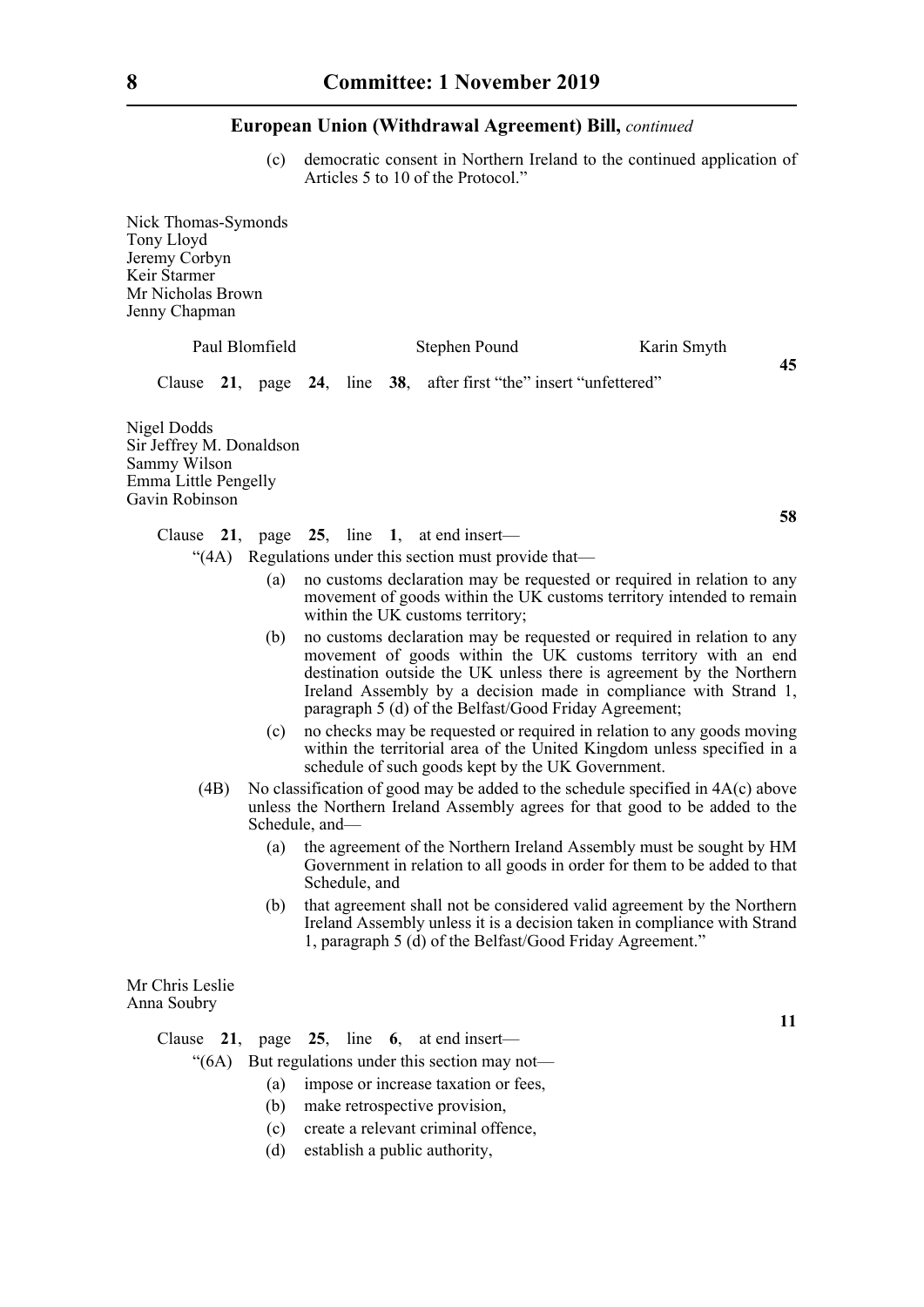- (e) amend, repeal or revoke the Human Rights Act 1998 or any subordinate legislation made under it in relation to matters connected with the Protocol on Ireland/Northern Ireland,
- (f) amend or repeal the Northern Ireland Act 1998, or
- (g) restrict the free movement of goods or introduce export summary declaration arrangements between Northern Ireland and Great Britain."

Sir William Cash

- $\star$  Clause 29, page 32, line 37, at end insert—
	- "(2A) Where a Minister of the Crown makes arrangements for a motion to be moved under subsection (2), that motion shall be moved by the Chair of the European Scrutiny Select Committee.
	- $(2B)$  If—
		- (a) the report to which a motion under subsection (2) relates states that the EU legislation to which the report relates is contrary to the vital national interest of the United Kingdom,
		- (b) the report recommends that that legislation should not apply in UK domestic law, and

(c) the motion under subsection (2) is approved by the House of Commons, then that EU legislation shall, notwithstanding the European Communities Act 1972 or any enactment, treaty or rule of law or of construction, be void and of no effect in the United Kingdom and shall not be construed as binding on the United Kingdom by any court."

Mary Creagh Caroline Lucas

**27**

Clause **29**, page **32**, line **44**, leave out "which is not EU tertiary legislation" and insert "including EU tertiary legislation"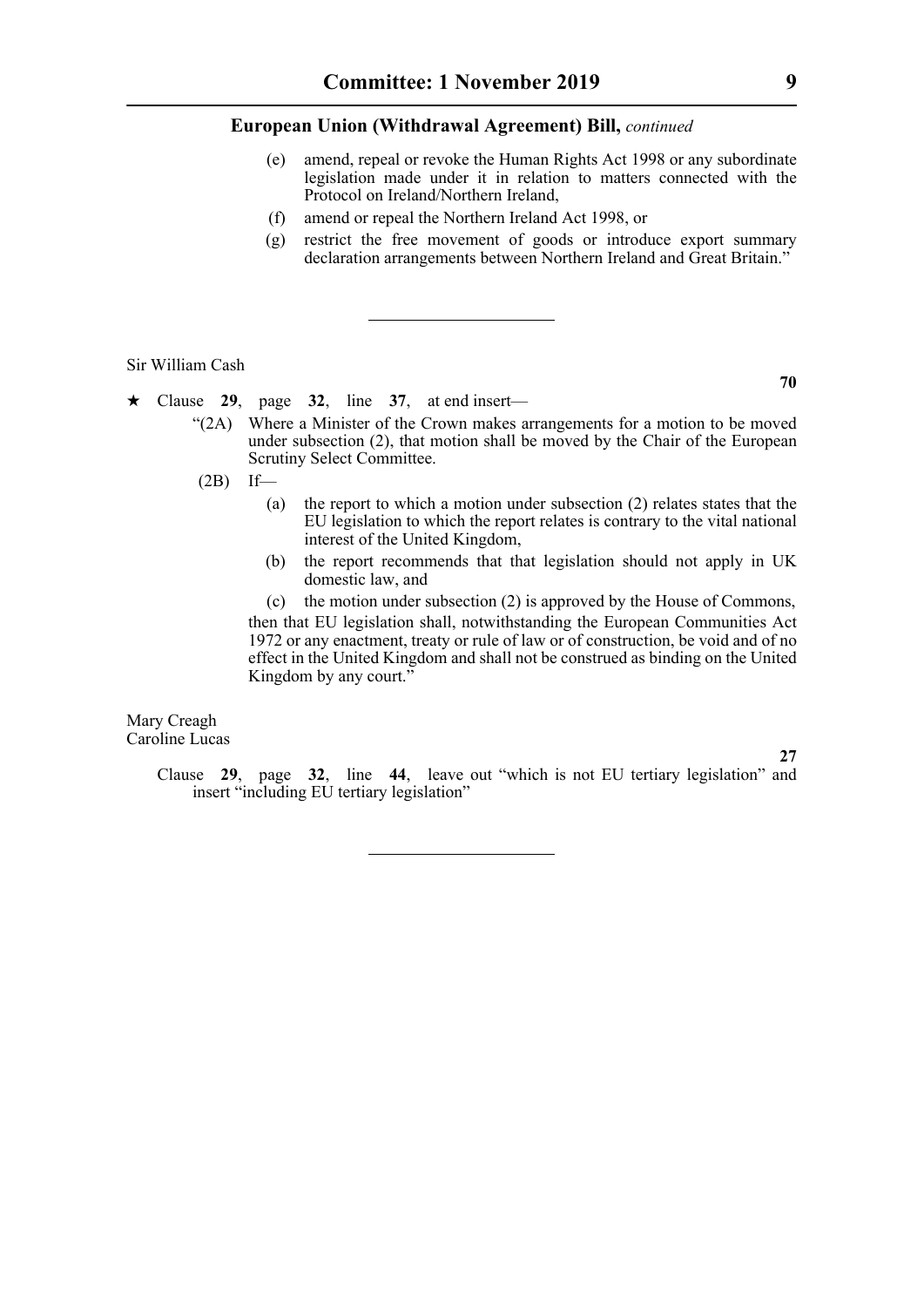Nick Boles Hilary Benn Melanie Onn Stephen Kinnock Mr David Gauke Jack Dromey

| Gareth Snell         | Lucy Powell            | Ruth Smeeth            |
|----------------------|------------------------|------------------------|
| Lisa Nandy           | <b>Stephen Doughty</b> | Norman Lamb            |
| Jonathan Edwards     | Tom Brake              | Preet Kaur Gill        |
| Alison McGovern      | Mr Sam Gyimah          | <b>Stephen Gethins</b> |
| Stella Creasy        | Ged Killen             | Mr Ben Bradshaw        |
| <b>Rachel Reeves</b> | Mrs Madeleine Moon     | Mary Creagh            |
| Jo Platt             | Kate Green             | Ian Murray             |
| Martin Whitfield     | Jo Swinson             | Mr Alistair Carmichael |
| Chuka Umunna         | Jamie Stone            | Wera Hobhouse          |
| Christine Jardine    | Layla Moran            | Dr Sarah Wollaston     |
| Heidi Allen          | Tim Farron             | Sir Vince Cable        |
| Angela Smith         | Luciana Berger         | Jane Dodds             |
| Sir Edward Davey     | Dr Phillip Lee         | Rushanara Ali          |
| Caroline Lucas       | Mr Philip Hammond      |                        |

**68**

Clause **30**, page **33**, leave out lines 8 to 30 and insert—

#### **"13B Extension of implementation period**

- (1) If by 1 June 2020 an agreement on the future trade relationship has not been concluded, any Minister of the Crown who attends the Joint Committee must seek to secure agreement in the Joint Committee to a single decision to extend the implementation period by two years, in accordance with Article 132 of the Withdrawal Agreement.
- (2) If the Joint Committee does not agree the extension specified in subsection (1) but EU representatives on the Joint Committee indicate that they would agree an extension for a shorter period, a Minister of the Crown must move a motion in the House of Commons to agree the shorter period proposed, and if that motion is agreed, a Minister of the Crown must agree that shorter extension in the Joint Committee.
- (3) Any Minister of the Crown who attends the Joint Committee may seek agreement to terminate the implementation period if a final agreement on the future trade relationship is ratified before the end of the implementation period.
- (4) Subsection (1) may be suspended or repealed by resolution of the House of Commons."

#### *Member's explanatory statement*

*This Amendment wound insert a section in the European Union (Withdrawal) Act 2019 to require the government, if agreement on the future trade relationship has not been concluded by 1 June 2020, to seek to extend the implementation period by two years to December 2022 unless the House of Commons passes a contrary resolution. A Minister of the Crown is required to agree to a shorter extension only if authorised to do so by the House of Commons. The Amendment also confirms that the implementation period may be terminated at any time if a final free trade agreement has been ratified.*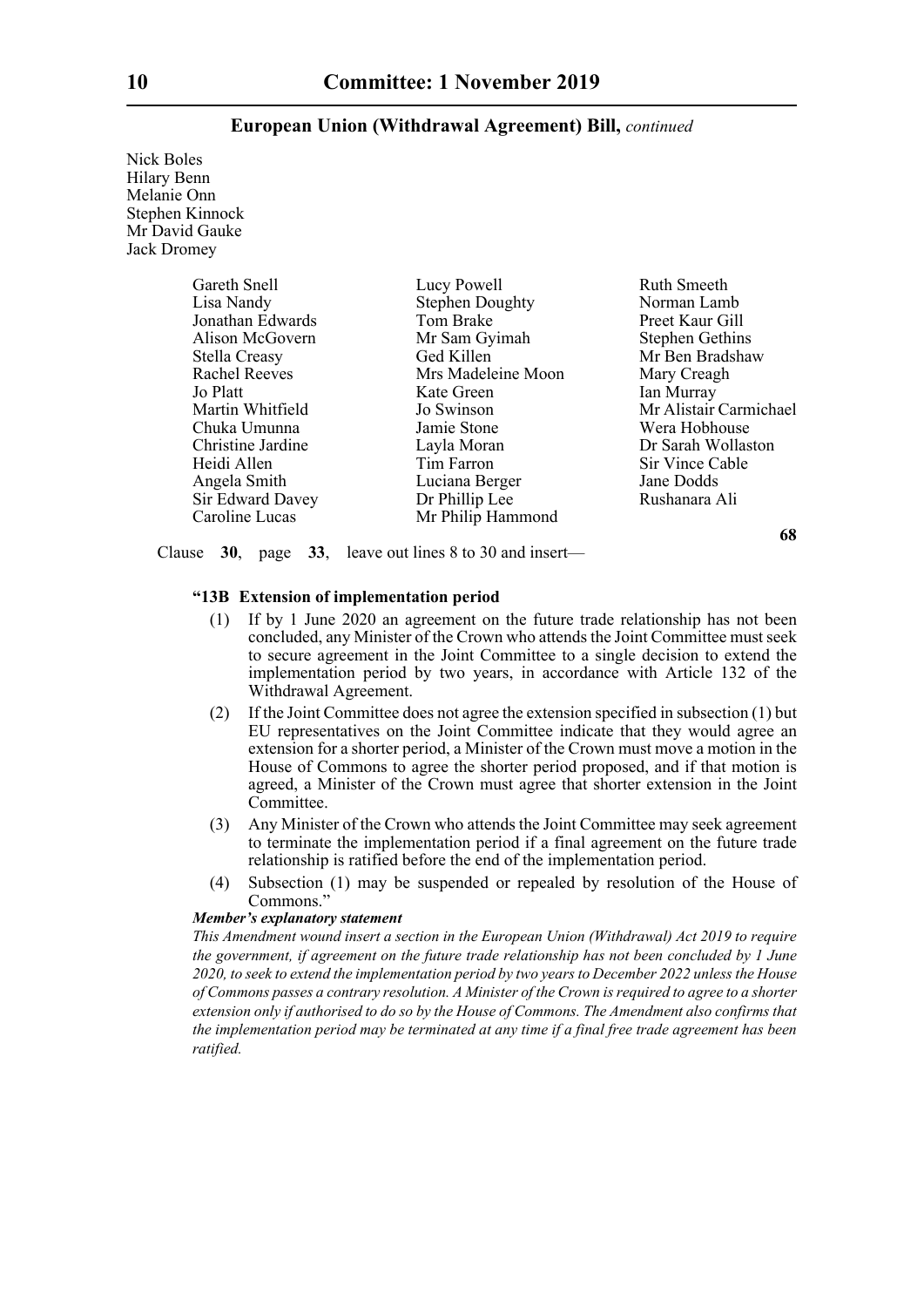Mr Dominic Grieve Guto Bebb Justine Greening Stephen Doughty Mr Ben Bradshaw Anna Soubry

Joanna Cherry Caroline Lucas

**50**

Clause **30**, page **33**, leave out lines 9 to 30 and insert—

- "(1) The Secretary of State must report to the House of Commons on 5 May 2020 and 2 June 2020 regarding the progress of negotiations with the EU on the future relationship, and the likelihood of the future relationship agreements being completed by 31 December 2020.
- (2) A Minister of the Crown must make arrangements for a motion requesting that the Joint Committee decide to extend the transition period by two years to be debated and voted on the by the House of Commons by 11 June 2020.
- (3) If a motion mentioned in subsection (2) is approved by the House of Commons, the Prime Minister must—
	- (a) write to the Joint Committee to request that the Committee decide to extend the transition period by two years, and
	- (b) make any and all necessary arrangements for the UK government to negotiate the extension of the transition period in good faith and in accordance with the Withdrawal Agreement."

#### *Member's explanatory statement*

*Clause 30 as presently drafted would not provide a process for Parliament to initiate a request for an extension. This amendment would ensure that the House of Commons would have the power to decide whether or not to seek an extension to the implementation period.*

Nigel Dodds Sir Jeffrey M. Donaldson Sammy Wilson Emma Little Pengelly Gavin Robinson

**60**

Clause **30**, page **33**, line **9**, at beginning insert—

- "(A1) The Prime Minister must, on 1 December 2020, request an extension of the implementation period unless—
	- (a) a new agreement has been reached between the European Union and the United Kingdom that supersedes Article 13(8) of the Protocol on Ireland/ Northern Ireland agreed on 17 October; and
	- (b) that new agreement has been approved by resolution of the Northern Ireland Assembly.
	- (1) Subject to subsection (A1),"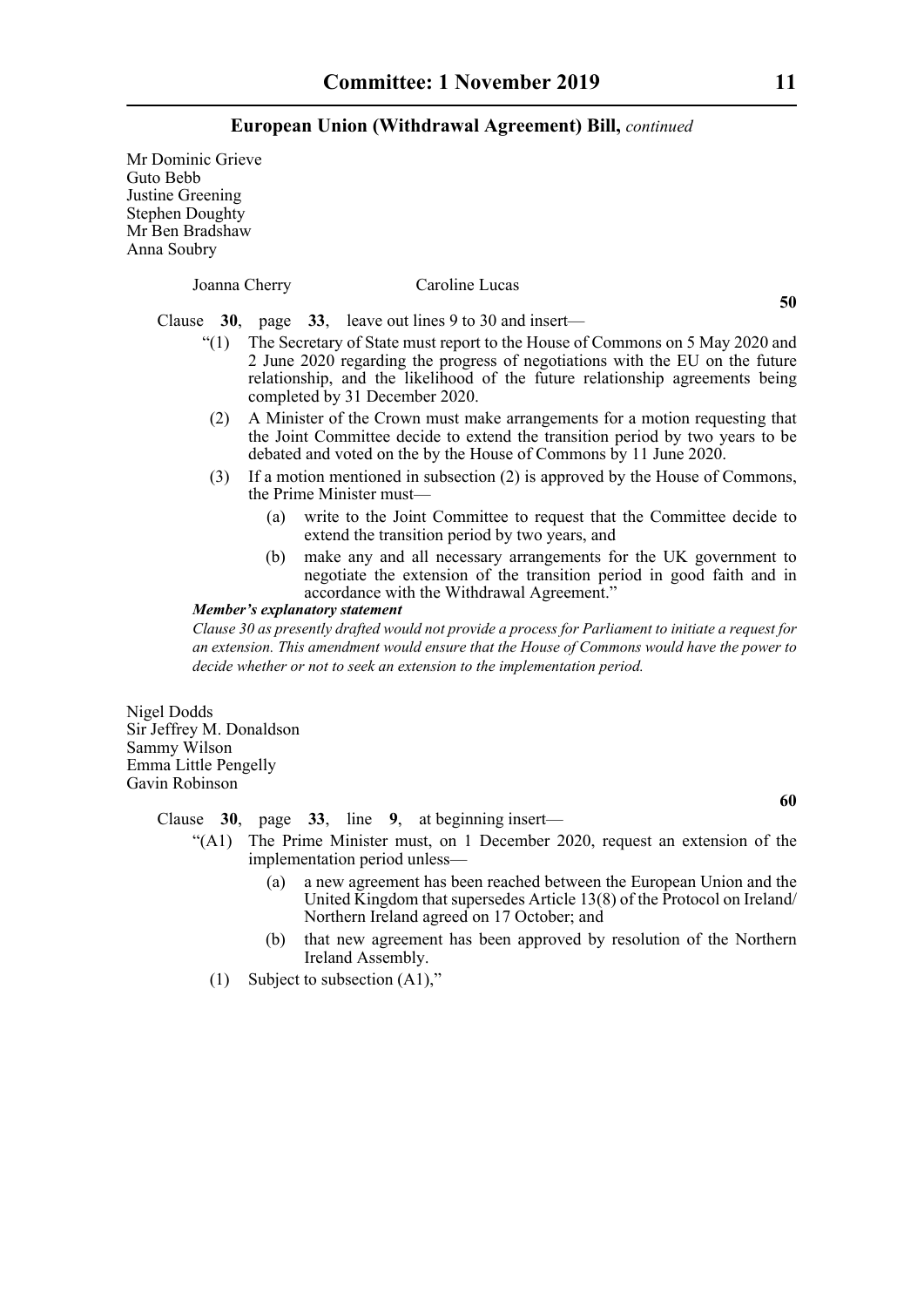Nick Thomas-Symonds Jeremy Corbyn Keir Starmer Jenny Chapman Paul Blomfield Mr Nicholas Brown

Caroline Lucas

**30**

Clause **30**, page **33**, line **9**, leave out 'may' and insert 'must seek to' *Member's explanatory statement Amendments 30 to 34 are intended to use a device similar to the Benn Act in order to prevent the*

*UK and the EU falling onto WTO terms at the end of next year.*

Nick Thomas-Symonds Jeremy Corbyn Keir Starmer Jenny Chapman Paul Blomfield Mr Nicholas Brown

#### Caroline Lucas

**31**

**32**

**33**

Clause **30**, page **33**, line **10**, leave out 'only if' and insert 'of two years unless' *Member's explanatory statement Amendments 30 to 34 are intended to use a device similar to the Benn Act in order to prevent the*

*UK and the EU falling onto WTO terms at the end of next year.*

Nick Thomas-Symonds Jeremy Corbyn Keir Starmer Jenny Chapman Paul Blomfield Mr Nicholas Brown

Caroline Lucas

Clause **30**, page **33**, leave out lines 11 to 14 *Member's explanatory statement Amendments 30 to 34 are intended to use a device similar to the Benn Act in order to prevent the UK and the EU falling onto WTO terms at the end of next year.*

Nick Thomas-Symonds Jeremy Corbyn Keir Starmer Jenny Chapman Paul Blomfield Mr Nicholas Brown

Caroline Lucas

Clause **30**, page **33**, line **15**, after 'motion' insert 'by 15 June 2020' *Member's explanatory statement Amendments 30 to 34 are intended to use a device similar to the Benn Act in order to prevent the UK and the EU falling onto WTO terms at the end of next year.*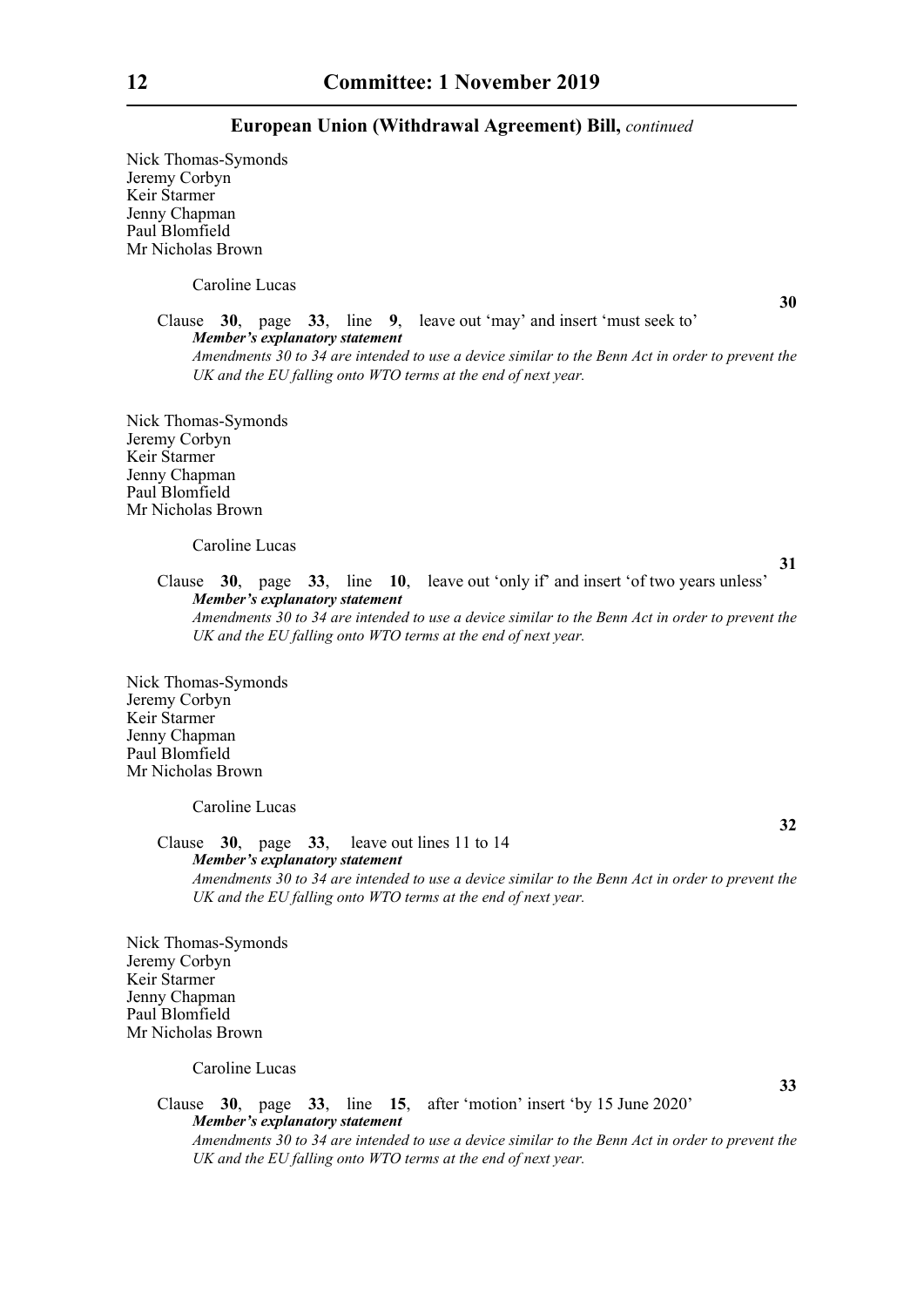Nick Thomas-Symonds Jeremy Corbyn Keir Starmer Jenny Chapman Paul Blomfield Mr Nicholas Brown

Caroline Lucas

**34**

Clause **30**, page **33**, line **27**, leave out "for the purposes" and insert "approves of the Government's decision not to apply for an extension under" *Member's explanatory statement* 

*Amendments 30 to 34 are intended to use a device similar to the Benn Act in order to prevent the UK and the EU falling onto WTO terms at the end of next year.*

Mr Dominic Grieve Guto Bebb Justine Greening Stephen Doughty Mr Ben Bradshaw Anna Soubry

Joanna Cherry Caroline Lucas

Clause **31**, page **33**, line **40**, at end insert—

"(2A) The Secretary of State must—

- (a) arrange for the government to conduct assessments of the impact of a future relationship as proposed in any statement on objectives referred to in subsection  $(1)$  or  $(2)$ , including but not limited to-
	- (i) economic impact assessments,
	- (ii) environmental impact assessments, and
	- (iii) human rights assessments, and
- (b) publish all assessments conducted in accordance with subsection  $(2A)(a)$ ."

#### *Member's explanatory statement*

*This amendment requires that impact assessments be carried out with regard to a future relationship as proposed in the statement on objectives for which subsections (1) and (2) provide, and that impact assessments be published.*

Nick Thomas-Symonds Jeremy Corbyn Keir Starmer Jenny Chapman Paul Blomfield Mr Nicholas Brown

#### Clause **31**, page **33**, leave out lines 41 to 44 *Member's explanatory statement*

*The Government's clause would lock in the distant future partnership negotiated by this Government in primary legislation, this amendment helps to enable a closer economic relationship like a customs union.*

**51**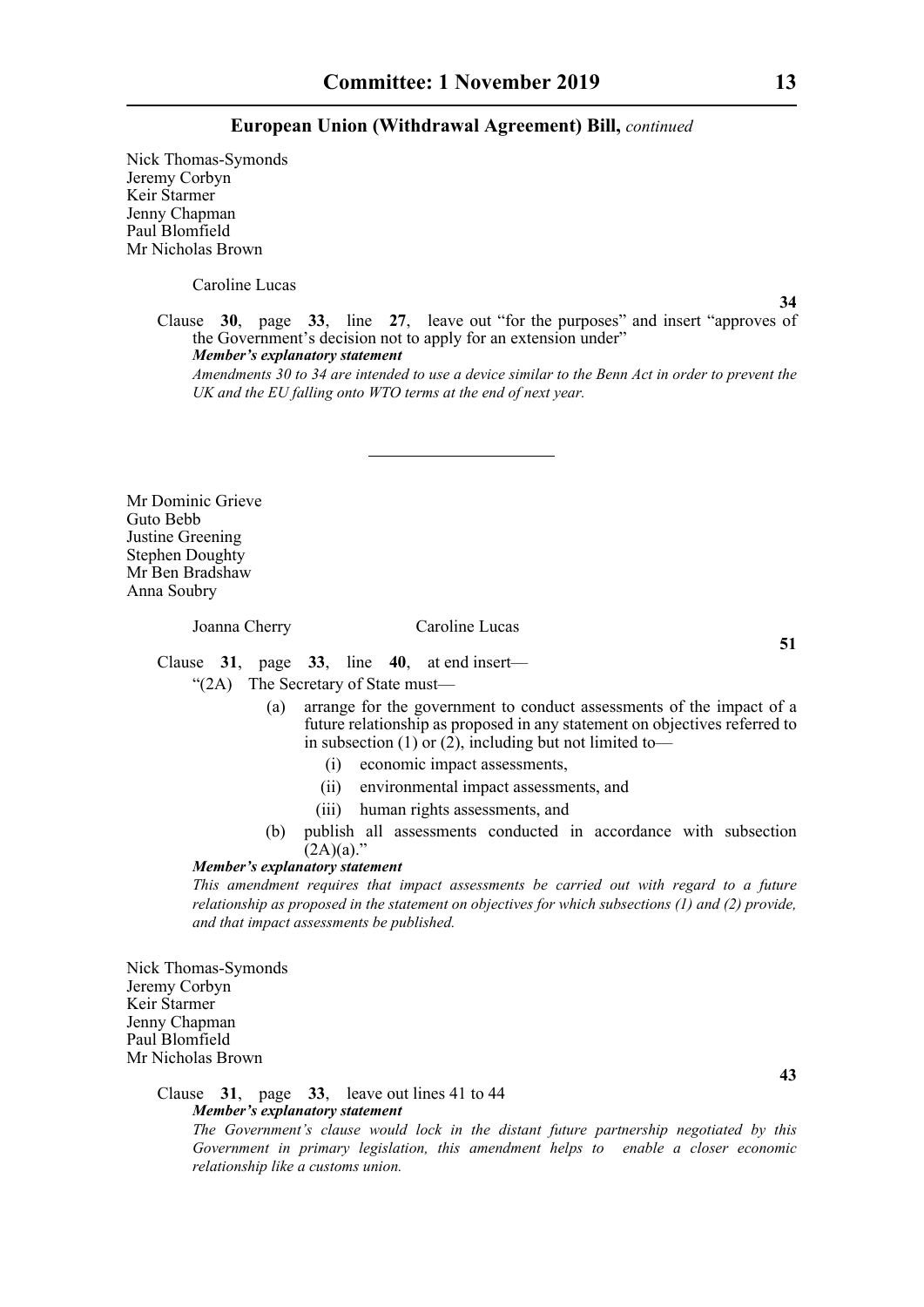Ian Murray Martin Whitfield Owen Smith Kate Green

**26**

Clause **31**, page **33**, line **41**, leave out from "must" to the end of line 44 and insert "have as the negotiating priorities a Customs Union with the EU, full participation in the EU Single Market and EU VAT area, and must ensure that the same arrangements on customs with the EU apply equally to Northern Ireland as in the rest of the United Kingdom."

#### *Member's explanatory statement*

*This amendment would set as objectives for the UK's future relationship with the EU the negotiating priorities of full participation in a Customs Union with the EU, and full participation in the EU Single Market and the EU VAT area.*

Mr Dominic Grieve Guto Bebb Justine Greening Stephen Doughty Mr Ben Bradshaw Anna Soubry

#### Joanna Cherry Caroline Lucas

**52**

Clause **31**, page **34**, line **5**, after "Crown" insert ",that can be amended by the House of Commons so as to change the objectives for the future relationship" *Member's explanatory statement* 

*This amendment clarifies the drafting of Clause 31 to expressly state in proposed new section 13C(4)(a) that the House of Commons can change the negotiating objectives for the future relationship.*

Hywel Williams Patrick Grady Jonathan Edwards Ben Lake Liz Saville Roberts

Clause **31**, page **34**, line **15**, at end insert—

- "(c) approved by a resolution of the National Assembly for Wales,
- (d) approved by a resolution of the Scottish Parliament,
- (e) approved by a resolution of the Northern Ireland Assembly."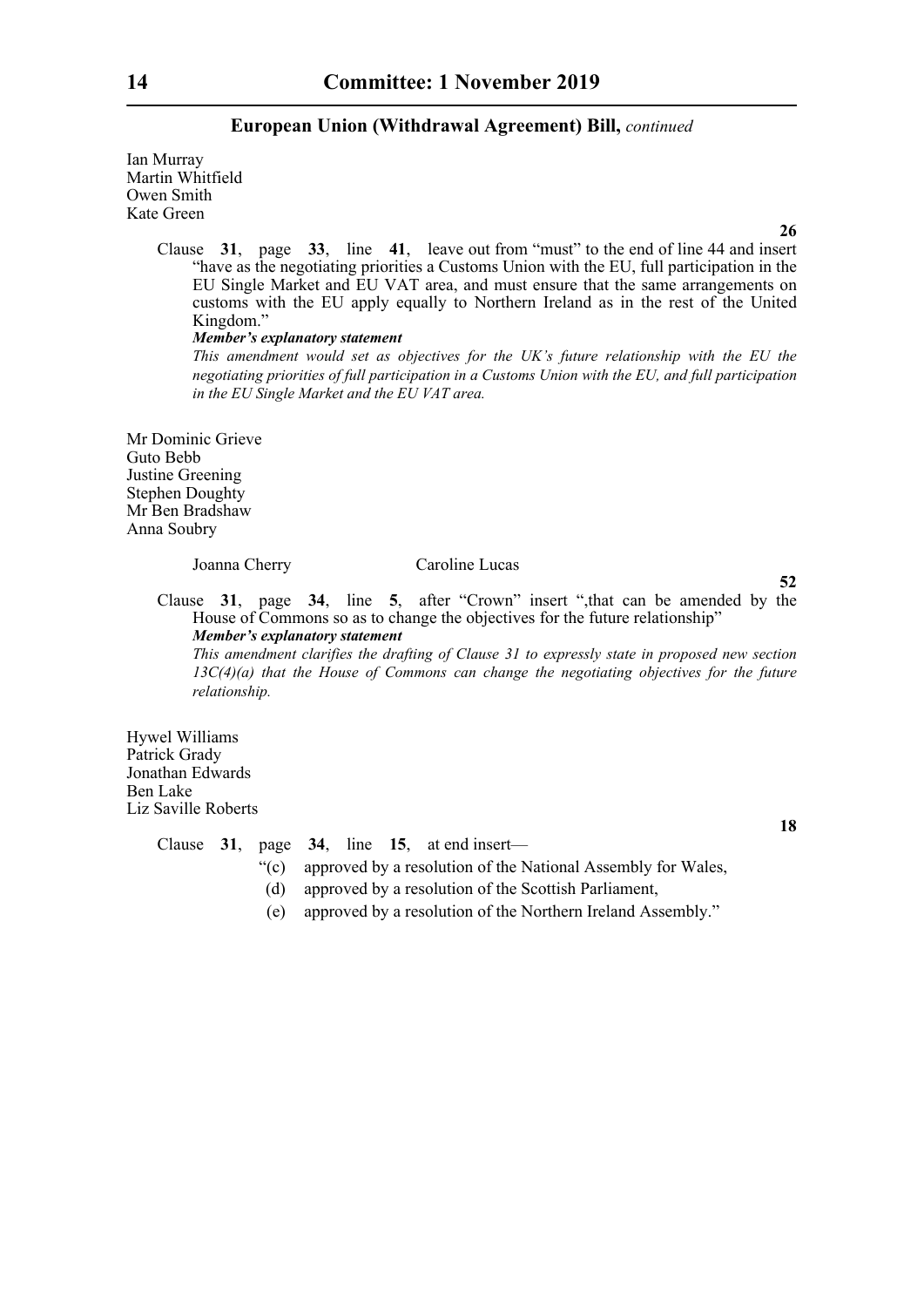Mr Dominic Grieve Guto Bebb Justine Greening Stephen Doughty Mr Ben Bradshaw Anna Soubry

Joanna Cherry Caroline Lucas Clause **31**, page **34**, line **15**, at end, insert— "(5A) The Secretary of State must, when requested in a motion by the House of Commons, publish the negotiating text of a proposed future relationship agreement.' *Member's explanatory statement At present, the EU consistency publishes its negotiating texts for trade negotiations, and the UK will no longer benefit from the transparency after exit. This amendment would empower the House of Commons to request the publication of negotiating text.* Jonathan Edwards **Ben Lake** Hywel Williams Justine Greening Alison McGovern Joanna Cherry Dr Philippa Whitford Stella Creasy Feidi Allen

Liz Saville Roberts Kirsty Blackman Caroline Lucas Jo Swinson Guto Bebb Stephen Doughty

| Jonathan Edwards       | Ben Lake           | Hywel Williams  |
|------------------------|--------------------|-----------------|
| Justine Greening       | Alison McGovern    | Joanna Cherry   |
| Dr Philippa Whitford   | Stella Creasy      | Heidi Allen     |
| Luciana Berger         | Tom Brake          | Sir Vince Cable |
| Mr Alistair Carmichael | Sir Edward Davey   | Jane Dodds      |
| Tim Farron             | Mr Sam Gyimah      | Wera Hobhouse   |
| Christine Jardine      | Norman Lamb        | Dr Phillip Lee  |
| Layla Moran            | Angela Smith       | Jamie Stone     |
| Chuka Umunna           | Dr Sarah Wollaston |                 |

Clause **31**, page **34**, line **35**, at end insert—

- "(c) produce and lay before each House of Parliament and convey to the Presiding Officers of each devolved legislature a comprehensive economic impact assessment of potential outcomes arising from the conclusion of negotiations on the future relationship with the EU, including an analysis by NUTS1 and NUTS2 regions of the United Kingdom including but not limited to:
	- (i) impact on employment as both a nominal figure and percentage;
	- (ii) impact on Gross Value Added;
	- (iii) a sectoral analysis including agriculture, manufacturing, aerospace, and financial services."

**55**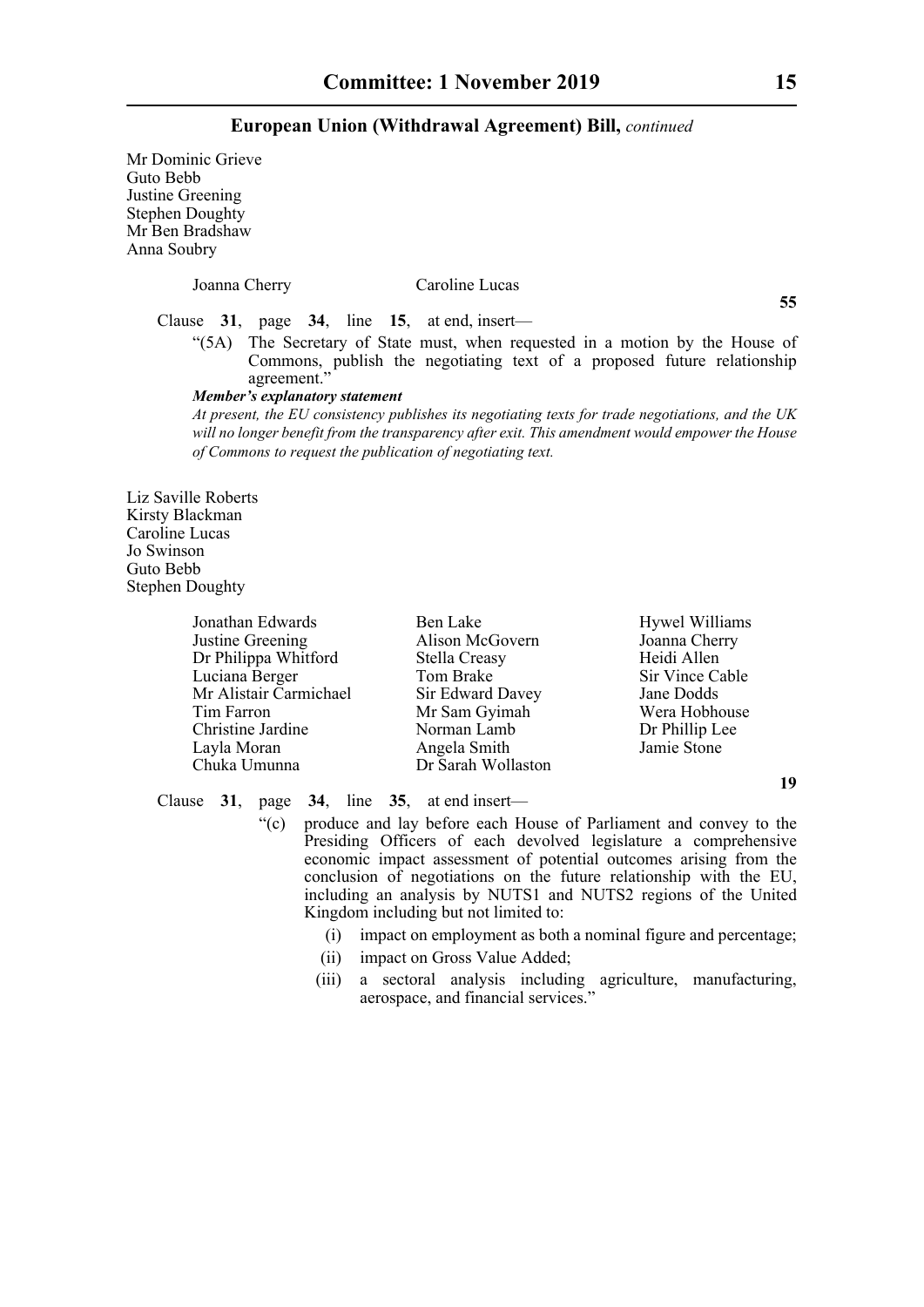Mr Dominic Grieve Guto  $B_6$ Justine Stephen  $Mr$  Ben Anna S

| ebb<br>Greening<br>n Doughty<br>a Bradshaw<br>oubry |                |  |
|-----------------------------------------------------|----------------|--|
| Joanna Cherry                                       | Caroline Lucas |  |

Clause **31**, page **35**, line **29**, leave out "three months" and insert "one month" *Member's explanatory statement* 

*This amendment would require that the government report to Parliament on a monthly basis.*

Mr Dominic Grieve Guto Bebb Justine Greening Stephen Doughty Mr Ben Bradshaw Anna Soubry

Joanna Cherry Caroline Lucas

**54**

**53**

Clause **31**, page **35**, line **34**, leave out "three months" and insert "one month" *Member's explanatory statement This amendment would require that the government report to Parliament on a monthly basis.*

Jo Swinson Tom Brake Mr Alistair Carmichael Stuart C. McDonald Mr Chris Leslie Dr Sarah Wollaston

> Dr Phillip Lee Chuka Umunna Caroline Lucas Stephen Doughty Mary Creagh

Heidi Allen Guto Bebb Jonathan Edwards Ben Lake Liz Saville Roberts Hywel Williams<br>
Anna Soubry Justine Greening Mr Sam Gyimah Justine Greening Mr Sam Gyimah

**7**

Clause **33**, page **36**, line **12**, leave out from "ratification)" to end of line 14, and insert "applies in relation to the withdrawal agreement.

(2) Section 22 of the Constitutional Reform and Governance Act 2010 does not apply to the withdrawal agreement."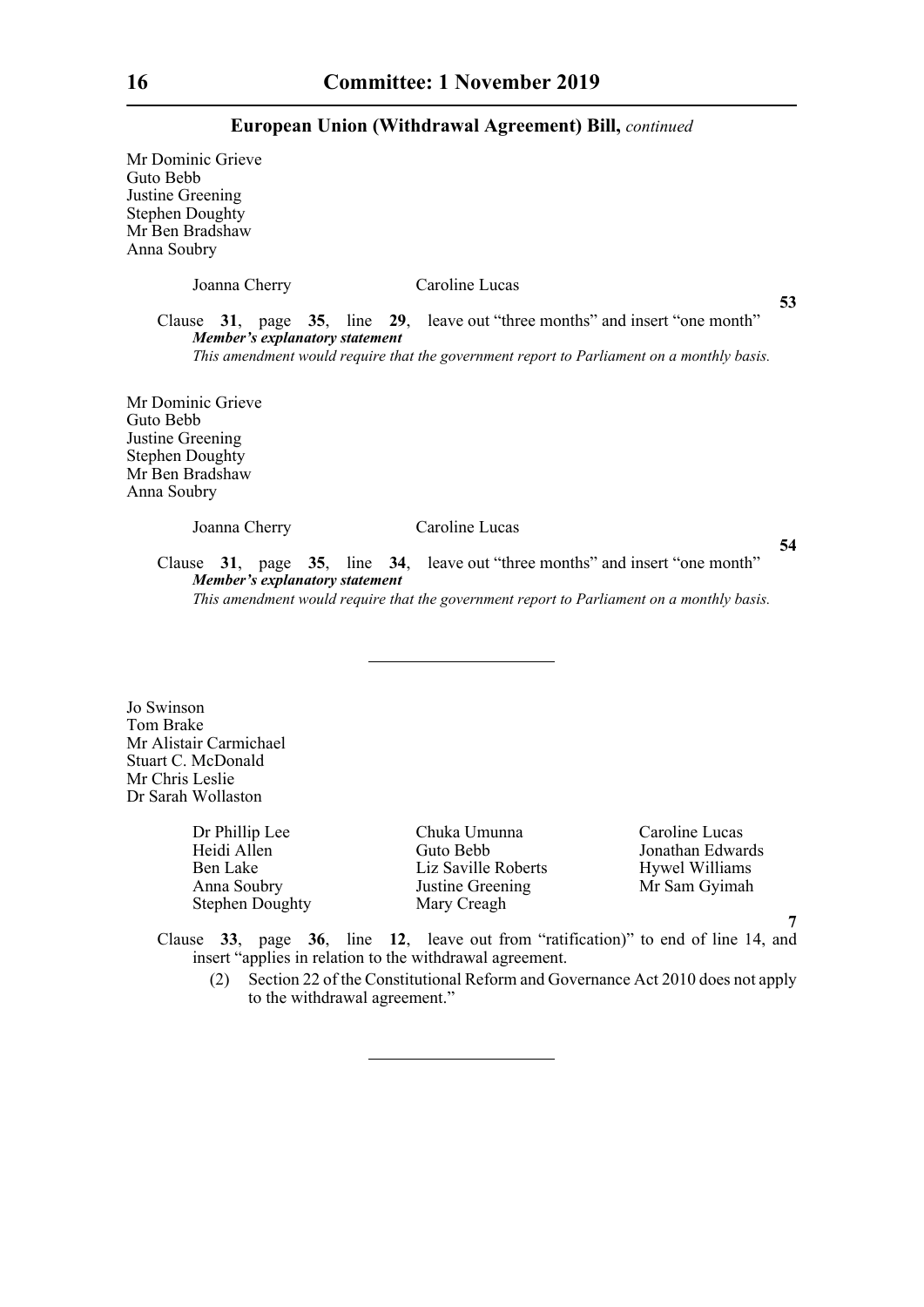Melanie Onn Laura Smith Sir Kevin Barron Justin Madders Ruth Smeeth Gareth Snell

| Rosie Cooper                                 |                                                      | Grahame Morris                                                                                                                                                 | Stephen Kinnock |
|----------------------------------------------|------------------------------------------------------|----------------------------------------------------------------------------------------------------------------------------------------------------------------|-----------------|
|                                              | Sarah Champion                                       | Caroline Flint                                                                                                                                                 |                 |
|                                              | Clause $34$ , page $36$ , line $28$ , at end insert— |                                                                                                                                                                | 69              |
| $\degree$ (3)                                | $(4)$ is met.                                        | Notwithstanding any other enactment, no amendment may be made to workers'<br>retained EU rights save by primary legislation unless the condition in subsection |                 |
| (4)                                          |                                                      | The condition is that the amendment is for the purpose of introducing provisions<br>which are more favourable to the protection of workers.                    |                 |
| (5)                                          | Schedule 4."                                         | In this section, "workers' retained EU rights" has the same meaning as in                                                                                      |                 |
| Nick Thomas-Symonds                          |                                                      |                                                                                                                                                                | 28              |
|                                              | Page 36, line 16, leave out Clause 34                |                                                                                                                                                                |                 |
|                                              |                                                      |                                                                                                                                                                |                 |
| Mr Chris Leslie<br>Anna Soubry<br>Mike Gapes |                                                      |                                                                                                                                                                |                 |
|                                              |                                                      | Clause $36$ , page $37$ , line $5$ , at end add "and has always been sovereign."                                                                               | 3               |

Sir William Cash

 Clause **36**, page **37**, line **20**, at end insert "or alters the status of Northern Ireland as set out in section 1 of the Northern Ireland Act 1998"

Jenny Chapman Jeremy Corbyn Keir Starmer Paul Blomfield Nick Thomas-Symonds Mr Nicholas Brown

Clause **37**, page **39**, line **9**, leave out "may" and insert "must"

**61**

**71**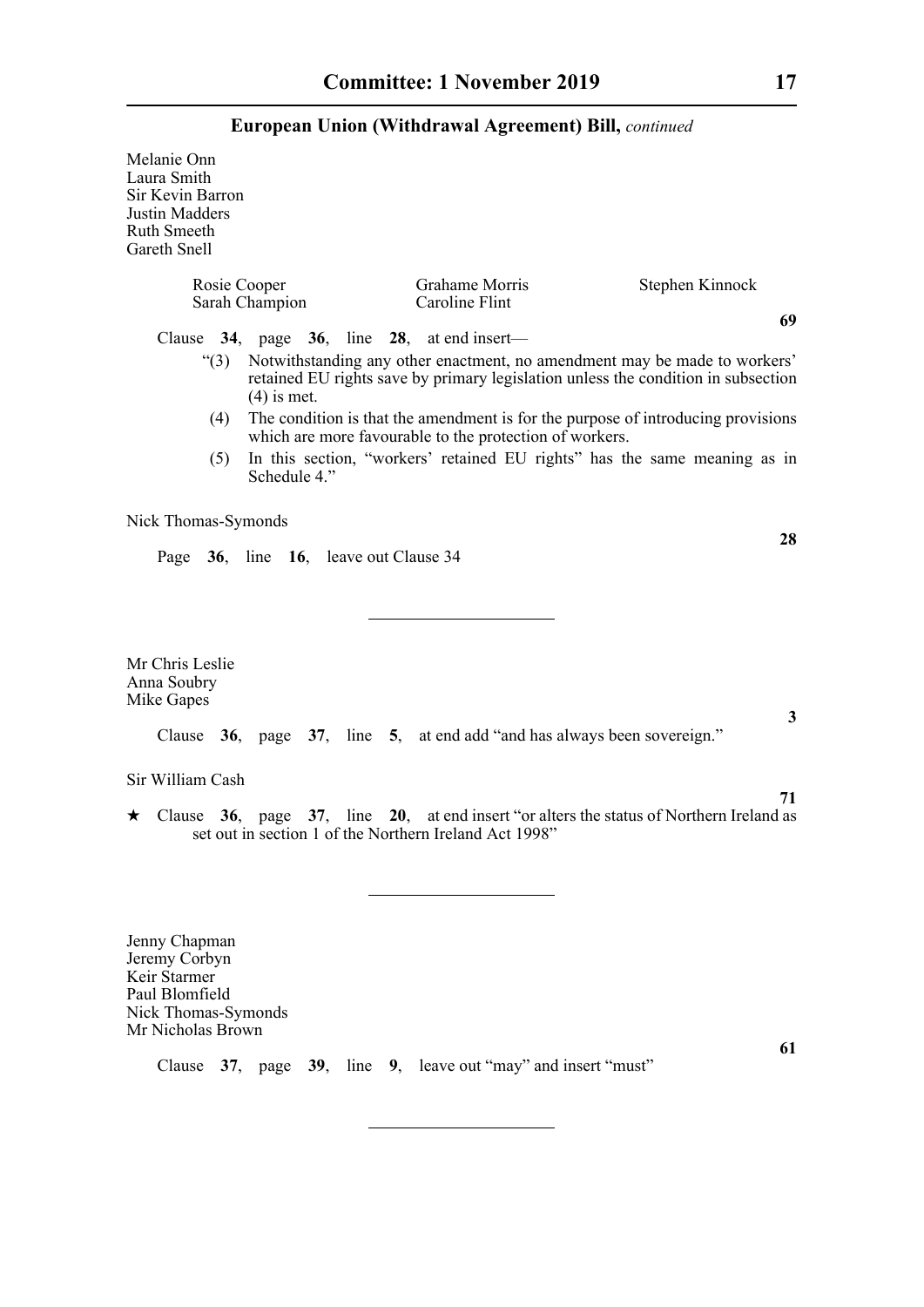Ian Blackford Peter Grant Stephen Gethins Joanna Cherry Kirsty Blackman Patrick Grady

| Stuart C. McDonald                                                                                                                           | Tommy Sheppard | <b>Stewart Hosie</b> |   |
|----------------------------------------------------------------------------------------------------------------------------------------------|----------------|----------------------|---|
| Clause 40, page 39, line 40, leave out "Scotland"<br>Member's explanatory statement<br>This amendment would dis-apply this bill to Scotland. |                |                      | 9 |
| Ian Blackford<br>Peter Grant<br><b>Stephen Gethins</b><br>Joanna Cherry<br>Kirsty Blackman<br>Patrick Grady                                  |                |                      |   |
| Stuart C. McDonald                                                                                                                           | Tommy Sheppard | <b>Stewart Hosie</b> |   |

| Stuart C. McDonald | Tommy Sheppard   | <b>Stewart Hosie</b>   |
|--------------------|------------------|------------------------|
| Jo Swinson         | Tom Brake        | Mr Alistair Carmichael |
| Chuka Umunna       | Jamie Stone      | Wera Hobhouse          |
| Christine Jardine  | Layla Moran      | Dr Sarah Wollaston     |
| Heidi Allen        | Mr Sam Gyimah    | Tim Farron             |
| Sir Vince Cable    | Angela Smith     | Luciana Berger         |
| Jane Dodds         | Sir Edward Davey | Dr Phillip Lee         |
| Norman Lamb        | Caroline Lucas   |                        |
|                    |                  | - 0                    |

**10**

Clause **40**, page **40**, line **36**, leave out from "force" to end of line 36 and insert "only when each House of Parliament has approved a motion tabled by a Minister of the Crown considering a ministerial economic impact assessment of the commencement of this Act."

#### *Member's explanatory statement*

*This amendment would require the House to endorse an economic impact assessment of measures this bill would implement.* 

Nick Thomas-Symonds Jeremy Corbyn Keir Starmer Jenny Chapman Paul Blomfield Mr Nicholas Brown

**40**

Clause **40**, page **40**, line **36**, leave out "on the day on which this Act is passed" and insert "in accordance with subsections (6A) to (6C)" *Member's explanatory statement This is a paving amendment for subsection (6A) in Amendment 41.*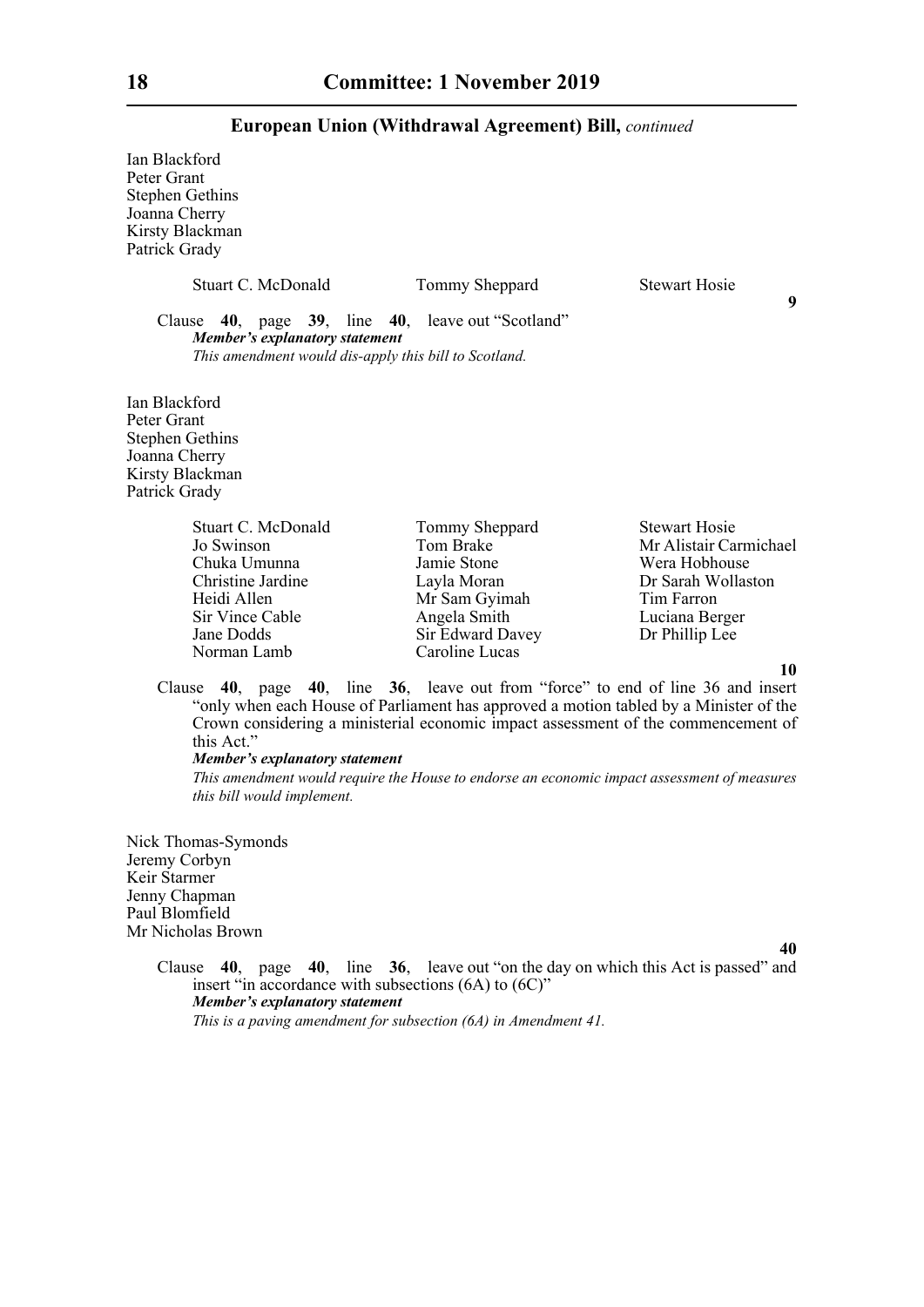Nick Thomas-Symonds Jeremy Corbyn Keir Starmer Jenny Chapman Paul Blomfield Mr Nicholas Brown

Clause **40**, page **40**, line **36**, at end insert—

- $\degree$ (6A) This Act comes into force when the conditions in subsections (6B) and (6C) have been met.
- (6B) The condition in this subsection is that the Government has reached an agreement with the EU to negotiate a permanent and comprehensive UK-wide customs union involving alignment with the Union customs code, a common external tariff and an agreement on commercial policy that includes a UK say on future EU trade deals.
- (6C) The condition in this subsection is that the House of Commons has approved a motion in the following form—

 That this House agrees that the Government has reached an agreement with the EU to negotiate a permanent and comprehensive UK-wide customs union involving alignment with the Union customs code, a common external tariff and an agreement on commercial policy that includes a UK say on future EU trade deals.

(6D) Nothing within this clause shall prevent Ministers using their best endeavours and negotiating in good faith as required by the Withdrawal Agreement."

*Member's explanatory statement* 

*This new Clause would prevent the Act coming into force (and the Withdrawal Agreement being ratified) until the House of Commons had approved an agreement to negotiate a permanent and comprehensive UK-wide customs union involving alignment with the Union customs code, a common external tariff and an agreement on commercial policy including a UK say on future EU trade deals.*

Nick Thomas-Symonds Jeremy Corbyn Keir Starmer Jenny Chapman Paul Blomfield Mr Nicholas Brown

> Clause **40**, page **40**, line **38**, after "subsection (6)" insert "or (6A)" *Member's explanatory statement*

*This amendment is consequential on Amendment 41 in connection with subsection (6A).* 

**41**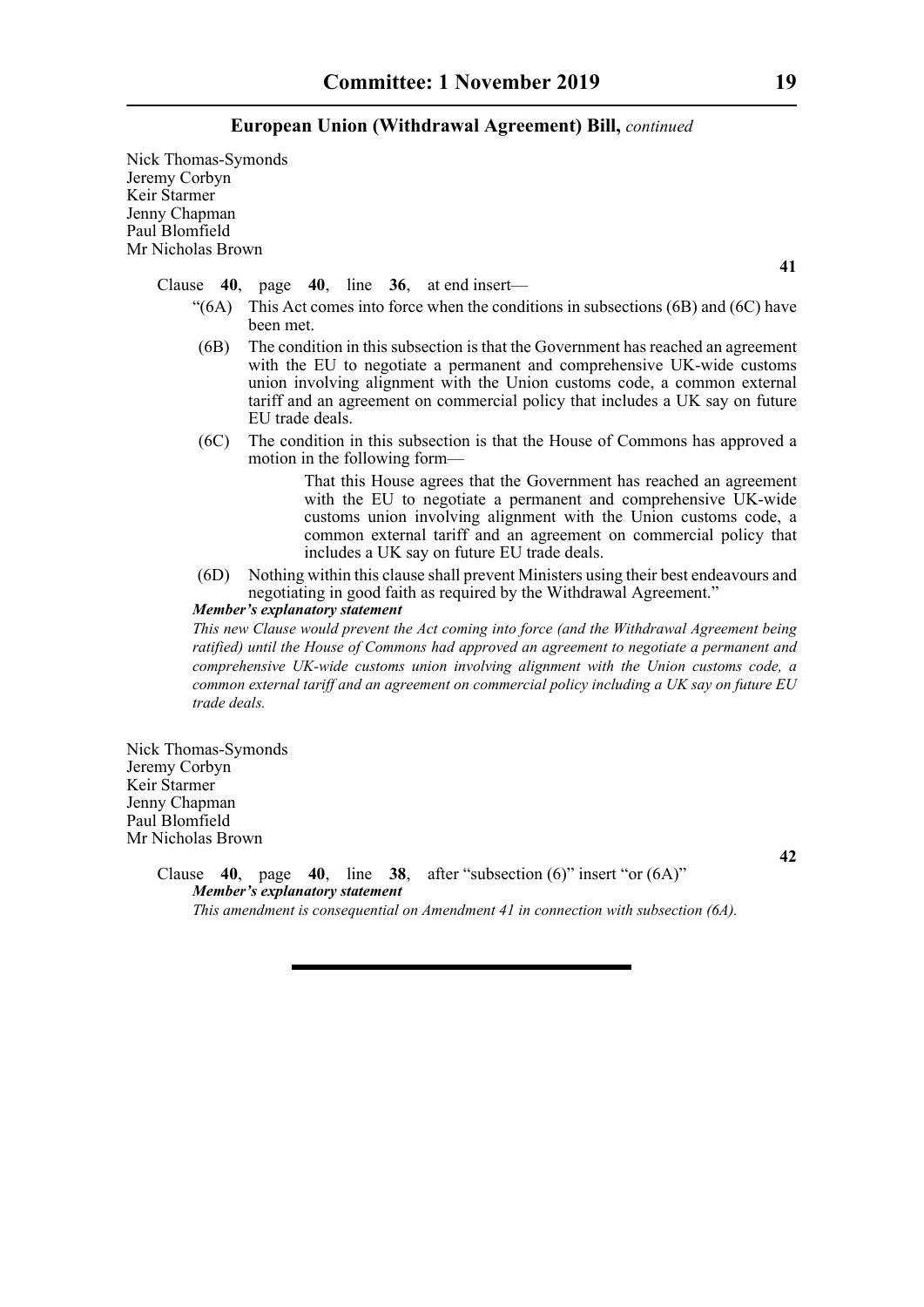Mr Kenneth Clarke Helen Goodman Stewart Hosie Norman Lamb Lucy Powell Jack Dromey

| Liam Byrne                | Debbie Abrahams      | Daniel Zeichner           |
|---------------------------|----------------------|---------------------------|
| <b>Bill Esterson</b>      | Seema Malhotra       | Melanie Onn               |
| Ruth George               | Stephen Kinnock      | Nick Boles                |
| <b>Yvette Cooper</b>      | Gloria De Piero      | Lisa Nandy                |
| Ruth Smeeth               | Gareth Snell         | Mr Chris Leslie           |
| Anna Soubry               | Justin Madders       | Sir Vince Cable           |
| Heidi Allen               | Hilary Benn          | <b>Rachel Reeves</b>      |
| Dr Roberta Blackman-Woods | Richard Burden       | Ian Murray                |
| Dr Paul Williams          | Mrs Madeleine Moon   | Steve McCabe              |
| Clive Efford              | Andy Slaughter       | Alison McGovern           |
| Sarah Jones               | Lloyd Russell-Moyle  | <b>Stephen Doughty</b>    |
| Ms Angela Eagle           | Owen Smith           | Wayne David               |
| Janet Daby                | <b>Stephen Timms</b> | <b>Matthew Pennycook</b>  |
| Dame Margaret Hodge       | Jo Swinson           | Tom Brake                 |
| Mr Alistair Carmichael    | Chuka Umunna         | Jamie Stone               |
| Wera Hobhouse             | Christine Jardine    | Layla Moran               |
| Dr Sarah Wollaston        | Mr Sam Gyimah        | Tim Farron                |
| Angela Smith              | Luciana Berger       | Jane Dodds                |
| Sir Edward Davey          | Stephen Lloyd        | Stella Creasy             |
| Ged Killen                | Mr Ben Bradshaw      | Rushanara Ali             |
| Mike Gapes                | Jo Platt             | Mr Tanmanjeet Singh Dhesi |
| Mr Dominic Grieve         | Phil Wilson          | Peter Kyle                |
| Dame Louise Ellman        | Paul Farrelly        | Kate Green                |

**NC1**

To move the following Clause—

#### **"Implementation period negotiating objectives: customs union**

- (1) It shall be an objective of the Government to secure an agreement within the framework of the future relationship of the UK and EU to a comprehensive and permanent customs union for the whole of the UK with the EU before the end of the implementation period ("the customs union negotiations").
- (2) A Minister shall lay before each House of Parliament a progress report on the customs union negotiations within six months of this Act being passed, at subsequently at intervals of no more than three months."

#### *Member's explanatory statement*

*This new Clause would mandate the Government to seek a comprehensive customs union for the whole of the UK with the EU before the end of the implementation period.*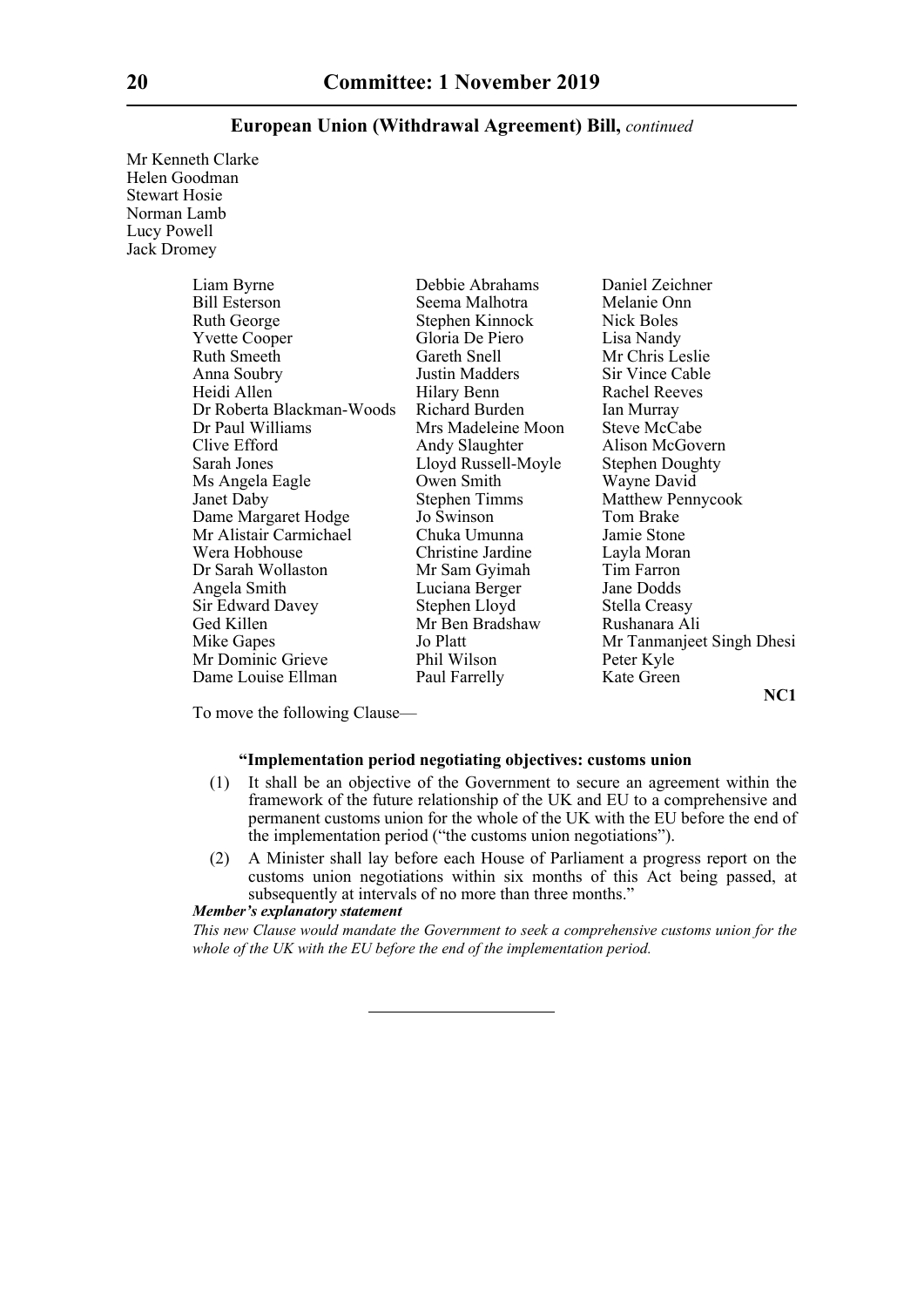Nick Thomas-Symonds Jeremy Corbyn Keir Starmer Jenny Chapman Paul Blomfield Mr Nicholas Brown

> Chuka Umunna Jamie Stone<br>Christine Jardine Layla Moran Caroline Lucas

Mr Sam Gyimah Sir Vince Cable Angela Smith Luciana Berger Jane Dodds Sir Edward Davey Dr Phillip Lee

Jo Swinson Tom Brake Mr Alistair Carmichael<br>
Chuka Umunna Jamie Stone Wera Hobhouse Christine Jardine Layla Moran Dr Sarah Wollaston<br>
Heidi Allen Mr Sam Gvimah Tim Farron

**NC2**

To move the following Clause—

#### **"Joint Committee**

- (1) This section makes provision relating to the Joint Committee established by Article 164(1) of the withdrawal agreement ("the Joint Committee").
- (2) A person may not be appointed as a representative of the United Kingdom on the Joint Committee unless the House of Commons has passed a motion of the form set out in subsection (3).
- (3) The form of the motion is—

 "That this House approves the appointment of [name of person or persons] to the Joint Committee established by Article 164(1) of the Withdrawal Agreement."

- (4) The Secretary of State must lay before both Houses of Parliament each document of the Joint Committee circulated to the European Union and the United Kingdom under Rule 5 of Annex VIII of the withdrawal agreement.
- (5) The Secretary of State must, within one month of this section coming into force, table a motion in the House of Commons to—
	- (a) establish a select committee of the House of Commons to oversee and scrutinise the work of the United Kingdom representatives on the Joint Committee, and
	- (b) provide for appointments to that select committee to be subject to approval by resolution of the House of Commons.
- (6) A Minister of the Crown must make an oral statement to both Houses of Parliament following each meeting of the Joint Committee."

#### *Member's explanatory statement*

*This new Clause would provide for Parliamentary scrutiny of the work of the Joint UK-EU Committee established by Article 164(1) of the withdrawal agreement.*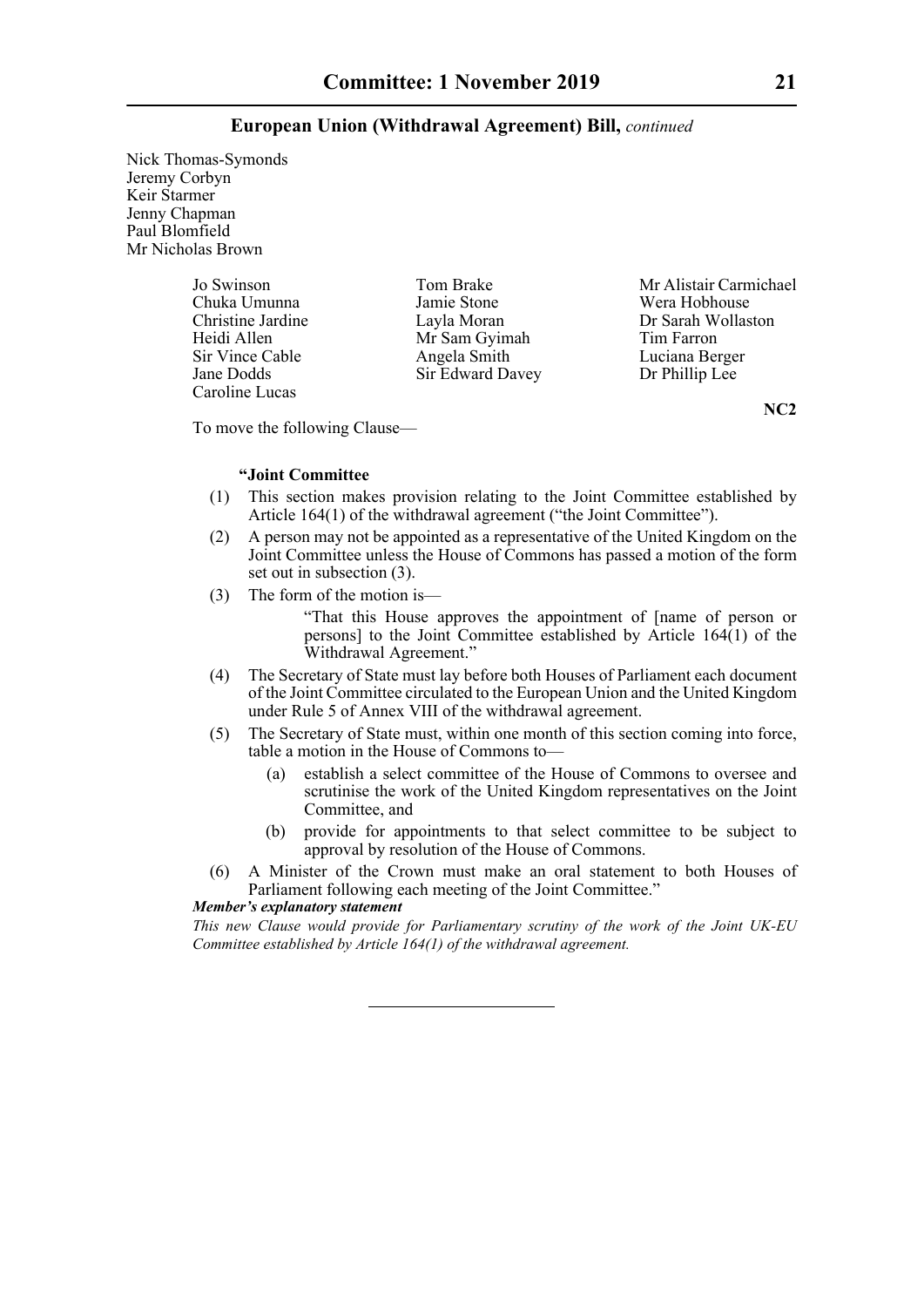Nick Thomas-Symonds Jeremy Corbyn Keir Starmer Jenny Chapman Paul Blomfield Mr Nicholas Brown

> Chuka Umunna<br>Christine Jardine Caroline Lucas

Mr Sam Gyimah Sir Vince Cable Angela Smith Luciana Berger Jane Dodds Sir Edward Davey Dr Phillip Lee

Jo Swinson Tom Brake Mr Alistair Carmichael<br>
Chuka Umunna Jamie Stone Wera Hobhouse Christine Jardine Layla Moran Dr Sarah Wollaston

**NC3**

To move the following Clause—

### **"Disputes and arbitration panels**

- (1) A Minister of the Crown must make an oral statement to both Houses of Parliament on each occasion—
	- (a) the Joint Committee is given written notice of a party wishing to commence dispute consultations under Article 169(1) of the withdrawal agreement, or
	- (b) a party requests the establishment of an arbitration panel under Article 170 of the withdrawal agreement, or
	- (c) the Court of Justice of the European Union gives a ruling binding on an arbitration panel under Article 174 of the withdrawal agreement.
- (2) A person may not be included as one of the ten persons proposed by the United Kingdom to be a potential arbitration panel member under Article 171(1) of the withdrawal agreement unless the House of Commons has passed a motion of the form set out in subsection (3).
- (3) The form of the motion is—

 "That this House approves [name of person or persons] to serve as a member of an arbitration panel under Article  $171(1)$  of the Withdrawal Agreement."

(4) In this section, "the Joint Committee" means the Joint Committee established by Article 164(1) of the withdrawal agreement."

*Member's explanatory statement* 

*This new Clause would provide for Parliamentary scrutiny of the UK-EU disputes procedures established under the withdrawal agreement.*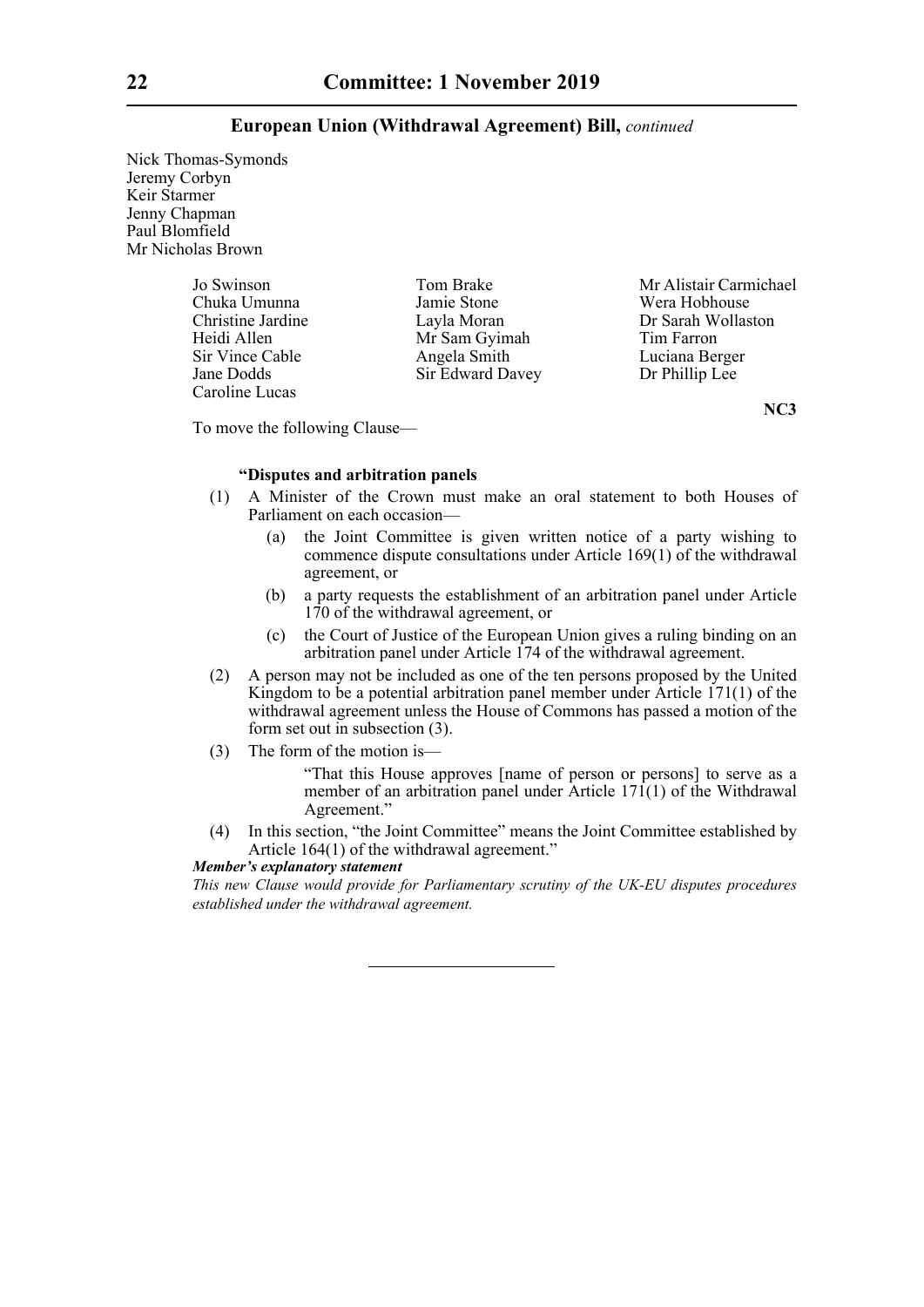Nick Thomas-Symonds Jeremy Corbyn Keir Starmer Jenny Chapman Paul Blomfield Mr Nicholas Brown

To move the following Clause—

### **"European Court of Justice: preliminary rulings**

- (1) The Secretary of State shall publish reports setting out the number of occasions on which a court or tribunal in the UK has, by virtue of Article 158 of the Withdrawal Agreement, requested the Court of Justice of the European Union to give a preliminary ruling on a question relating to Part Two (Citizens' Rights).
- (2) A report under subsection (1) shall include a statement on the implications for domestic law of any preliminary ruling given by the Court of Justice of the European Union during the period covered by the report.
- (3) Reports under subsection (1) shall be published each month from the start of the implementation period until the end of the period of eight years starting from the end of the implementation period.
- (4) A Minister of the Crown shall make an oral statement in each House of Parliament on—
	- (a) preliminary rulings given by the Court of Justice of the European Union, by virtue of Article 158 of the Withdrawal Agreement, on any question relating to Part Two (Citizens' Rights) of the Agreement, and
	- (b) the implications of those rulings for UK domestic law.
- (5) An oral statement under subsection (4) shall be made in the House of Commons in each month in which the House sits, from the start of the implementation period until the end of the period of eight years starting from the end of the implementation period.
- (6) An oral statement under subsection (4) shall be made in the House of Lords in each month in which the House sits, from the start of the implementation period until the end of the period of eight years starting from the end of the implementation period."

#### *Member's explanatory statement*

*This new Clause would require the Government to publish reports on, and make oral statements on, questions which have been referred to the European Court of Justice for a preliminary ruling under Article 158 of the Withdrawal Agreement.*

**NC4**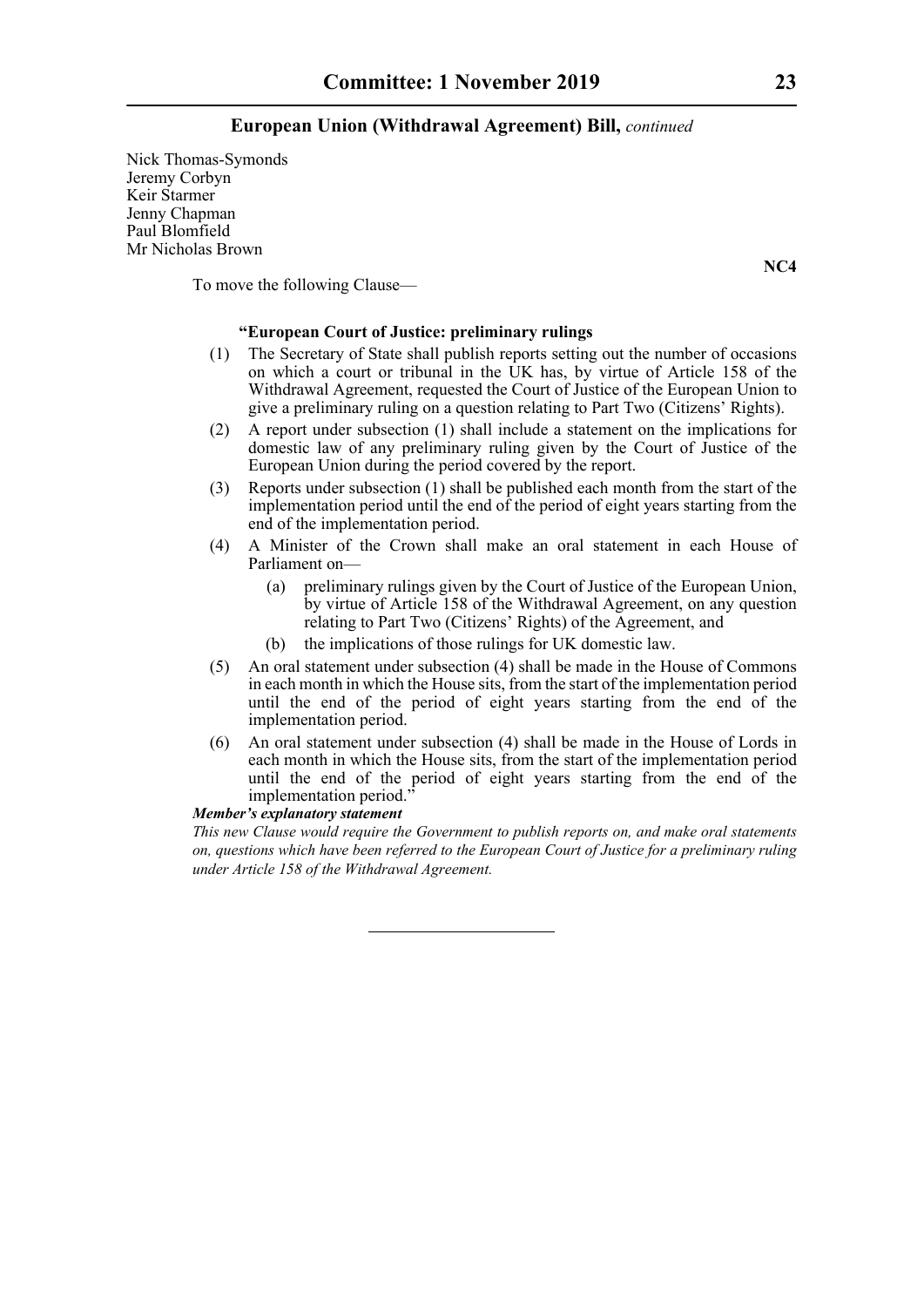Jo Swinson Tom Brake Mr Alistair Carmichael Stuart C. McDonald Mr Chris Leslie Mr Dominic Grieve

| Heidi Allen<br>Dr Philippa Whitford<br>Mr Sam Gyimah<br>Dr Sarah Wollaston | Stella Creasy<br>Mr David Lammy<br><b>Stephen Doughty</b><br>Sir Vince Cable |
|----------------------------------------------------------------------------|------------------------------------------------------------------------------|
| Chuka Umunna                                                               |                                                                              |
|                                                                            |                                                                              |

phen Doughty

**NC5**

**NC6**

To move the following Clause—

#### **"EU Settlement Scheme: physical documented proof**

The Secretary of State must make provision to ensure that EEA and Swiss nationals and their family members who are granted settled or pre-settled status are provided with physical documented proof of that status."

Jo Swinson Tom Brake Mr Alistair Carmichael Stuart C. McDonald Mr Chris Leslie Dr Sarah Wollaston

Dr Phillip Lee Mary Creagh Caroline Lucas

To move the following Clause—

#### **"Settled status: right to appeal**

- (1) A person may appeal against a settled status decision to the First-tier Tribunal.
- (2) A settled status decision includes a decision—
	- (a) to refuse to grant leave to remain under Appendix EU of the Immigration Rules made under section 3(2) of the Immigration Act 1971, or
	- (b) to grant limited leave to remain under Appendix EU of the Immigration Rules made under section 3(2) of the Immigration Act 1971 to a person who has applied for indefinite leave to remain under that Appendix.
- (3) An appeal against a decision under subsection 2(b) may be brought only on the grounds that the person is entitled to indefinite leave to remain under Appendix EU of the Immigration Rules.
- (4) While an appeal under subsection  $2(a)$  is pending, the person concerned shall be deemed to have all the rights associated with indefinite leave to remain under Appendix EU of the Immigration Rules in particular as concerns residence, employment, access to social security benefits and other services.
- (5) While an appeal under subsection 2(b) is pending, the limited leave to remain granted under Appendix EU to the Immigration Rules shall continue in force.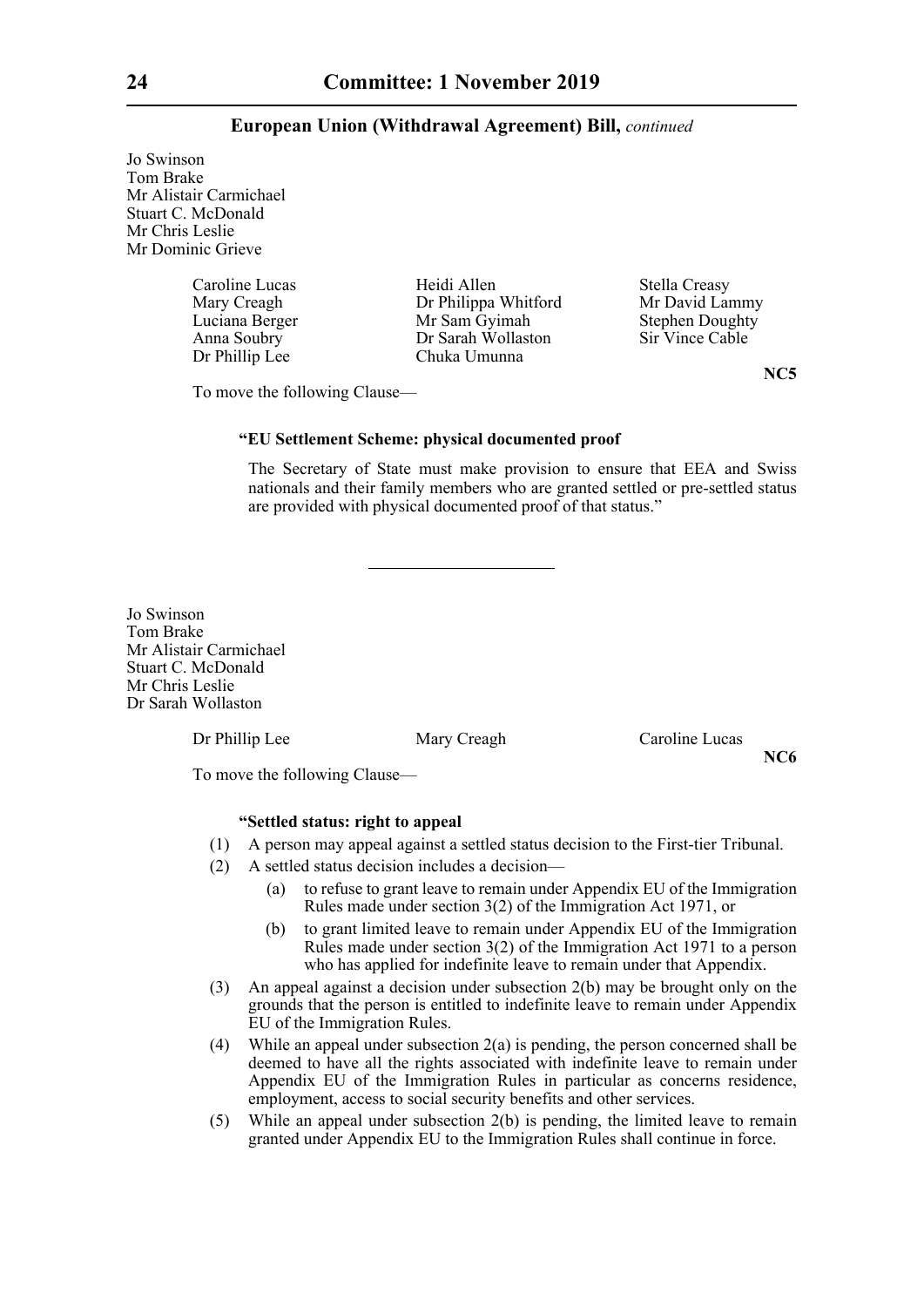(6) "Pending" shall have the same meaning for the purposes of subsections (4) and (5) above as in section 104 of the Nationality, Immigration and Asylum Act 2002."

Peter Kyle Phil Wilson Margaret Beckett Mr Dominic Grieve Dr Philippa Whitford Jo Swinson

> Joanna Cherry Ms Angela Eagle Maria Eagle<br>Wera Hobhouse Mr David La  $Mrs$  Madeleine Moon Dr Rupa Huq Helen Goodman Clive Lewis

Caroline Lucas Liz Saville Roberts Anna Soubry<br>
Joanna Cherry Hilary Benn Meg Hillier Rachel Reeves Mary Creagh Lilian Greenwood Norman Lamb Justine Greening Mr Sam Gyimah<br>Alison McGovern Stephen Doughty Mr Ben Bradshaw Stephen Doughty<br>Sir Vince Cable Guto Bebb Sir Vince Cable Sir Edward Davey Heidi Allen Luciana Berger Dr Sarah Wollaston Dr Phillip Lee Bridget Phillipson Anna Turley David Hanson Matthew Pennycook Wes Streeting Mr Alistair Carmichael Darren Jones Catherine McKinnell Mr Pat McFadden Ian Murray Dr Paul Williams Julie Elliott Tim Farron Dame Margaret Hodge Tom Brake Liz Kendall Mr Barry Sheerman<br>
Ms Angela Eagle Maria Eagle Maria Anna McMorrin Mr David Lammy Kate Green Ruth Jones Mr Chris Leslie Kerry McCarthy Owen Smith Steve McCabe Richard Burden Dr Rosena Allin-Khan James Frith Rosie Duffield Geraint Davies **Neil Coyle Ruth George** Ruth George Helen Hayes Andy Slaughter Seema Malhotra Martin Whitfield **Paul Farrelly** Paul Farrelly Stephen Morgan Christine Jardine Daniel Zeichner Tonia Antoniazzi Ellie Reeves Layla Moran Jonathan Edwards Jane Dodds Gareth Thomas Rushanara Ali Janet Daby Ged Killen Angela Smith<br>
Jamie Stone Susan Elan Jones Hywel William Susan Elan Jones Hywel Williams Ben Lake Stella Creasy Alex Sobel Chuka Umunna Sarah Jones Mike Gapes Joan Ryan Debbie Abrahams Ann Coffey Ruth Cadbury Dr Roberta Blackman-Woods Jo Stevens Stephen Timms Jess Phillips Lloyd Russell-Moyle Preet Kaur Gill Tulip Siddiq Dame Louise Ellman

To move the following Clause—

#### **"Conditional approval subject to a confirmation referendum**

(1) The condition in this subsection is that a further referendum has been held on the UK's withdrawal from the European Union in which the electorate has been offered two options—

**NC7**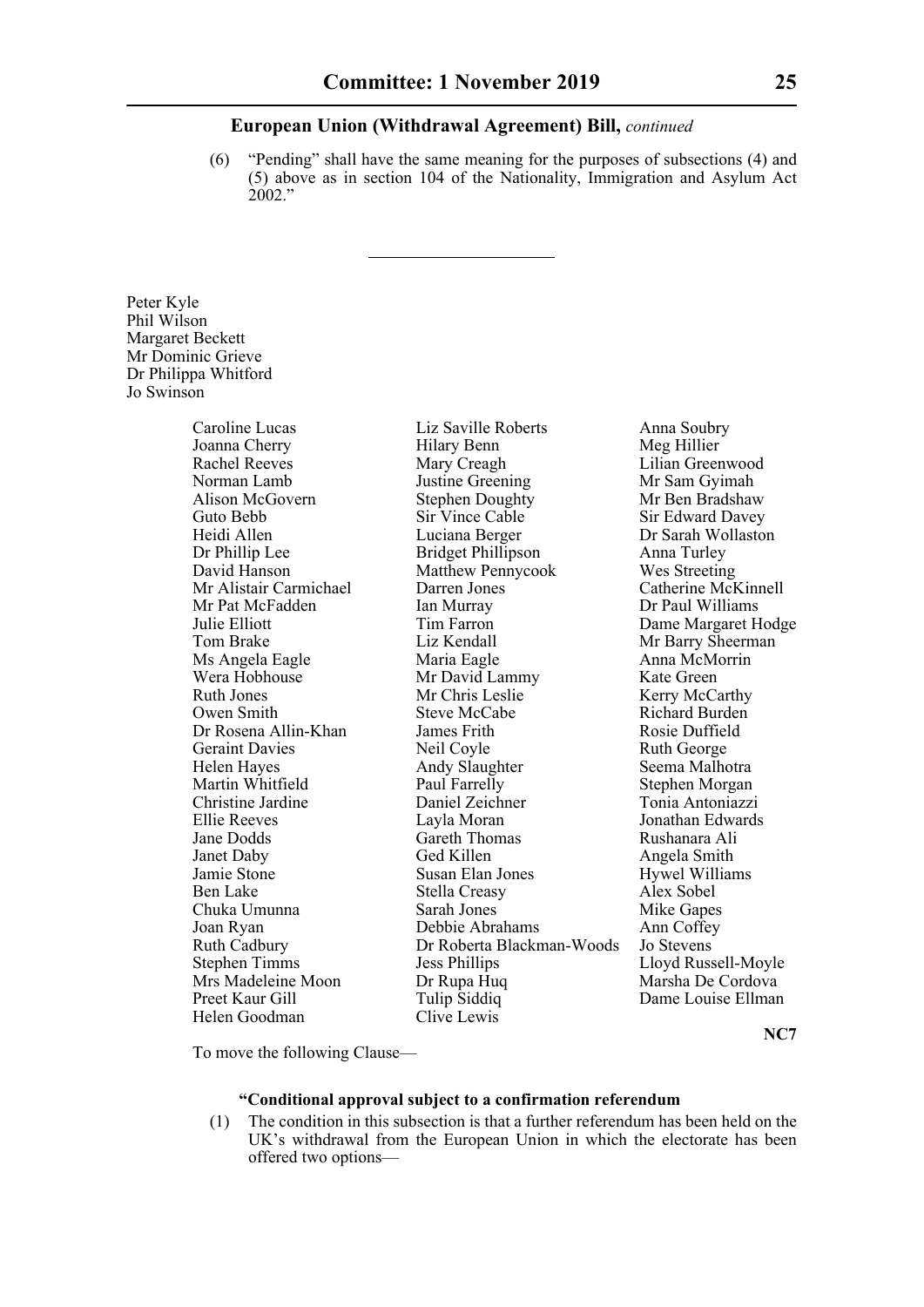- (a) the option for the UK to leave the European Union in accordance with the withdrawal agreement and a framework for the future relationship; and
- (b) the option for the UK to remain in the European Union on existing membership terms,

and that the Chief Returning Officer has certified that a majority of voters has supported the option for the UK to leave the European Union in accordance with the withdrawal agreement and the framework for the future relationship.

- (2) If the condition in subsection (1) has been fulfilled, then—
	- (a) the approval of the withdrawal agreement by the House of Commons required under section 13(1)(b) of the European Union (Withdrawal) Act 2018 is deemed to have been given;
	- (b) the House of Lords is deemed to have debated the motion required under section 13(1) of the European Union (Withdrawal) Act 2018;
	- (c) the European Union (Withdrawal Agreement) Act 2019 is, for the purposes of section  $13(1)(d)$  of the European Union (Withdrawal) Act 2018, an Act of Parliament which contains provision for the implementation of the withdrawal agreement;
	- (d) the Government must ratify the withdrawal agreement within the period of three days beginning on the day after certification by the Chief Returning Officer under subsection (1); and
	- (e) requirements in section 20 of the Constitutional Reform and Governance Act 2010 (Treaties to be laid before Parliament before ratification) do not apply to the withdrawal agreement (but this does not affect whether that section applies to any modification of the withdrawal agreement)."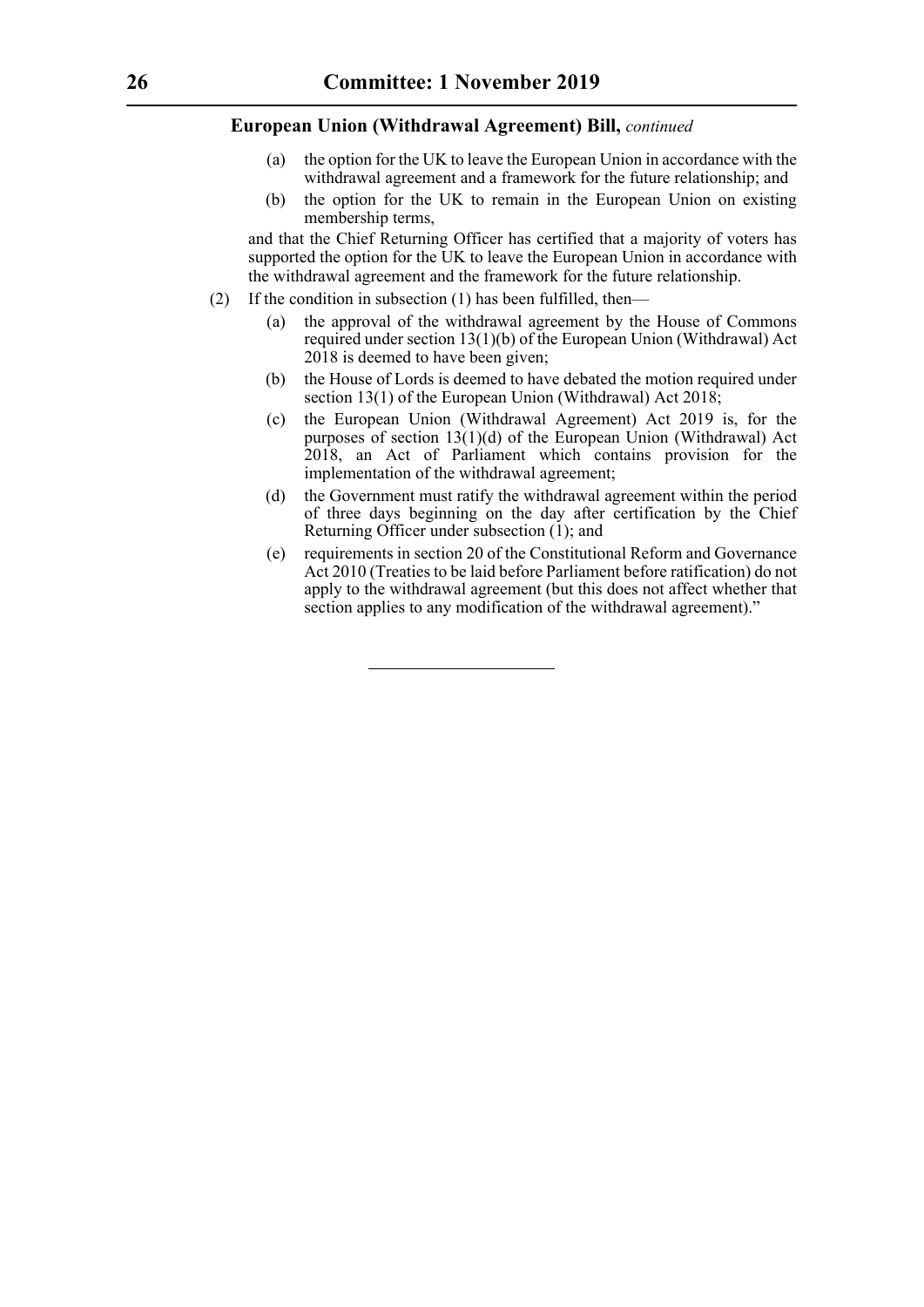Stephen Kinnock Lisa Nandy Norman Lamb Emma Hardy Justin Madders Helen Goodman

| Nick Boles                | Preet Kaur Gill        | Stella Creasy     |
|---------------------------|------------------------|-------------------|
| Ged Killen                | Alison McGovern        | Ruth George       |
| Dr Paul Williams          | <b>Bill Esterson</b>   | Gareth Thomas     |
| Mr Tanmanjeet Singh Dhesi | Dr Rosena Allin-Khan   | Toby Perkins      |
| Seema Malhotra            | Jack Dromey            | Alex Sobel        |
| Jon Cruddas               | <b>Ruth Cadbury</b>    | Debbie Abrahams   |
| Rushanara Ali             | Mrs Madeleine Moon     | Mary Creagh       |
| Kate Green                | Ian Murray             | Jo Swinson        |
| Tom Brake                 | Mr Alistair Carmichael | Chuka Umunna      |
| Jamie Stone               | Wera Hobhouse          | Christine Jardine |
| Layla Moran               | Dr Sarah Wollaston     | Heidi Allen       |
| Mr Sam Gyimah             | Tim Farron             | Sir Vince Cable   |
| Angela Smith              | Luciana Berger         | Jane Dodds        |
| Sir Edward Davey          | Dr Phillip Lee         | Caroline Lucas    |
| Lucy Powell               | Kerry McCarthy         |                   |

**NC8**

To move the following Clause—

#### **"Implementation period negotiating objectives: level playing-field**

- (1) It shall be an objective of the Government to secure an agreement within the framework of the future relationship of the UK and EU to secure agreements that achieve the following outcomes—
	- (a) close alignment with the European Union single market, underpinned by shared institutions and obligations, with clear arrangements for dispute resolution;
	- (b) dynamic alignment on rights and protections for workers, consumers and the environment so that UK standards at least keep pace with evolving standards across the EU as a minimum, and;
	- (c) participation in EU agencies and funding programmes, including for the environment, education, science, and industrial regulation.
- (2) A Minister of the Crown shall lay before each House of Parliament a progress report on each of the outcomes listed in subsection (1) (a) to (c) within  $\overline{6}$  months of this Act being passed, and subsequently at intervals of no more than 3 months." *Member's explanatory statement*

*This new Clause would mandate the government to seek close alignment with the EU single market on key level playing-field provisions such as workers' rights and environmental and consumer standards and protections before the end of the implementation period.*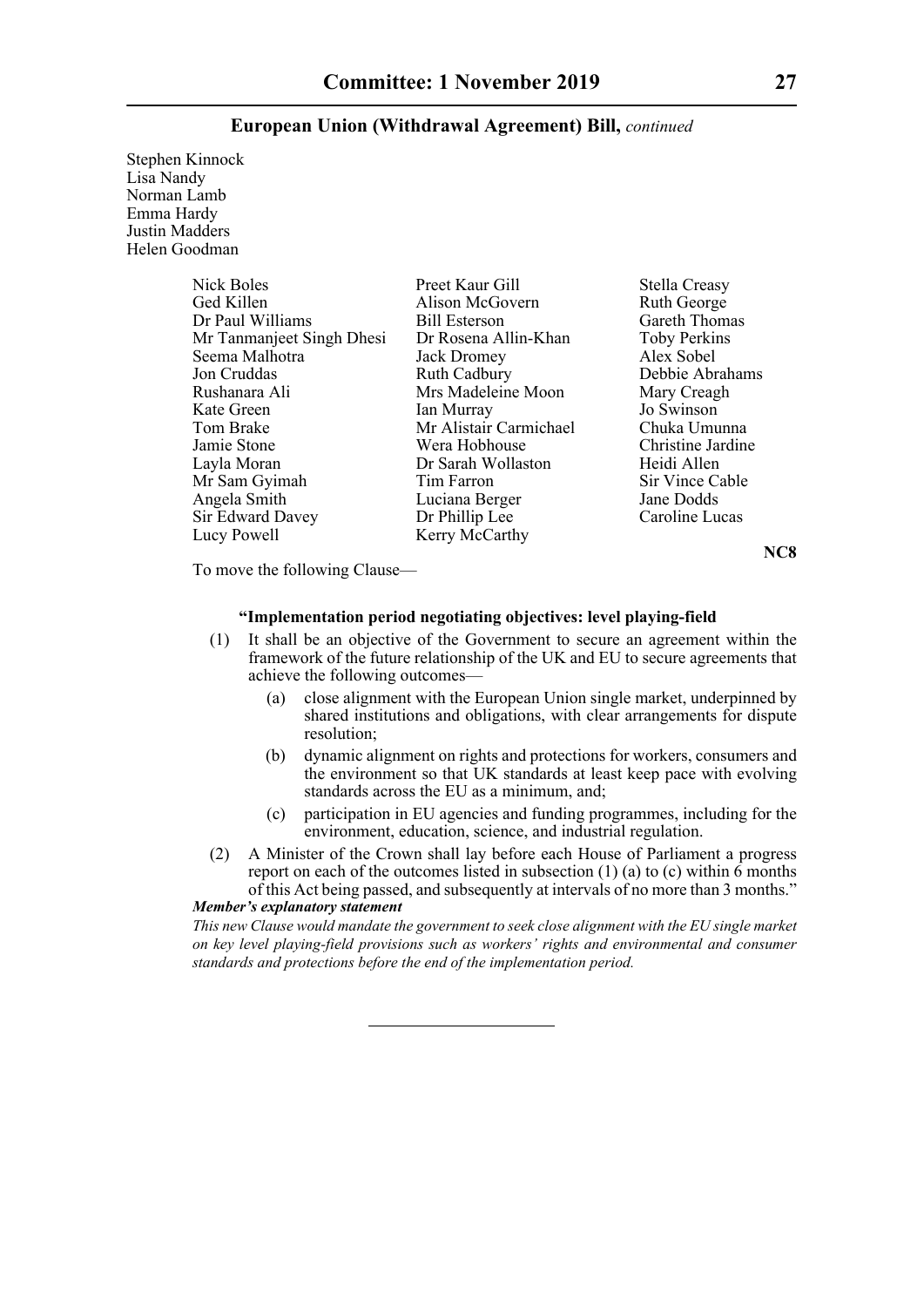Ian Blackford Peter Grant Stephen Gethins Joanna Cherry Kirsty Blackman Patrick Grady

> Stuart C. McDonald Tommy Sheppard Stewart Hosie<br>
> Liz Saville Roberts Hywel Williams Jonathan Edwards Ben Lake

Hywel Williams

To move the following Clause—

**NC9**

#### **"Legislative Consent Motions**

This Act may only come in to force once a Legislative Consent Motion relating to this Act has been approved by the devolved legislatures of Scotland, Wales and Northern Ireland."

#### *Member's explanatory statement*

*This new clause would require this Bill to have gained consent of the devolved legislatures before coming into effect.*

Ian Blackford Peter Grant Stephen Gethins Joanna Cherry Kirsty Blackman Patrick Grady

> Stuart C. McDonald Tommy Sheppard Stewart Hosie<br>
> Liz Saville Roberts Hywel Williams Jonathan Edwards Liz Saville Roberts Hywel Williams<br>
> Hywel Williams<br>
> Jo Swinson Mr Alistair Carmichael Chuka Umunna Jamie Stone Wera Hobhouse Christine Jardine Layla Moran Dr Sarah Wollaston Heidi Allen Mr Sam Gyimah Tim Farron Sir Vince Cable Angela Smith<br>
> Luciana Berger Jane Dodds Sir Edward Da Dr Phillip Lee

Jo Swinson<br>Chuka Umunna Jamie Stone

**Luciana Berger Sir Edward Davey** Sir Edward Davey

**NC10**

To move the following Clause—

#### **"Maintaining the UK's place in the Single Market and Customs Union**

(1) It shall be an objective of the Government to maintain the United Kingdom's status within the Single Market and Customs Union of the European Union within the framework of the future relationship between the United Kingdom and European Union.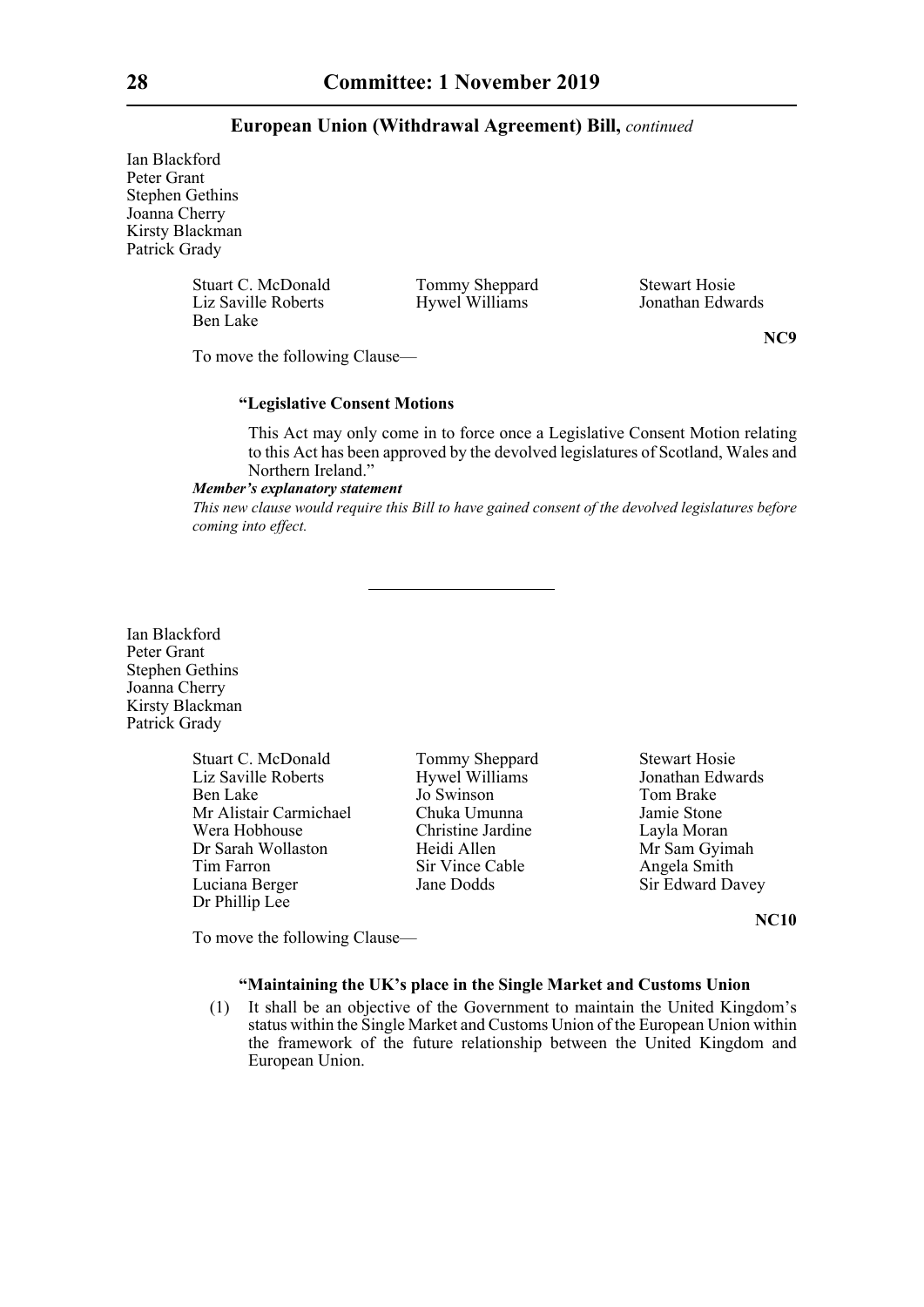(2) A Minister shall lay before each House of Parliament a progress report on aims noted in subsection (1)."

*Member's explanatory statement* 

*This new Clause ensures that the UK Government will negotiate for the maintenance of the United Kingdom's membership of the single market and customs union.*

Yvette Cooper Toby Perkins Janet Daby Guto Bebb Stella Creasy Ged Killen

Caroline Lucas

Stuart C. McDonald Stephen Doughty Lucy Powell Shabana Mahmood Sarah Jones Jack Dromey<br>Lisa Nandy Bill Esterson Rushanara Al Clive Efford Jonathan Reynolds Daniel Zeichner Ruth Cadbury **Anna McMorrin** Mary Creagh<br>
Kate Green **Mary Creagh**<br>
Mary Creagh<br>
Mary Creagh<br>
Mary Creagh<br>
Mary Creagh<br>
Jo Stevens Kate Green Ian Murray Jo Stevens<br>
Ms Karen Buck Mr Tanmanieet Singh Dhesi Seema Malhotra Mr Tanmanjeet Singh Dhesi Debbie Abrahams Gareth Snell Liz Saville Roberts

Rushanara Ali

**NC11**

To move the following Clause—

#### **"Right to Settled Status**

- (1) This section applies to—
	- (a) European Union citizens having the right to reside permanently in the UK according to Article 15 ("Right of permanent residence") of the Withdrawal Agreement;
	- (b) EEA EFTA nationals having the right to reside permanently in the UK according to Article 14 ("Right of permanent residence") of the EEA EFTA separation agreement; and
	- (c) Swiss nationals having the right to reside permanently in the UK according to Article 14 ("Permanent residence status") of the Swiss citizens' rights agreement.
- (2) A person to whom this section applies has the right to settled status in the United Kingdom.
- (3) The Secretary of State shall by regulations make provision—
	- (a) implementing article 18(4) of the withdrawal agreement ("Right of eligible citizens to receive a residence document"), including making provision for a physical document;
	- (b) implementing article 17(4) of the EEA EFTA separation agreement ("Right of eligible citizens to receive a residence document") including making provision for a physical document; and
	- (c) implementing article 16(4) of the Swiss citizens' rights agreement ("Right of eligible citizens to receive a residence document").
- (4) Regulations under subsection (3) apply both to—
	- (a) persons to whom the provision in question applies, and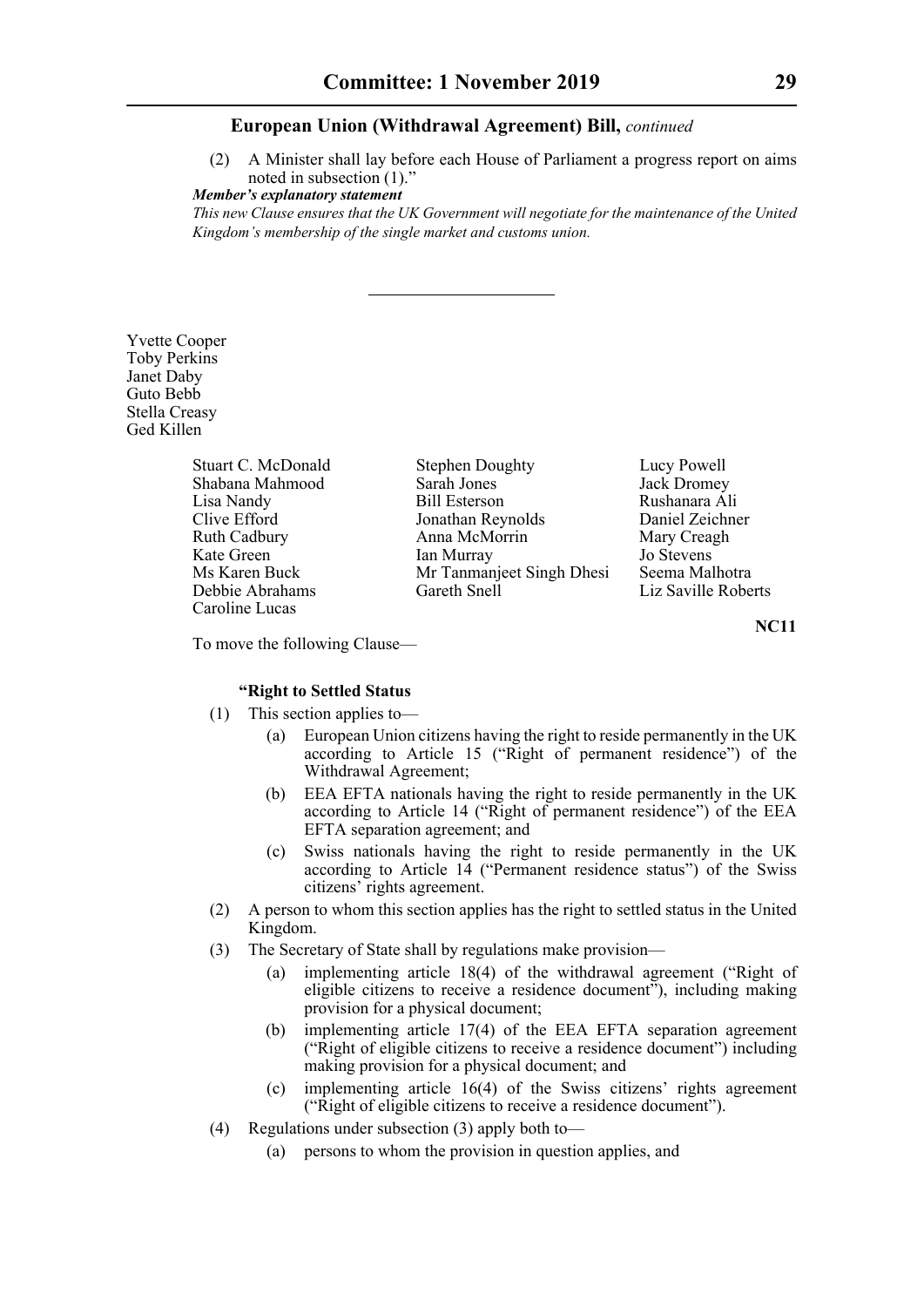persons to whom that provision does not apply but who are eligible for indefinite leave to remain or limited leave to enter or remain by virtue of residence scheme immigration rules (see section 17).".

#### *Member's explanatory statement*

*This new Clause would make provision for statutory underpinning to the right of qualifying EU citizens, EEA EFTA nationals and Swiss nationals to settled status, and provision for physical documentation of that status.*

Yvette Cooper Vernon Coaker Joanna Cherry Meg Hillier Guto Bebb Stuart C. McDonald

> Liam Byrne David Hanson Janet Daby<br>
> Toby Perkins Stephen Doughty Stella Creasy Toby Perkins Stephen Doughty Stella Creas<br>
> Ged Killen Stephen Rushanara Ali Kate Green Mary Creagh Jo Swinson Mr Alistair Carmichael Chuka Umunna Jamie Stone<br>
> Vera Hobhouse Christine Jardine Lavla Morar Dr Sarah Wollaston Heidi Allen Mr Sam Gyimah Tim Farron Sir Vince Cable Angela Smith Luciana Berger Jane Dodds Sir Edward Davey Dr Phillip Lee Norman Lamb Paul Farrelly Ian Murray

Ged Killen Rushanara Ali Kate Green Christine Jardine Layla Moran

**NC12**

To move the following Clause—

#### **"Ongoing police and judicial cooperation in criminal matters**

- (1) Her Majesty's Government must seek to ensure that the provisions of Title V of the Withdrawal Agreement ("Ongoing police and judicial cooperation in criminal matters") continue to apply beyond 31 December 2020 unless and until an agreement on the future relationship between the United Kingdom and European Union has been concluded that meets the condition set out in subsection (2).
- (2) The condition in this subsection is that an agreement on the future relationship has been reached which provides for a security partnership as set out in Part III of the Political Declaration."

#### *Member's explanatory statement*

*This new Clause would require the Government to seek an extension to the transitional arrangements for security cooperation beyond 31 December 2020 unless an agreement on the future security partnership with the EU had been concluded.*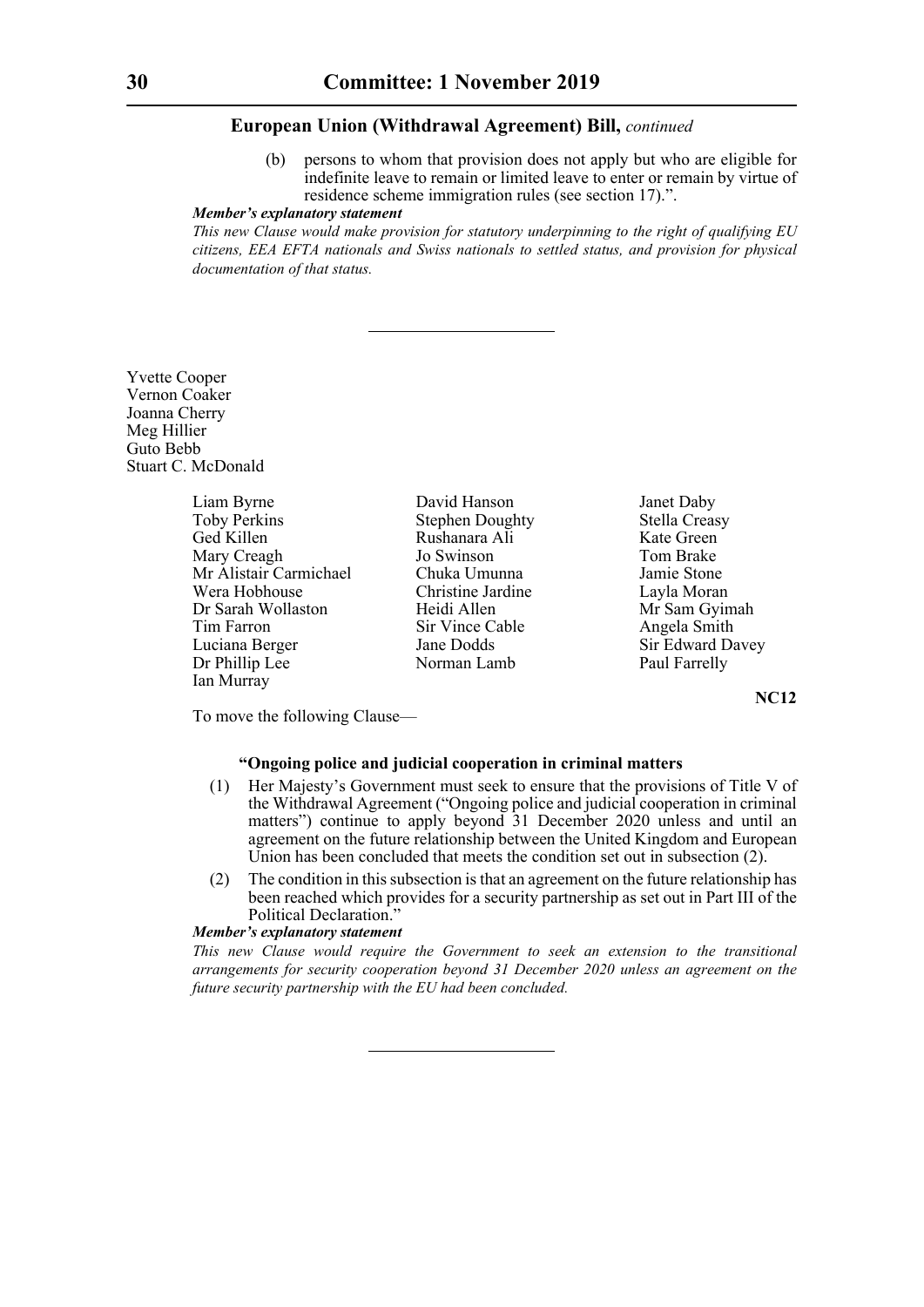David Linden

To move the following Clause—

#### **"Implementation period negotiating objectives: annual celebration of Europe Day**

It shall be an objective of the Government to secure a statement within the framework of the future relationship of the UK and EU of the ongoing commitment to a relationship of goodwill and friendship between the parties, which shall be demonstrated by an annual written and oral statement by a Minister of the Crown to be made between the 5th and 9th of May in celebration of Europe Day, and Ministers shall arrange for the flag of Europe to be flown above Government buildings between these dates each year."

Mr Chris Leslie Anna Soubry

To move the following Clause—

#### **"Accountability of the Joint Committee**

After section 18 of the European Union (Withdrawal) Act 2018 insert—

#### **"18A Accountability of the Joint Committee**

- (1) A motion appointing the United Kingdom's co-chair of the Joint Committee shall be laid before and approved by both Houses of Parliament.
- (2) The United Kingdom's co-chair of the Joint Committee shall always request that, unless for reasons of national security, all meetings of the Joint Committee are conducted in public.
- (3) Before attending each session of the Joint Committee a Minister of the Crown shall make an oral statement to the House of Commons setting out–
	- (a) the purpose and agenda of that Joint Committee meeting;
	- (b) the intended policy to be pursued by the Minister attending that Joint Committee meeting; and
	- (c) as far as possible the economic, social and environmental impact of any proposition to be determined at the Joint Committee."

**NC13**

**NC14**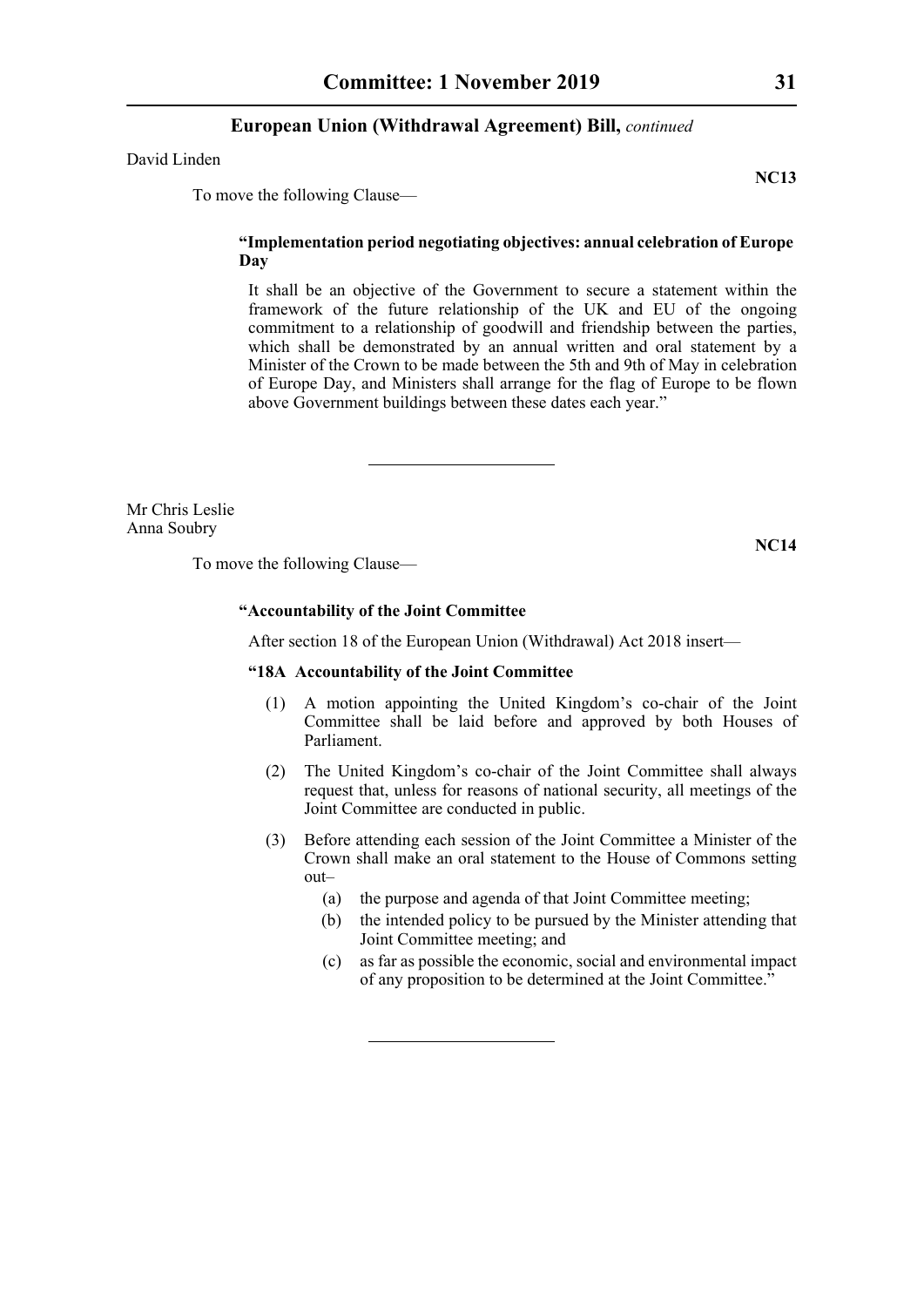Dr Paul Williams Dr Phillip Lee Dr Sarah Wollaston Dr Philippa Whitford Jeremy Lefroy Jonathan Edwards

| Justine Greening   | Mr Chris Leslie        | Luciana Berger      |
|--------------------|------------------------|---------------------|
| Mr Dominic Grieve  | Anna Soubry            | Heidi Allen         |
| Caroline Lucas     | <b>Stephen Doughty</b> | Lilian Greenwood    |
| Martin Whitfield   | Andy Slaughter         | Helen Goodman       |
| Seema Malhotra     | Darren Jones           | <b>Ruth Cadbury</b> |
| Alison McGovern    | Dame Margaret Hodge    | Debbie Abrahams     |
| Mary Creagh        | Mrs Madeleine Moon     | Julie Elliott       |
| Alex Sobel         | Matthew Pennycook      | Owen Smith          |
| Daniel Zeichner    | Sarah Jones            | Ruth Jones          |
| Steve McCabe       | Lloyd Russell-Moyle    | Rosie Duffield      |
| Tom Brake          | Chuka Umunna           | Ruth George         |
| Janet Daby         | Kate Green             | Ian Murray          |
| Dame Louise Ellman |                        |                     |

**NC15**

To move the following Clause—

#### **"UK participation in the European medicines regulatory network**

- (1) It shall be the objective of an appropriate authority to take all necessary steps to implement an international trade agreement, which enables the UK to fully participate after exit day in the European medicines regulatory network partnership between the European Union, European Economic Area and the European Medicines Agency.
- (2) Exit day shall have the meaning set out in section 20 of the European Union (Withdrawal) Act 2018."

#### *Member's explanatory statement*

*This new Clause would ensure that it is a negotiating objective for the UK Government to secure an international agreement through which the UK may continue to participate in the European medicines regulatory network partnership between the EU, EEA and the European Medicines Agency, ensuring that patients continue to have access to high-quality, effective and safe pharmaceutical and medical products, fully aligned with the member states of the EU and EEA.*

Mr Alistair Carmichael

To move the following Clause—

#### **"Implementation period negotiating objectives: Commons Fisheries Policy**

It shall be an objective of the Government to secure an agreement within the framework of the future relationship of the UK and EU that means that the Common Fisheries Policy ceases to apply to the UK after 31 December 2020."

**NC16**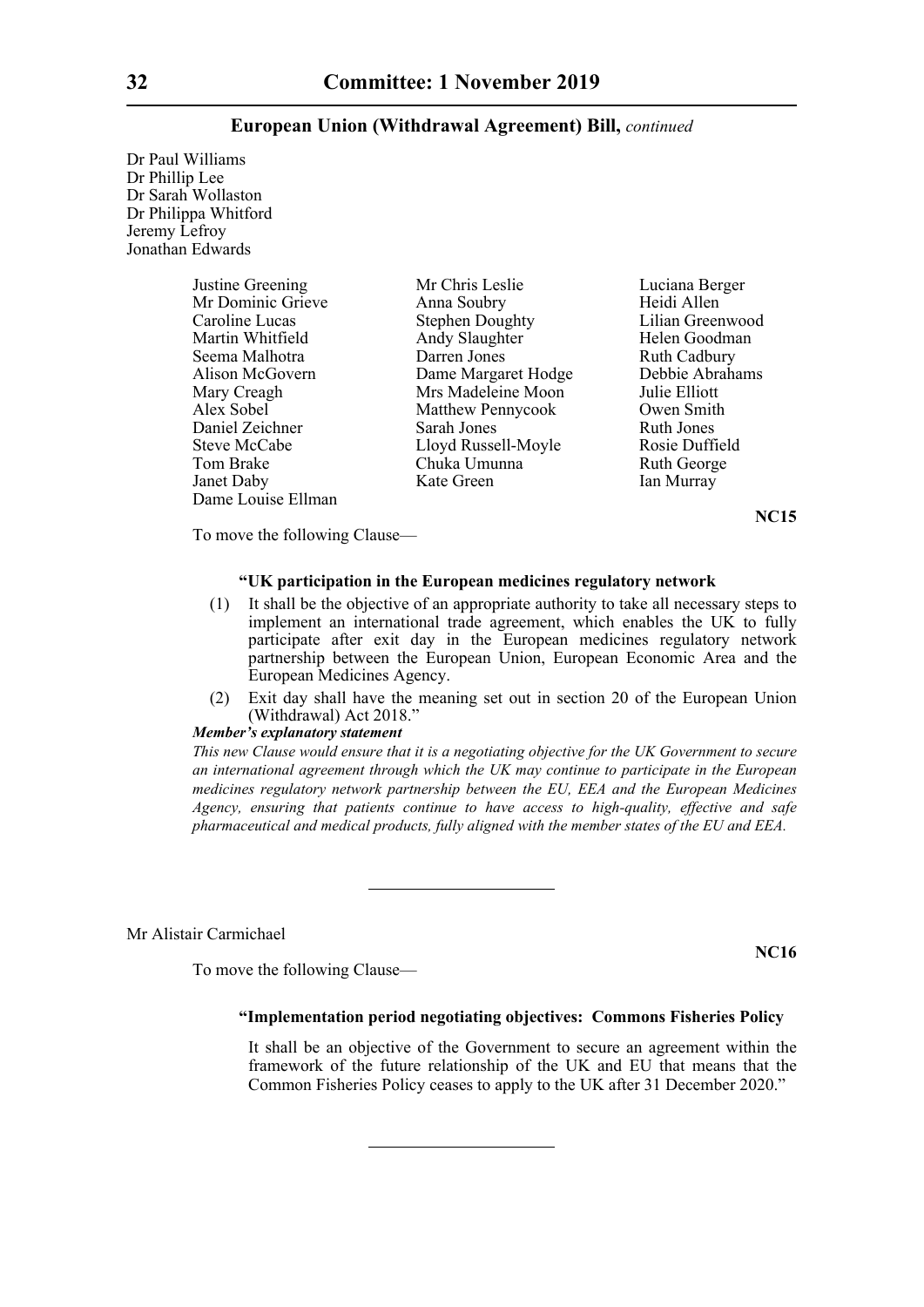Layla Moran Mr Sam Gyimah Tom Brake Caroline Lucas

**NC17**

To move the following Clause—

#### **"Implementation period negotiating objectives: Erasmus+**

- (1) It shall be an objective of the Government to secure an agreement within the framework of the future relationship of the UK and the EU before the end of the implementation period that enables the UK to participate in all elements of the Erasmus+ programme on existing terms after the implementation period ends ("the Erasmus+ negotiations").
- (2) A Minister shall lay before each House of Parliament a progress report on the Erasmus+ negotiations within six months of this Act being passed, and subsequently at intervals of no more than three months."

Lisa Nandy Antoinette Sandbach Alex Sobel Matthew Pennycook Anna McMorrin Kerry McCarthy

| Guto Bebb            | Melanie Onn         | <b>Stephen Doughty</b>    |
|----------------------|---------------------|---------------------------|
| Rosie Duffield       | Tonia Antoniazzi    | Ged Killen                |
| Ruth George          | Richard Burden      | Mr Tanmanjeet Singh Dhesi |
| Ian Murray           | Caroline Lucas      | Chris Law                 |
| Ruth Jones           | Kate Green          | Stephen Kinnock           |
| Dr Rosena Allin-Khan | Ms Karen Buck       | Mike Amesbury             |
| Andy Slaughter       | Janet Daby          | <b>Ruth Cadbury</b>       |
| James Frith          | Lloyd Russell-Moyle | Martin Whitfield          |
| Dame Louise Ellman   | Helen Goodman       |                           |

**NC18**

To move the following Clause—

#### **"Maintenance of environmental standards**

- (1) Any public authority exercising a function relating to the environment must not exercise that function in a way that has either the effect or the intent of reducing the level of protection afforded to the environment.
- (2) A Minister may not make regulations that have the intent or effect of reducing the level of protection afforded to the environment.
- (3) The precautionary principle continues to have effect in UK law from IP completion day. Any public authority exercising a function relating to the environment must exercise that function in accordance with the precautionary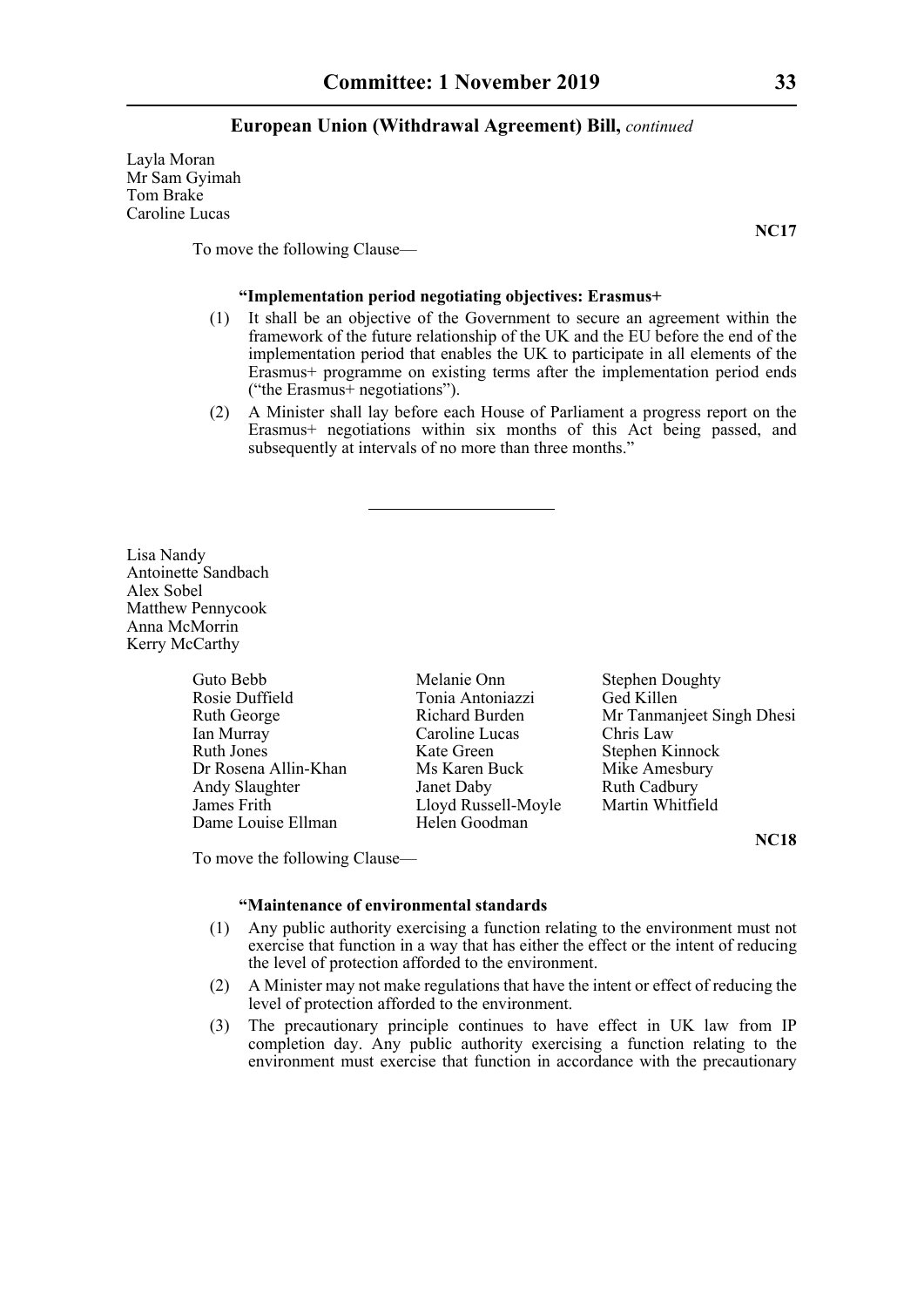principle, as interpreted and applied by retained EU law (including retained EU case law) immediately before IP completion day."

#### *Member's explanatory statement*

*This new clause would ensure that there is no regression in environmental standards in domestic law after Brexit.* 

Lisa Nandy Antoinette Sandbach Alex Sobel Matthew Pennycook Anna McMorrin Kerry McCarthy

| Guto Bebb            | Melanie Onn         | <b>Stephen Doughty</b>    |  |
|----------------------|---------------------|---------------------------|--|
| Rosie Duffield       | Tonia Antoniazzi    | Ged Killen                |  |
| Ruth George          | Richard Burden      | Mr Tanmanjeet Singh Dhesi |  |
| Ian Murray           | Caroline Lucas      | Chris Law                 |  |
| Ruth Jones           | Kate Green          | Stephen Kinnock           |  |
| Dr Rosena Allin-Khan | Ms Karen Buck       | Mike Amesbury             |  |
| Andy Slaughter       | Janet Daby          | <b>Ruth Cadbury</b>       |  |
| James Frith          | Lloyd Russell-Moyle | Martin Whitfield          |  |
| Dame Louise Ellman   | Helen Goodman       |                           |  |

**NC19**

To move the following Clause—

#### **"New EU environmental laws and regulations**

- (1) As soon as practicable after the end of each reporting period, the Secretary of State must—
	- (a) produce a report under sub-paragraph (2) or (3) relating to that period ("the relevant reporting period"),
	- (b) publish the report in such manner as the Secretary of State considers appropriate, and
	- (c) lay copies of the report before Parliament.
- (2) A report under this sub-paragraph is one that contains a statement that no new EU environmental laws or regulations have been published by the EU during the relevant reporting period.
- (3) A report under this sub-paragraph is one that contains—
	- (a) a statement that one or more new EU environmental laws or regulations have been published by the EU during the relevant reporting period, and
	- (b) as respects each new EU environmental law or regulation published during that period, either—
		- (i) a statement to the effect that in the Secretary of State's view the law of England and Wales and Scotland confers the same amount of protection as the new EU environmental law or regulation (a "statement of environmental nondivergence"), or
		- (ii) a statement to the effect that the Secretary of State is unable to make a statement of environmental non-divergence.
- (4) If a report under sub-paragraph (3) contains a statement under sub-paragraph  $(3)(b)(ii)$  as respects a new EU environmental law or regulation, the report must also contain—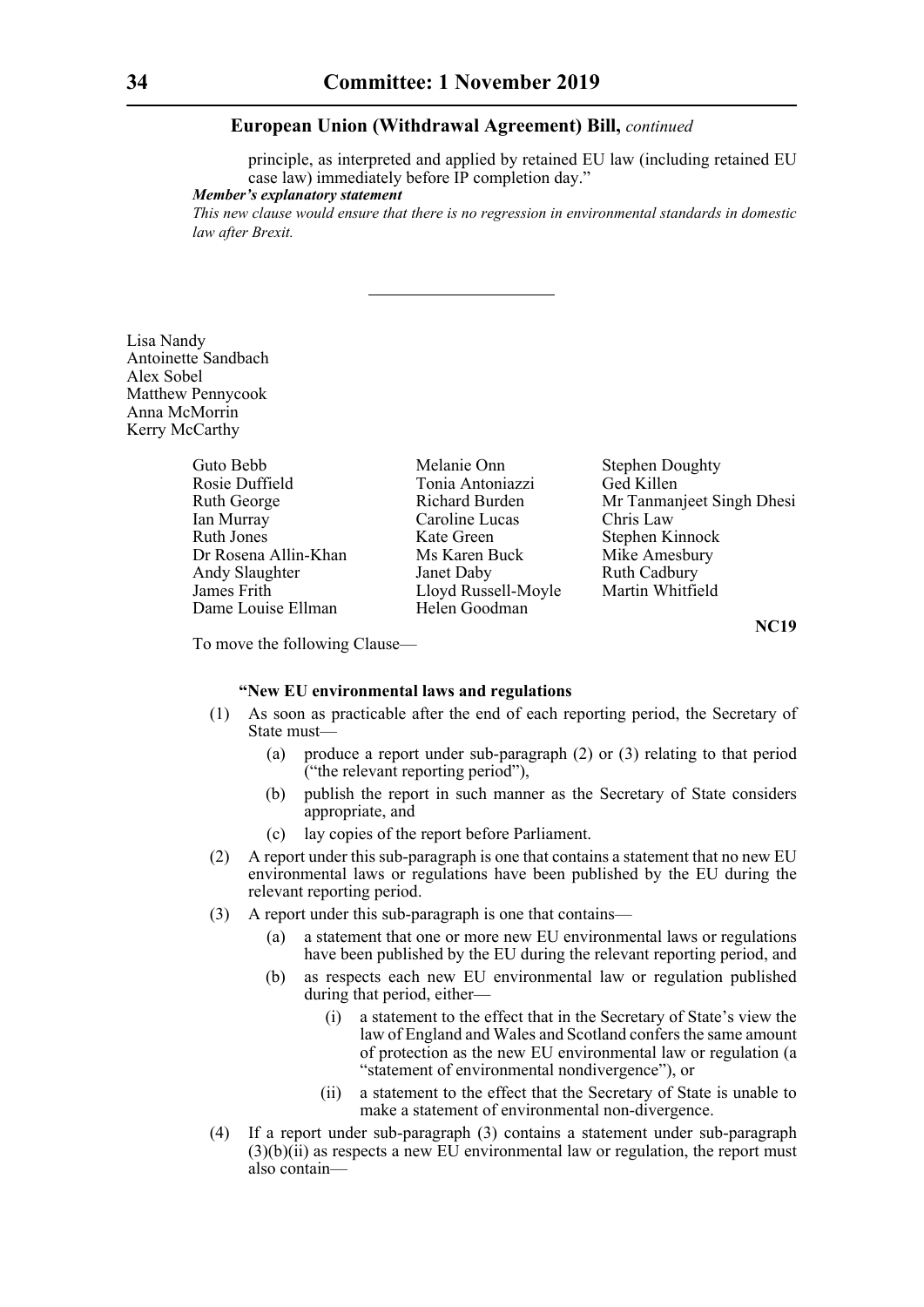- (a) a statement of whether or not Her Majesty's Government intends to take any action in respect of the new EU environmental law or regulation, and
- (b) if it does, a statement describing the action which it is intending to take.
- (5) In relation to each report under sub-paragraph (3), a Minister of the Crown must make arrangements for—
	- (a) a motion, to the effect that the House of Commons has approved the report, to be moved in that House by a Minister of the Crown within the period of 28 Commons sitting days beginning with the day on which a copy of the report is laid before that House, and
	- (b) a motion for the House of Lords to approve the report to be moved in that House by a Minister of the Crown within the period of 28 Lords sitting days beginning with the day on which a copy of the report is laid before that House.
- (6) The Secretary of State must by regulations establish a new independent body to review new EU environmental laws and regulations and make recommendations to the Government and Parliament on their adoption in the UK ("the independent body").
- (7) When producing a report under sub-paragraph (3), the Secretary of State must consult—
	- (a) the independent body,
	- (b) any other persons whom the Secretary of State considers it appropriate to consult.
- (8) In this paragraph "reporting period" means—
	- (a) the period that—
		- (i) begins with IP completion day, and
		- (ii) ends with the day which falls six months after the day on which IP completion day falls;
	- (b) subsequently, each period that—
		- (i) begins with the day (the "start day") that comes immediately after the end of the preceding reporting period, and
		- (ii) ends with the end day.
- (9) The "end day" for that purpose is decided as follows—
	- (a) if any new EU environmental laws or regulations are published by the EU during the period of six months beginning with the start day, the end day is the day which falls six months after—
		- (i) the day on which those rights are published by the EU, or
		- (ii) if they are published by the EU on different days, the earliest of those days;
	- (b) if no new EU environmental laws or regulations are published by the EU during the period of six months beginning with the start day, the end day is the day which falls twelve months after the start day.
- (10) A reference in this paragraph to a new EU environmental law or regulation being published by the EU is a reference to the EU directive or EU regulation which provides for its conferral being published in the Official Journal of the European Union.
- (11) For the purposes of this section, "environmental law or regulation" means any environmental law or regulation—
	- (a) which member States are obliged to comply with by an EU directive published in the Official Journal of the European Union on or after IP completion day, or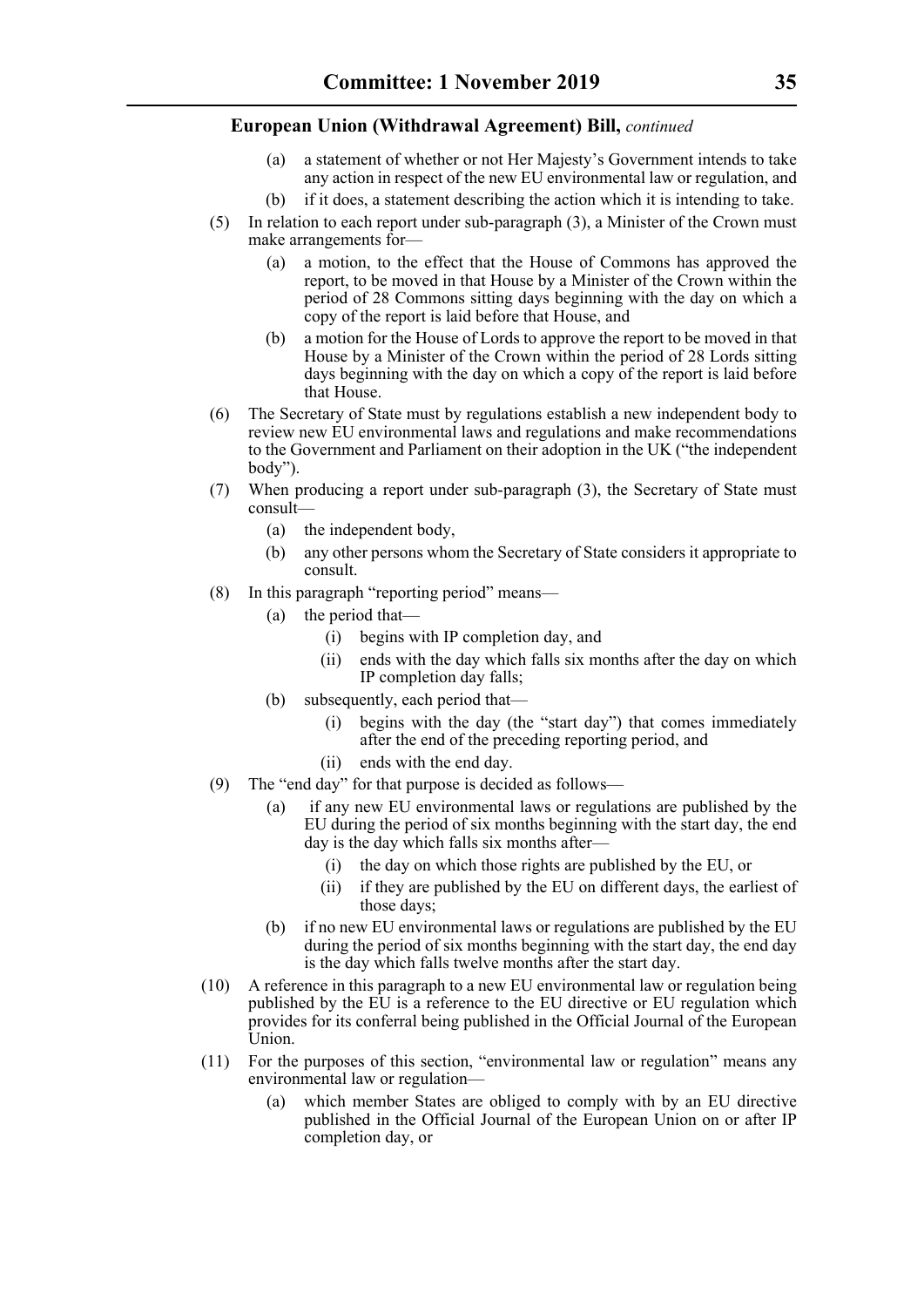that are conferred by an EU regulation published in the Official Journal of the European Union on or after IP completion day."

#### *Member's explanatory statement*

*This new clause would oblige Ministers to report on future EU environmental laws and consult with relevant experts to decide on whether and how to adopt those laws.*

James Brokenshire Sir David Lidington Karen Bradley Simon Hoare Tom Tugendhat Paul Masterton

**NC20**

To move the following Clause—

#### **"Reports on protection of the UK internal market**

- (1) The Secretary of State must, on or before 30 June 2020, publish a report on the implementation and application of Article 6 of the Protocol on Ireland/Northern Ireland to facilitate unfettered access to the market within Great Britain of qualifying Northern Ireland goods and trade between Northern Ireland and Great Britain having regard to Northern Ireland's integral place within the United Kingdom's internal market including details of recommendations made or proposed to be made to the Joint Committee under Article 6(2) of the Protocol.
- (2) In preparing any report under subsection (1) the Secretary of State shall have a duty to consult with the Executive Office in Northern Ireland.
- (3) The Secretary of State must make arrangements for—
	- (a) a copy of each report published under subsection (1) to be laid before each House of Parliament by the end of the day on which it is published,
	- (b) a motion in neutral terms, to the effect that the House of Commons has considered the report, to be moved in the House of Commons by a Minister of the Crown, and
	- (c) a motion for the House of Lords to take note of the report to be tabled in the House of Lords and moved by a Minister of the Crown.
- (4) The motions required under subsections (3)(b) and (c) must be moved in the relevant House by a Minister of the Crown within the period of five calendar days beginning with the end of the day on which the report is laid before Parliament.
- (5) The Secretary of State shall make a further report under subsection (1) on or before 31 October 2020 and at least every 12 months thereafter."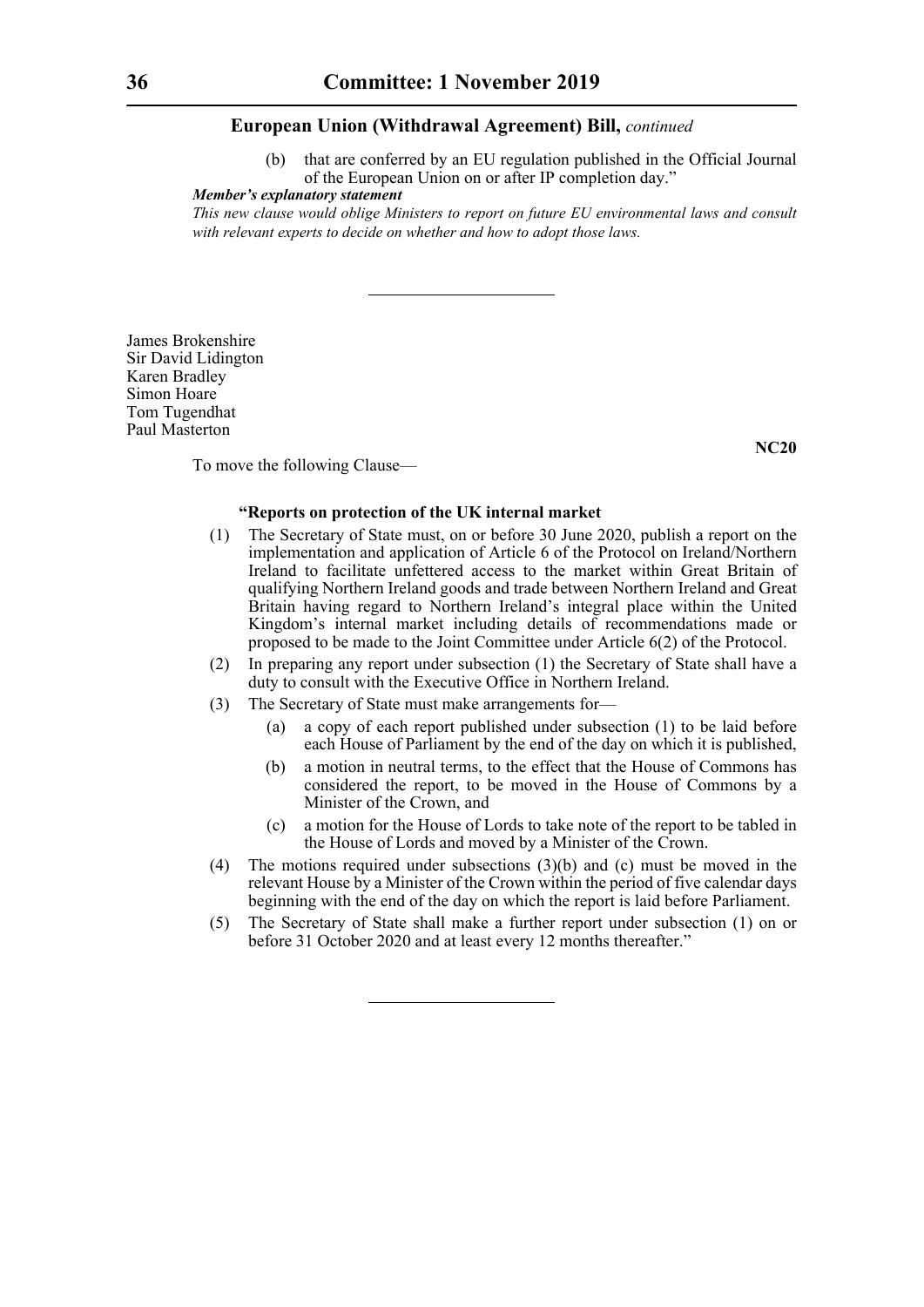Nick Thomas-Symonds Jeremy Corbyn Keir Starmer Jenny Chapman Paul Blomfield Mr Nicholas Brown

To move the following Clause—

#### **"Protection of Workers' rights**

- (1) No ratification of the withdrawal agreement by the United Kingdom shall be effective, and this Act shall have no effect, until the United Kingdom has agreed with the European Union a treaty the terms of which include the following provisions—
	- (a) that the United Kingdom will not introduce any measure which would have the effect of reducing in any way the protection provided by any Retained EU Worker Rights after IP completion day;
	- (b) that the United Kingdom shall take all steps necessary to ensure that, from exit day, all Retained EU Worker Rights will continue to have at least the same level of protection in the United Kingdom as is applicable in other Member States;
	- (c) that where, after IP completion day, the European Union brings into force or effect any New EU Workers' Rights, the result and legal consequences in the United Kingdom of those New EU Workers' Rights shall be the same as if those New EU Workers' Rights had been Workers' Rights brought into force and effect by the European Union before IP completion day;
	- (d) that those parts of the Treaties which, before IP completion day, provide for any matter concerning the interpretation of Workers' Rights in any part of the United Kingdom to be determined by the Court of Justice of the European Union shall continue to apply to the United Kingdom or such part of the United Kingdom to the same extent after IP completion day;
	- (e) that after IP completion day, the procedural rules, including limitation periods, rules of courts and tribunals and remedies, governing actions for safeguarding New EU Workers' Rights and Retained EU Worker Rights in the United Kingdom shall continue to be no less favourable than the procedural rules governing similar actions under United Kingdom law;
	- (f) that nothing in this clause shall prevent the United Kingdom from introducing amendments to Workers' Rights for the purpose of making such provisions more favourable to the protection of workers.
- (2) The terms set out in subsection (1) (a) to (f) shall have direct effect and shall be recognised and available in law and be capable of enforcement by individuals and their trade unions in courts and tribunal.
- (3) For the purpose of this section and section (*Protection of workers' rights: EUWA repeals*)—

"New EU Worker Right" means any Workers' Rights—

- (i) which Member States are obliged to confer by an EU directive published in the Official Journal of the European Union on or after IP completion day; or
- (ii) that are conferred by an EU regulation or other instrument published in the Official Journal of the European Union on or after IP completion day; or

**NC21**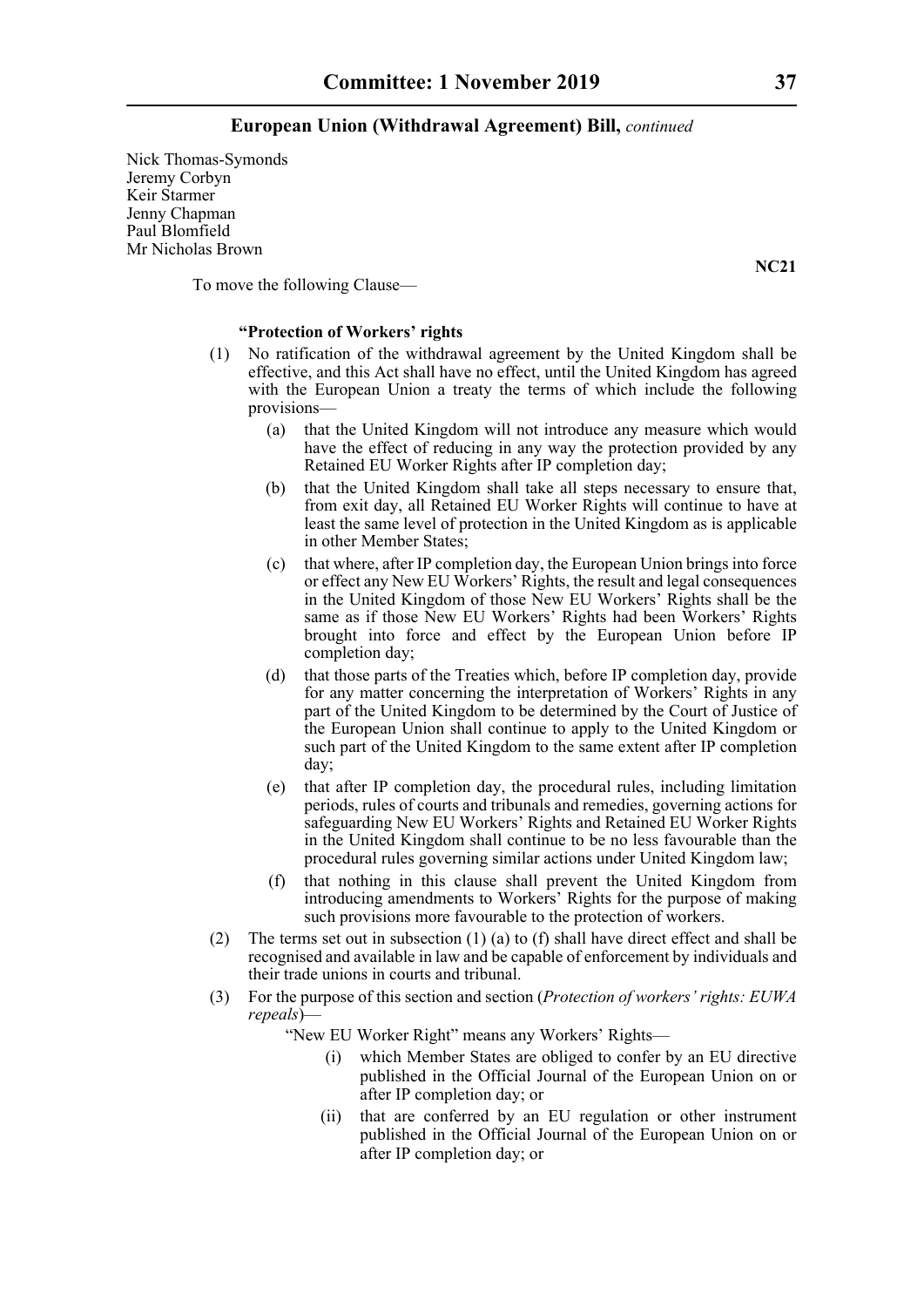(iii) that arise out of a judgment of the Court of Justice of the European Union on or after IP completion day

and shall include any improvement to a Workers' Right which existed before IP completion day;

- "Retained EU Worker Rights" means Workers' Rights which—
	- (i) immediately before IP completion day, the United Kingdom was obliged to confer by virtue of the Treaties and the EU directives listed in Schedule 4A or which were, without further enactment, given legal effect in the United Kingdom; and
	- (ii) on IP completion day, continued to have effect in any part of the United Kingdom;
- "Workers' Rights" means rights of individuals, classes of individuals and their trade unions, in all areas of labour protection including—
	- (i) fundamental rights at work, including all forms of discrimination;
	- (ii) fair working conditions and employment standards;
	- (iii) information and consultation rights;
	- (iv) restructuring of undertakings and acquired rights; and
	- (v) health and safety at work;
- "Exit day" shall have the same meaning as in the European Union (Withdrawal) Act 2018; and
- "IP completion day" shall have the same meaning as in the European Union (Withdrawal Agreement) Act 2019."

Nick Thomas-Symonds Jeremy Corbyn Keir Starmer Jenny Chapman Paul Blomfield Mr Nicholas Brown

To move the following Clause—

**NC22**

#### **"Protection of workers' rights: EUWA repeals**

The following provisions of the European Union (Withdrawal) Act 2018 are repealed so far as Workers' Rights are concerned—

- (a) Section 5(1) (abolition of the principle of supremacy of EU law over domestic laws made on or after exit day);
- (b) Section 5(4) (Charter of Fundamental Rights not forming part of domestic law on or after exit day);
- (c) Paragraph 3(1) of Schedule 1 (removal of an individual's right to sue private employers or public authorities for their failure to comply with any of the general principles of EU law);
- (d) Paragraph 3(2) of Schedule 1 (removal of the power of courts to disapply laws or find conduct to be unlawful because of incompatibility with any general principles of EU law; and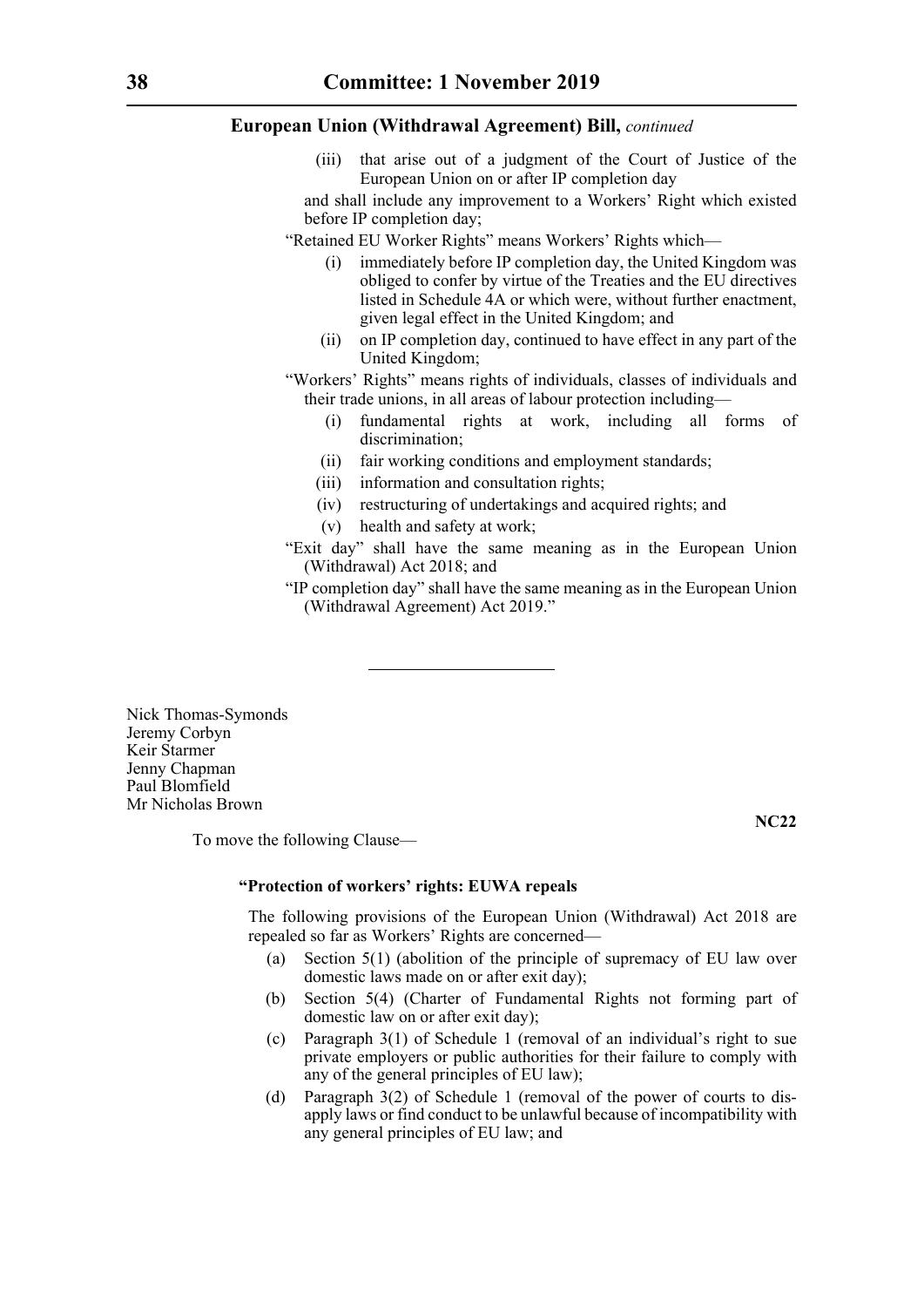(e) Paragraph 4 of Schedule 1 (removal of the right to sue in accordance with the rule in *Francovich*)."

Hilary Benn Nick Boles Mr Pat McFadden Caroline Lucas

**NC23**

To move the following Clause—

#### **"Arrangements for end of the transition period**

- (1) It shall be an objective of the Government to avoid reaching the end of the transition period without having secured an agreement with the EU on the future relationship.
- (2) If in the opinion of a Minister of the Crown it appears within six months of the end of the transition period that it may not to be possible to conclude an agreement by that date, a Minister of the Crown shall make a statement setting out:
	- (a) the reasons why an agreement has not to date been concluded,
	- (b) an assessment of any changes to the Government's negotiating objectives that might help secure such an agreement, and
	- (c) whether there is scope for the provisional application of parts of the future economic partnership which could include in its first phase provisions equivalent to those in the transition period of the withdrawal agreement without any deadline to terminate the first phase.
- (3) A Minister of the Crown shall within five sitting days of making the statement table a motion setting out proposals to achieve the objective set out in subsection (1) to enable the House of Commons to vote on and amend such a motion."

#### *Member's explanatory statement*

*The amendment would require the Government to have as an objective avoiding reaching the end of the transition period without having secured an agreement with the EU on the future relationship and to put its proposals for achieving this objective to the House for approval.*

Kate Green

**NC24**

To move the following Clause—

#### **"Implementation period negotiating objectives: best interests of children**

Where children are affected by decisions made during the implementation period about the future relationship of the UK and EU, it shall be an objective of the Government to ensure that any such decisions are made in the best interests of the children."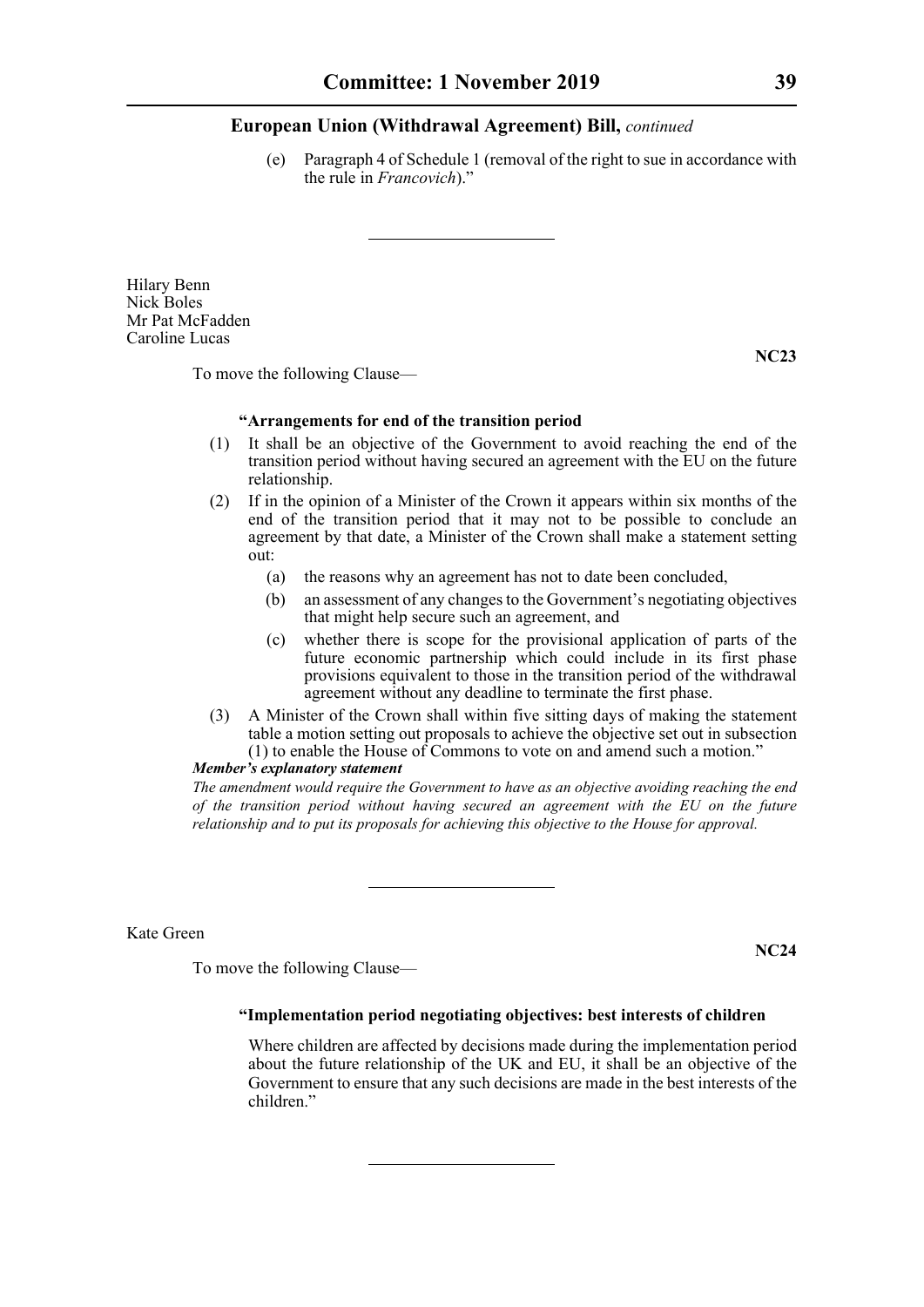Sir Roger Gale

**NC25**

To move the following Clause—

#### **"UK pensioners resident in the EU: uprating of pensions**

- (1) The Secretary of State must make arrangements for expatriate British citizens in receipt of a United Kingdom state retirement pension who are resident in any EFTA or EEA country, or in Switzerland, on the day on which this Act is passed to continue receiving their state retirement pensions under the same uprating and other arrangements as apply on the day on which this Act is passed, for the rest of their lifetimes as long as they remain resident in any other EFTA or EEA country, or in Switzerland.
- (2) The duty in subsection (1) applies whether or not the United Kingdom reaches any reciprocal social security arrangements with other EFTA or EEA member states after the UK has left the EU."

Sir Roger Gale

**NC26**

To move the following Clause—

#### **"UK pensioners resident in the EU: healthcare**

- (1) The Secretary of State must make arrangements for expatriate British citizens in receipt of a United Kingdom state retirement pension who are resident in any EU country on the day on which this Act is passed to continue receiving the same level of publicly-provided healthcare as they do currently as EU citizens.
- (2) The duty in subsection (1) applies whether or not the United Kingdom reaches any reciprocal healthcare arrangements with other EU member states after the UK has left the EU."

Jenny Chapman Jeremy Corbyn Keir Starmer Paul Blomfield Nick Thomas-Symonds Mr Nicholas Brown

Caroline Lucas

**NC27**

To move the following Clause—

#### **"Implementation: protections for environment, food and animal welfare**

- (1) When implementing any provision of the Withdrawal Agreement, its Protocols or Annexes in UK law, the Secretary of State must take steps to ensure that on the day after the end of the implementation period, there shall be no diminution in the protection which was afforded on the first day of the implementation period by any law effective in the UK relating to—
	- (a) environmental matters,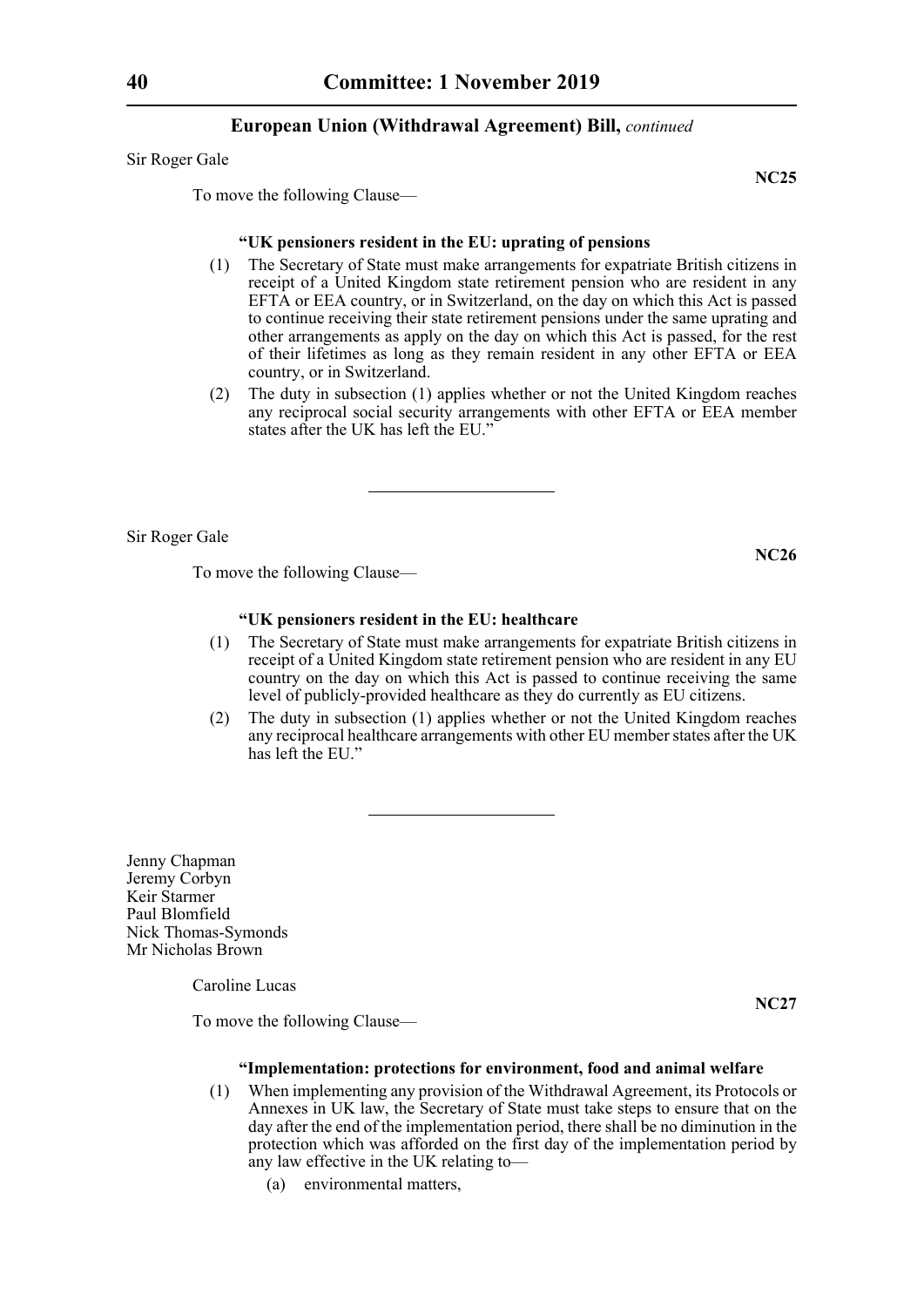- (b) food standards and safety,
- (c) protection under REACH regulations from risks from chemicals, or
- (d) animal welfare.
- (2) For the purposes of this section, "environmental matters" are—
	- (a) protecting the natural environment from the effects of human activity,
	- (b) protecting people from the effects of human activity on the natural environment,
	- (c) maintaining, restoring or enhancing the natural environment, and
	- (d) monitoring, assessing, considering, advising or reporting on anything in paragraphs (a) to (c).
- (3) For the purposes of this section, "natural environment" means—
	- (a) plants, wild animals and other living organisms,
	- (b) their habitats, and
	- (c) land (except buildings or other structures), air and water, and the natural systems, cycles and processes through which they interact."

#### *Member's explanatory statement*

*This new Clause would preserve beyond the end of the implementation period existing protections in law relating to food standards and safety, animal welfare, chemicals and the environment.*

Paul Blomfield Jeremy Corbyn Keir Starmer Jenny Chapman Nick Thomas-Symonds Mr Nicholas Brown

Schedule **2**, page **45**, line **11**, at end insert—

"(e) at least half of the members of the IMA must be EU citizens." *Member's explanatory statement This amendment will ensure the IMA is representative of EU citizens.* 

Paul Blomfield Jeremy Corbyn Keir Starmer Jenny Chapman Nick Thomas-Symonds Mr Nicholas Brown

> Schedule **2**, page **45**, line **27**, at end insert—  $\degree$ (10) It is a requirement in respect of all proposed appointments to the IMA that—

- (a) the person to be appointed has given oral evidence prior to their appointment to the Home Affairs Select Committee of the House of Commons, and
- (b) the proposed appointment has been approved by each House of Parliament on a Motion made by a Minister,

before the new member may take up their membership of the IMA.

(11) If the motions in subsection (10)(b) are approved by both Houses, the Secretary of State must appoint that person.

**20**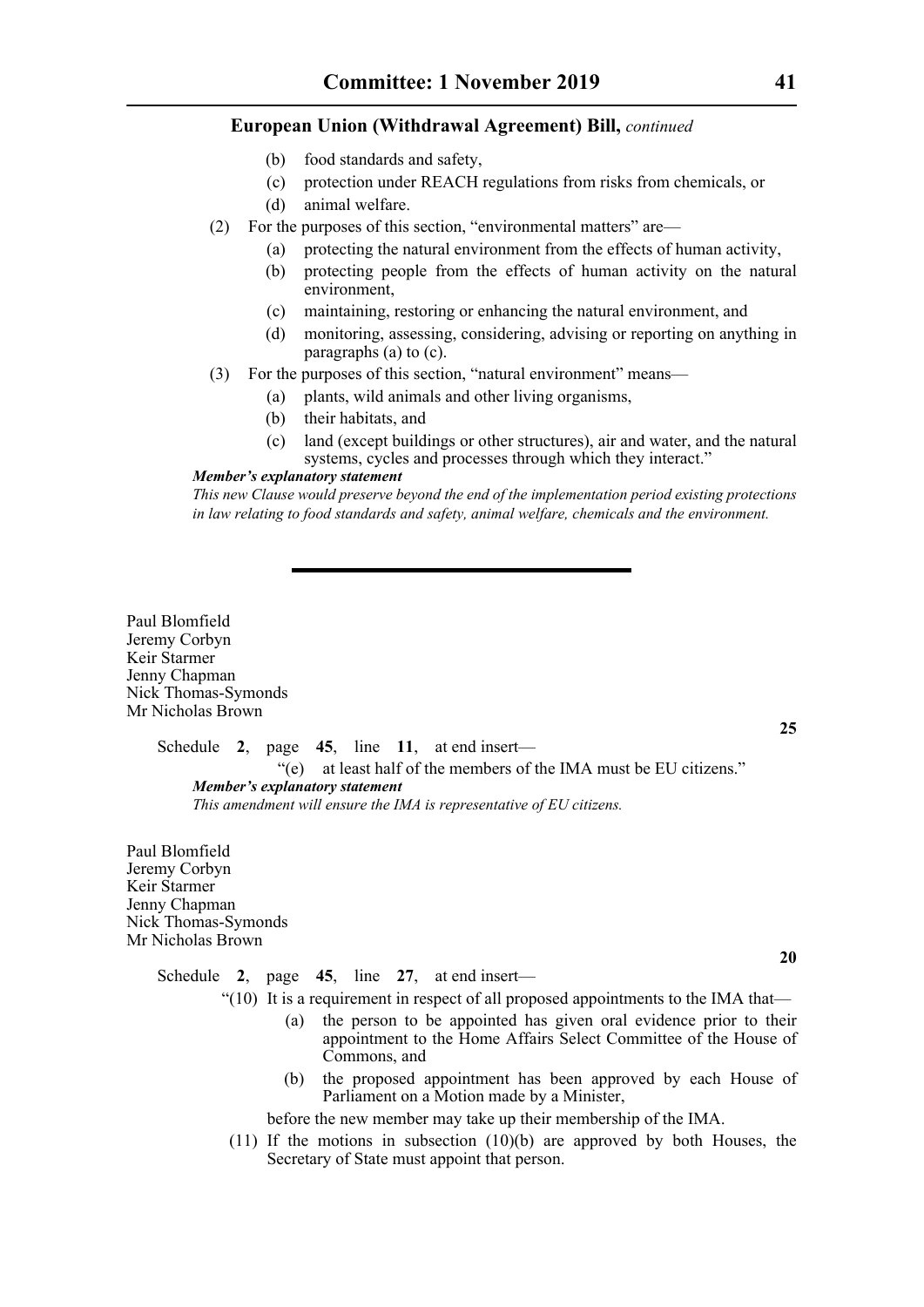(12) If the motions in subsection (10)(b) are not approved by both Houses, the Secretary of State must propose to appoint a different person, whose appointment is subject to  $(10)$  and  $(11)$  above."

*Member's explanatory statement* 

*This amendment will make sure Parliament has oversight of the membership of the IMA.* 

Paul Blomfield Jeremy Corbyn Keir Starmer Jenny Chapman Nick Thomas-Symonds Mr Nicholas Brown

**23**

Schedule **2**, page **54**, line **40**, leave out "have regard to" and insert "implement" *Member's explanatory statement This amendment will ensure that the relevant authority must implement the recommendations of the IMA.*

Paul Blomfield Jeremy Corbyn Keir Starmer Jenny Chapman Nick Thomas-Symonds Mr Nicholas Brown

**24**

**21**

Schedule **2**, page **55**, line **1**, leave out ", if anything," *Member's explanatory statement This amendment will ensure that the relevant authority must implement the recommendations of the IMA.*

Paul Blomfield Jeremy Corbyn Keir Starmer Jenny Chapman Nick Thomas-Symonds Mr Nicholas Brown

> Schedule **2**, page **58**, line **11**, leave out "The Secretary of State may by regulations" and insert "Nothing in this or any other enactment may be used to—" *Member's explanatory statement This amendment will ensure that an Act of Parliament will be required to dissolve the IMA, or to remove any of its functions.*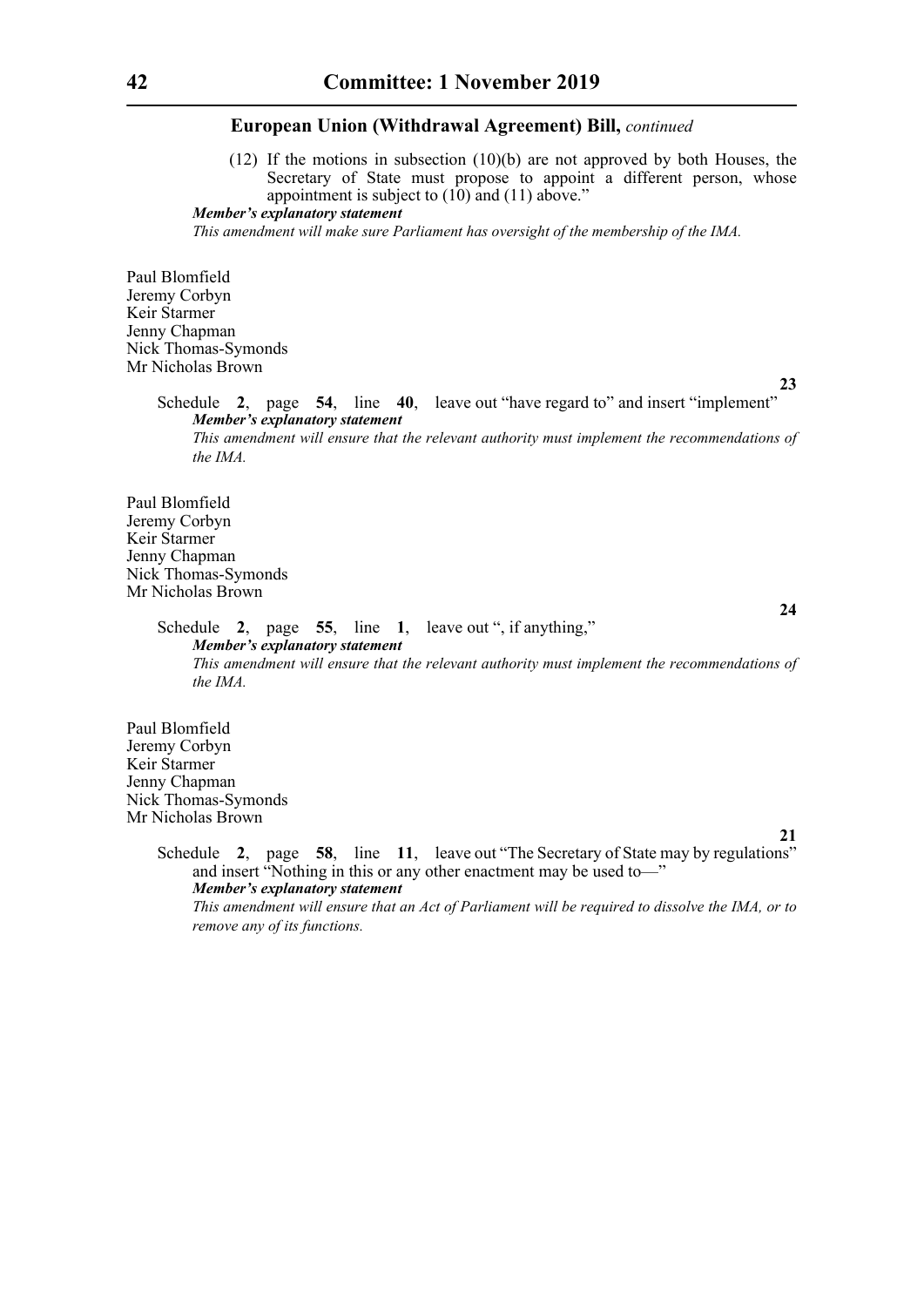Paul Blomfield Jeremy Corbyn Keir Starmer Jenny Chapman Nick Thomas-Symonds Mr Nicholas Brown

**22**

Schedule **2**, page **58**, line **21**, leave out paragraph (2) *Member's explanatory statement This amendment will ensure that an Act of Parliament will be required to dissolve the IMA, or to remove any of its functions.* 

Melanie Onn Gareth Snell Lucy Powell Sarah Champion Laura Smith Ruth Smeeth

### Stephen Kinnock Lisa Nandy Yvonne Fovargue **47** Schedule **4**, page **63**, line **7**, at end insert— "(1A) In relation to each statement under sub-paragraph (1)(b), a Minister of the Crown must make arrangements for— (a) a motion, to the effect that the House of Commons has approved the

- report, to be moved in that House by a Minister of the Crown within the period of 28 Commons sitting days beginning with the day on which the statement is made, and
- (b) a motion for the House of Lords to approve the statement to be moved in that House by a Minister of the Crown within the period of 28 Lords sitting days beginning with the day on which the statement is made.
- (1B) If a motion made under sub-paragraph (1B) is negatived by either House of Parliament, Her Majesty's Government must take all reasonable steps to ensure that the law of England and Wales and Scotland confers retained workers' rights".

Melanie Onn Gareth Snell Lucy Powell Sarah Champion Laura Smith Ruth Smeeth

Schedule **4**, page **63**, line **18**, leave out sub-paragraph (a)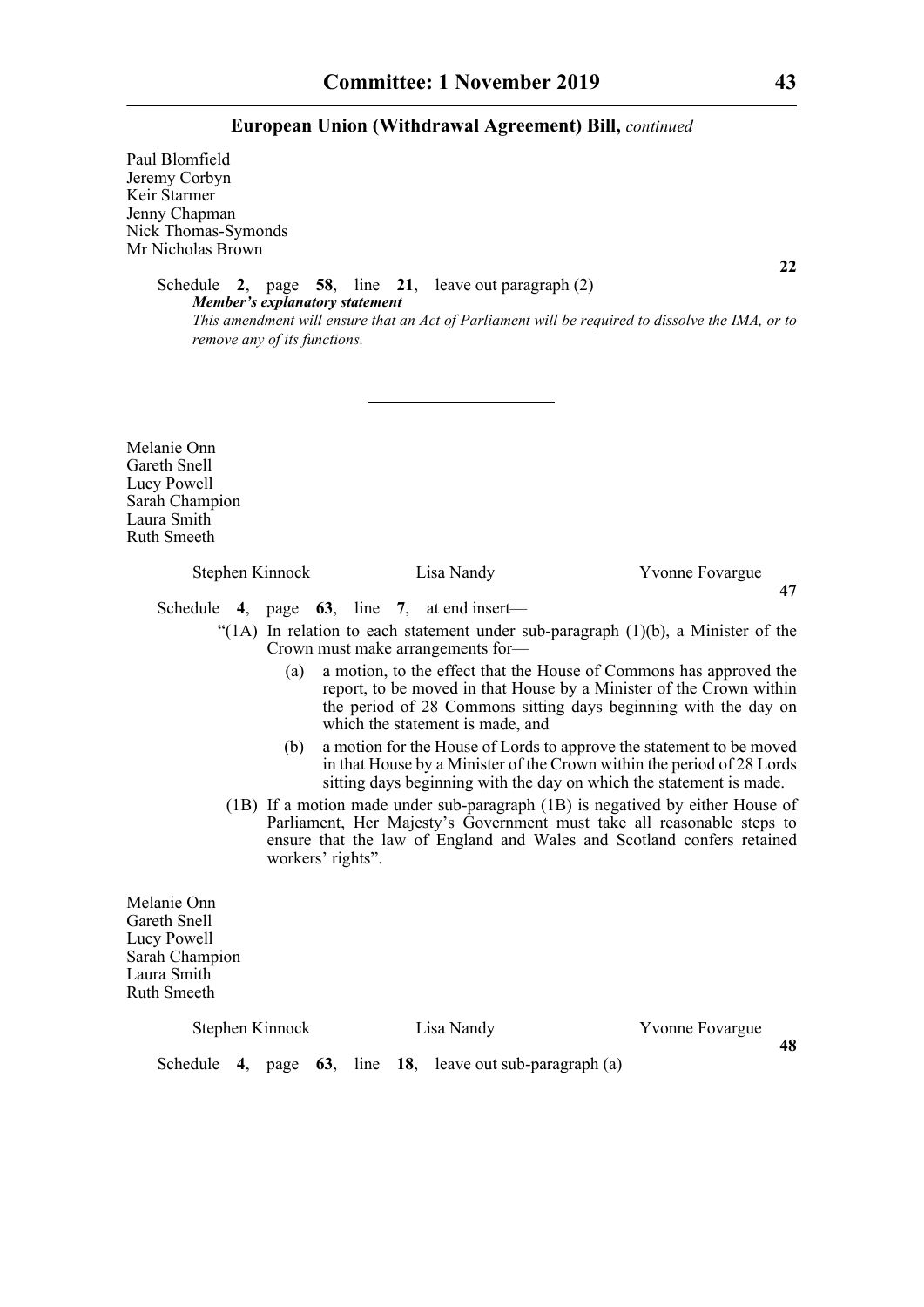Melanie Onn Gareth Snell Lucy Powell Sarah Champion Laura Smith Ruth Smeeth

| Stephen Kinnock                                                                                              |  | Lisa Nandy                                                                                               | Yvonne Fovargue<br>49                                                                                                                                                                                                                |
|--------------------------------------------------------------------------------------------------------------|--|----------------------------------------------------------------------------------------------------------|--------------------------------------------------------------------------------------------------------------------------------------------------------------------------------------------------------------------------------------|
|                                                                                                              |  | Schedule 4, page $64$ , line 36, at end insert—<br>right of the same kind as the new EU workers' right." | "(5A) If a motion made under sub-paragraph (5) is negatived by either House of<br>Parliament, Her Majesty's Government must take all reasonable steps to<br>ensure that the law of England and Wales and Scotland confers a workers' |
| Nick Thomas-Symonds<br>Jeremy Corbyn<br>Keir Starmer<br>Jenny Chapman<br>Paul Blomfield<br>Mr Nicholas Brown |  |                                                                                                          |                                                                                                                                                                                                                                      |

Page **62**, line **27**, leave out Schedule 4

Nick Thomas-Symonds Jeremy Corbyn Keir Starmer Jenny Chapman Paul Blomfield Mr Nicholas Brown

To move the following Schedule—

#### "SCHEDULE 4A

COUNCIL DIRECTIVE NO 79/7/EEC of 19 December 1978 on the progressive implementation of the principle of equal treatment for men and women in matters of social security.

COUNCIL DIRECTIVE NO 89/391/EEC of 12 June 1989 on the introduction of measures to encourage improvements in the health and safety of workers at work.

COUNCIL DIRECTIVE NO 89/654/EEC of 30 November 1989 concerning the minimum safety and health requirements for the workplace.

COUNCIL DIRECTIVE NO 89/656/EEC of 30 November 1989 on the minimum health and safety requirements for the use by workers of personal protective equipment at the workplace.

**29**

**NS1**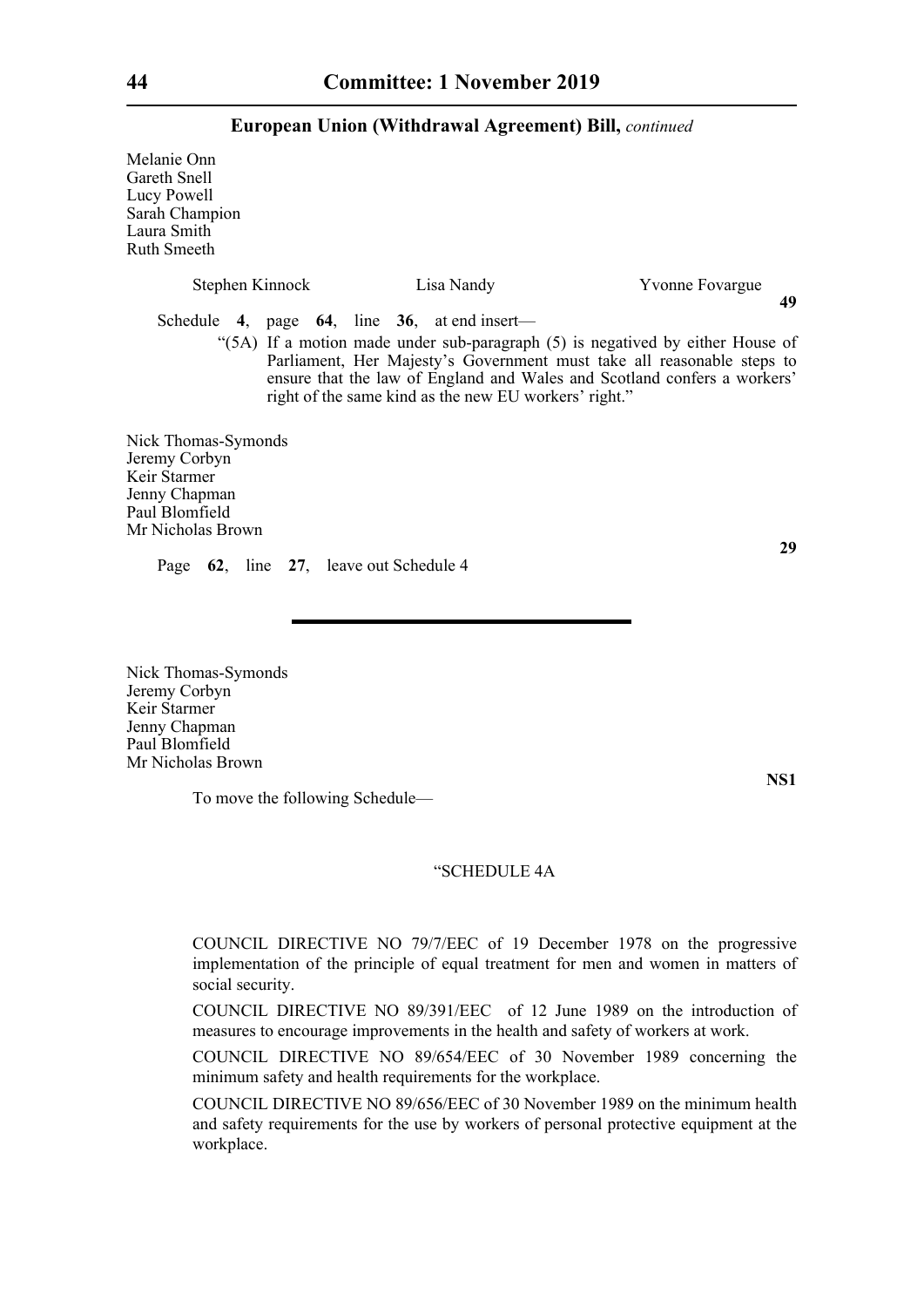COUNCIL DIRECTIVE 90/269/EEC of 29 May 1990 on the minimum health and safety requirements for the manual handling of loads where there is a risk particularly of back injury to workers (fourth individual Directive within the meaning of Article 16 (1) of Directive 89/391/EEC).

COUNCIL DIRECTIVE 90/270/EEC of 29 May 1990 on the minimum safety and health requirements for work with display screen equipment (fifth individual Directive within the meaning of Article 16 (1) of Directive 89/391/EEC).

COUNCIL DIRECTIVE 90/641/Euratom of 4 December 1990 on the operational protection of outside workers exposed to the risk of ionizing radiation during their activities in controlled areas.

COUNCIL DIRECTIVE 91/322/EEC of 29 May 1991 on establishing indicative limit values by implementing Council Directive 80/1107/EEC on the protection of workers from the risks related to exposure to chemical, physical and biological agents at work.

COUNCIL DIRECTIVE 91/383/EEC of 25 June 1991 supplementing the measures to encourage improvements in the safety and health at work of workers with a fixed-duration employment relationship or a temporary employment relationship.

COUNCIL DIRECTIVE NO 91/533/EEC of 14 October 1991 on an employer's obligation to inform employees of the conditions applicable to the contract or employment relationship.

COUNCIL DIRECTIVE 92/29/EEC of 31 March 1992 on the minimum safety and health requirements for improved medical treatment on board vessels.

COUNCIL DIRECTIVE 92/57/EEC of 24 June 1992 on the implementation of minimum safety and health requirements at temporary or mobile construction sites (eighth individual Directive within the meaning of Article 16 (1) of Directive 89/391/EEC).

COUNCIL DIRECTIVE NO 92/58/EEC of 24 June 1992 on the minimum requirements for the provision of safety and/or health signs at work.

COUNCIL DIRECTIVE NO 92/85/EEC of 19 October 1992 on the introduction of measures to encourage improvements in the safety and health at work of pregnant workers and workers who have recently given birth or are breastfeeding (tenth individual Directive within the meaning of Article 16(1) of Directive 89/391/EEC.

COUNCIL DIRECTIVE 92/91/EEC of 3 November 1992 concerning the minimum requirements for improving the safety and health protection of workers in the mineralextracting industries through drilling (eleventh individual Directive within the meaning of Article 16 (1) of Directive 89/391/EEC).

COUNCIL DIRECTIVE 92/104/EEC of 3 December 1992 on the minimum requirements for improving the safety and health protection of workers in surface and underground mineral-extracting industries (twelfth individual Directive within the meaning of Article 16 (1) of Directive 89/391/EEC.

COUNCIL DIRECTIVE 93/103/EC of 23 November 1993 concerning the minimum safety and health requirements for work on board fishing vessels (thirteenth individual Directive within the meaning of Article 16 (1) of Directive 89/391/EEC).

COUNCIL DIRECTIVE NO 94/33/EC of 22 June 1994 on the protection of young people at work.

COUNCIL DIRECTIVE NO 94/45/EC of 22 September 1994 on the establishment of a European Works Council or a procedure in Community-scale undertakings and Community-scale groups of undertakings for the purposes of informing and consulting employees.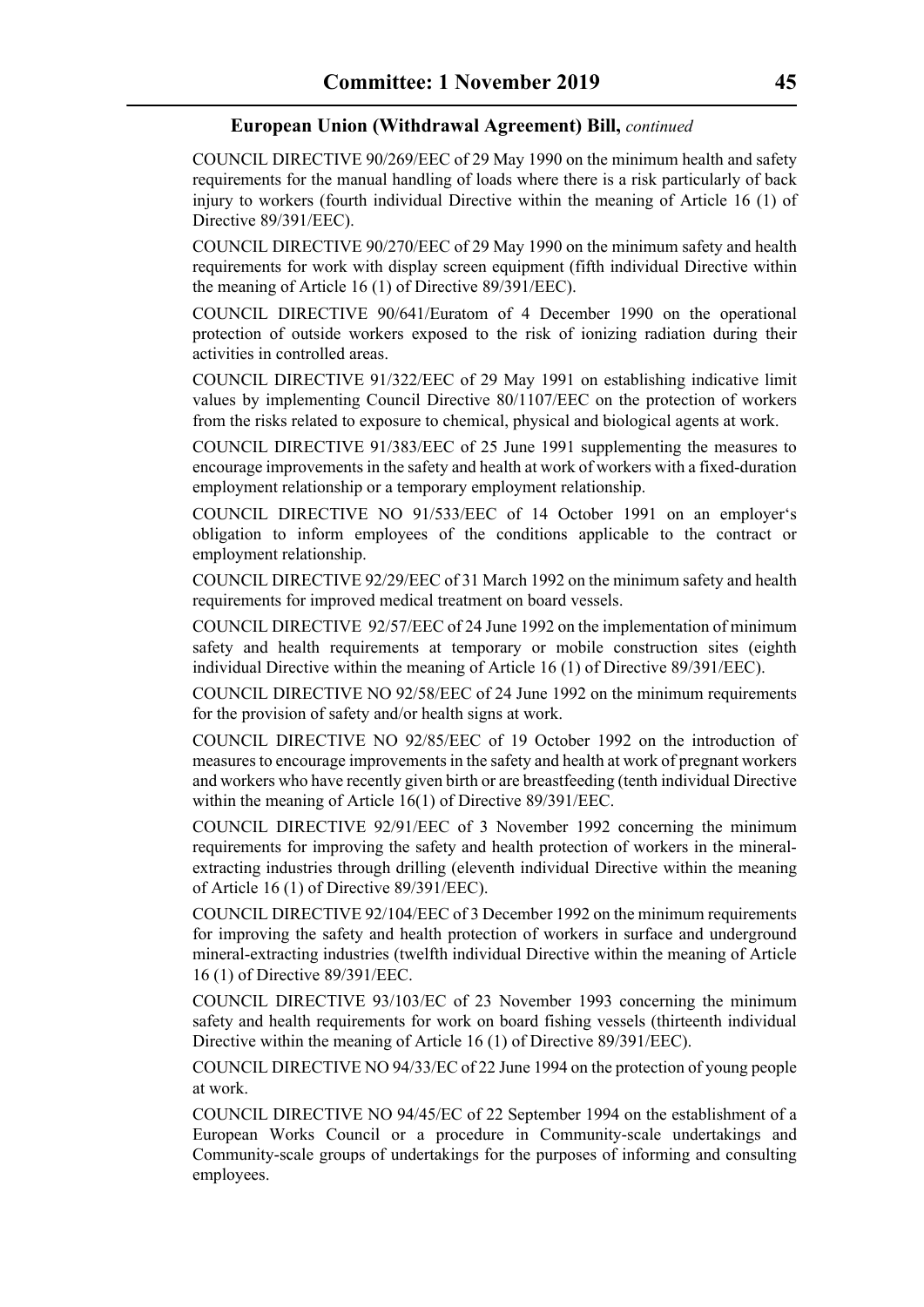COUNCIL DIRECTIVE 96/29/Euratom of 13 May 1996 laying down basic safety standards for the protection of the health of workers and the general public against the dangers arising from ionizing radiation.

COUNCIL DIRECTIVE NO 96/34/EC of 3 June 1996 on the framework agreement on parental leave concluded by UNICE, CEEP and the ETUC.

COUNCIL DIRECTIVE 96/71/EC of the European Parliament and of the Council of 16 December 1996 concerning the posting of workers in the framework of the provision of services.

COUNCIL DIRECTIVE NO 97/74/EC of 15 December 1997 extending, to the United Kingdom of Great Britain and Northern Ireland, Directive 94/45/EC on the establishment of a European Works Council or a procedure in Community-scale undertakings and Community-scale groups of undertakings for the purposes of informing and consulting employees.

COUNCIL DIRECTIVE NO 97/75/EC of 15 December 1997 amending and extending, to the United Kingdom of Great Britain and Northern Ireland, Directive 96/34/EC on the framework agreement on parental leave concluded by UNICE, CEEP and the ETUC.

COUNCIL DIRECTIVE NO 97/81/EC of 15 December 1997 concerning the Framework Agreement on part-time work concluded by UNICE, CEEP and the ETUC.

COUNCIL DIRECTIVE NO 98/23/EC of 7 April 1998 on the extension of Directive 97/ 81/EC on the framework agreement on part-time work concluded by UNICE, CEEP and the ETUC to the United Kingdom of Great Britain and Northern Ireland.

COUNCIL DIRECTIVE 98/24/EC of 7 April 1998 on the protection of the health and safety of workers from the risks related to chemical agents at work (fourteenth individual Directive within the meaning of Article 16(1) of Directive 89/391/EEC).

COUNCIL DIRECTIVE NO 98/59/EC of 20 July 1998 on the approximation of the laws of the Member States relating to collective redundancies.

COUNCIL DIRECTIVE 1999/63/EC of 21 June 1999 concerning the Agreement on the organisation of working time of seafarers concluded by the European Community Shipowners' Association (ECSA) and the Federation of Transport Workers' Unions in the European Union (FST) - Annex: European Agreement on the organisation of working time of seafarers.

COUNCIL DIRECTIVE NO 99/70/EC of 28 June 1999 concerning the framework agreement on fixed-term work concluded by ETUC, UNICE and CEEP.

COUNCIL DIRECTIVE NO 99/63/EC of 21 June 1999 concerning the Agreement on the organisation of working time of seafarers concluded by the European Community Shipowners' Association (ECSA) and the Federation of Transport Workers' Unions in the European Union (FST).

COUNCIL DIRECTIVE NO 99/92/EC of 16 December 1999 on the minimum requirements for improving the safety and health protection of workers potentially at risk from explosive atmospheres.

COUNCIL DIRECTIVE 1999/95/EC of the European Parliament and of the Council of 13 December 1999 concerning the enforcement of provisions in respect of seafarers' hours of work on board ships calling at Community ports.

COUNCIL DIRECTIVE 2000/39/EC of 8 June 2000 establishing a first list of indicative occupational exposure limit values in implementation of Council Directive 98/24/EC on the protection of the health and safety of workers from the risks related to chemical agents at work.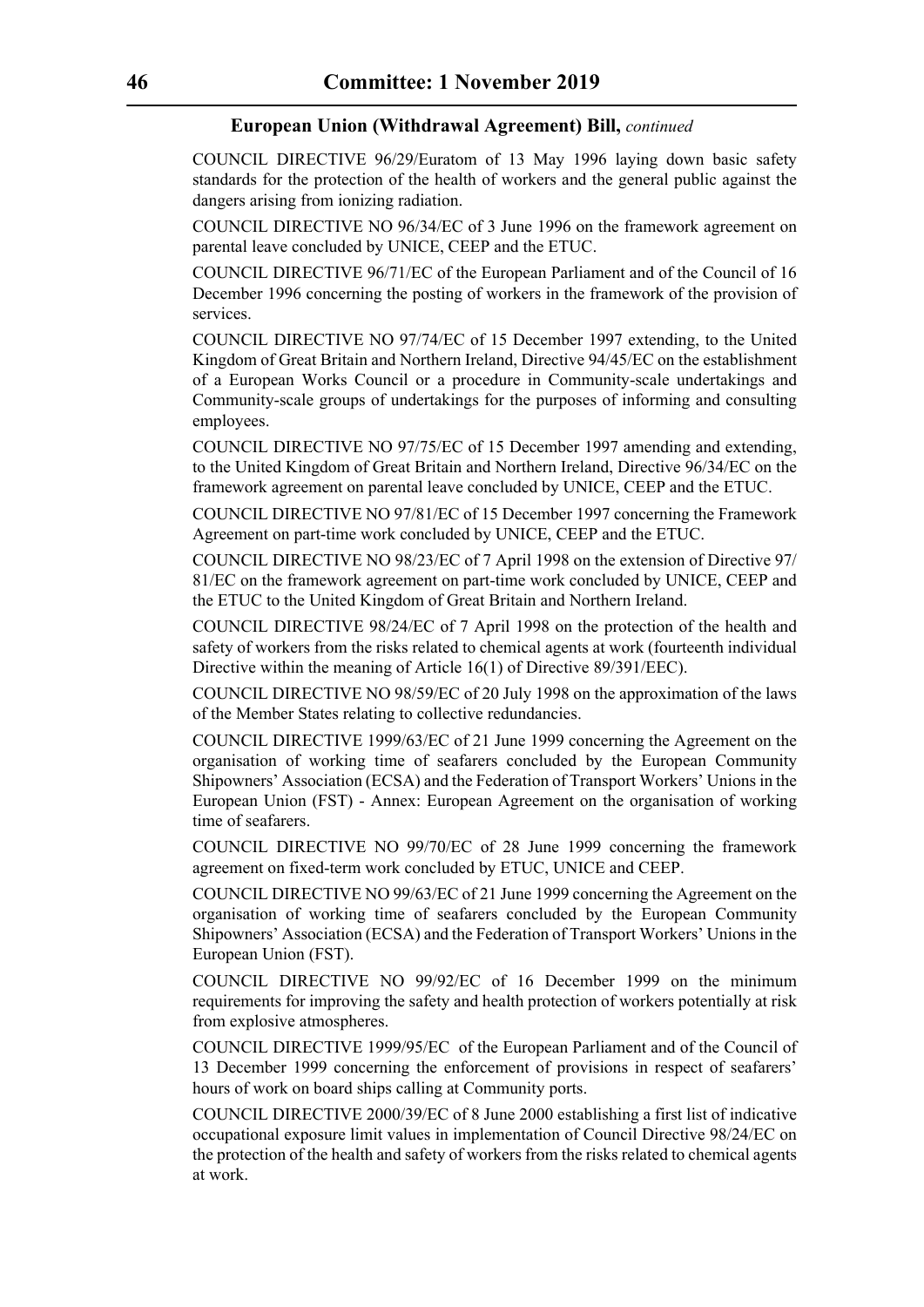COUNCIL DIRECTIVE 2000/43/EC of 29 June 2000 implementing the principle of equal treatment between persons irrespective of racial or ethnic origin.

DIRECTIVE 2000/54/EC of the European Parliament and of the Council of 18 September 2000 on the protection of workers from risks related to exposure to biological agents at work (seventh individual directive within the meaning of Article 16(1) of Directive 89/ 391/EEC).

COUNCIL DIRECTIVE NO 2000/78/EC of 27 November 2000 establishing a general framework for equal treatment in employment and occupation.

COUNCIL DIRECTIVE 2000/79/EC of 27 November 2000 concerning the European Agreement on the Organisation of Working Time of Mobile Workers in Civil Aviation. Concluded by the Association of European Airlines (AEA), the European Transport Workers' Federation (ETF), the European Cockpit Association (ECA), the European Regions Airline Association (ERA) and the International Air Carrier Association (IACA).

COUNCIL DIRECTIVE 2001/23/EC of 12 March 2001 on the approximation of the laws of the Member States relating to the safeguarding of employees' rights in the event of transfers of undertakings, businesses or parts of undertakings or businesses.

COUNCIL DIRECTIVE 2001/86/EC of 8 October 2001 supplementing the Statute for a European company with regard to the involvement of employees.

DIRECTIVE 2002/14/EC OF THE EUROPEAN PARLIAMENT AND OF THE COUNCIL of 11 March 2002 establishing a general framework for informing and consulting employees in the European Community.

DIRECTIVE 2002/15/EC OF THE EUROPEAN PARLIAMENT AND OF THE COUNCIL of 11 March 2002 on the organisation of the working time of persons performing mobile road transport activities.

COUNCIL DIRECTIVE 2002/44/EC of 25 June 2002 on the minimum health and safety requirements regarding the exposure of workers to the risks arising from physical agents (vibration) (sixteenth individual Directive within the meaning of Article 16(1) of Directive 89/391/EEC).

COUNCIL DIRECTIVE 2003/10/EC of 6 February 2003 on the minimum health and safety requirements regarding the exposure of workers to the risks arising from physical agents (noise) (Seventeenth individual Directive within the meaning of Article 16(1) of Directive 89/391/EEC.

DIRECTIVE 2003/41/EC OF THE EUROPEAN PARLIAMENT AND OF THE COUNCIL of 3 June 2003 on the activities and supervision of institutions for occupational retirement provision.

COUNCIL DIRECTIVE 2003/72/EC of 22 July 2003 supplementing the Statute for a European Cooperative Society with regard to the involvement of employees.

DIRECTIVE 2003/88/EC OF THE EUROPEAN PARLIAMENT AND OF THE COUNCIL of 4 November 2003 concerning certain aspects of the organisation of working time.

COUNCIL DIRECTIVE 2004/37/EC of 29 April 2004 on the protection of workers from the risks related to exposure to carcinogens or mutagens at work (Sixth individual Directive within the meaning of Article 16(1) Directive 89/391/EEC.

COUNCIL DIRECTIVE 2005/47/EC of 18 July 2005 on the Agreement between the Community of European Railways (CER) and the European Transport Workers' Federation (ETF) on certain aspects of the working conditions of mobile workers engaged in interoperable cross-border services in the railway sector.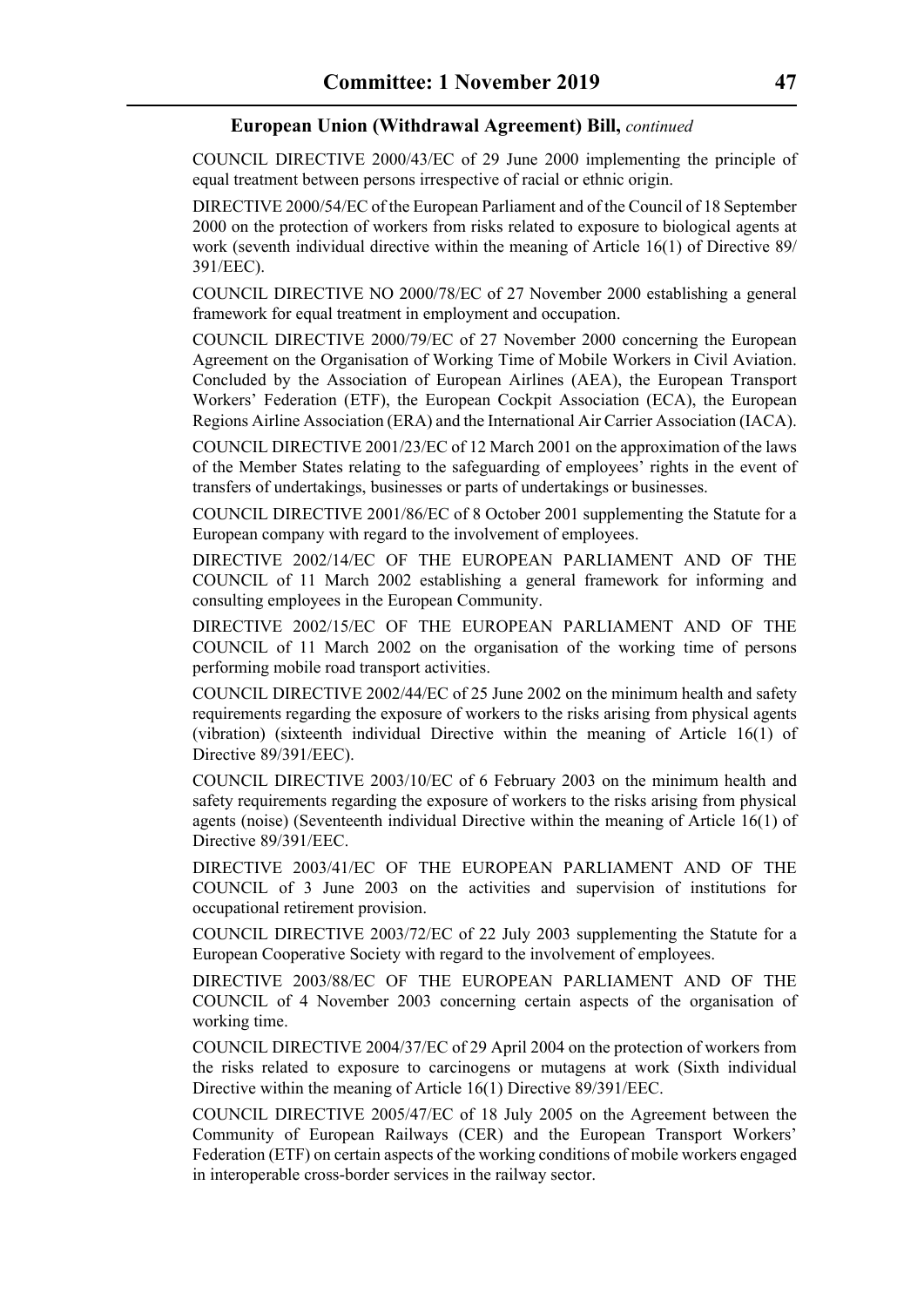DIRECTIVE 2005/56/EC OF THE EUROPEAN PARLIAMENT AND OF THE COUNCIL of 26 October 2005 on cross-border mergers of limited liability companies.

COUNCIL DIRECTIVE 2006/15/EC of 7 February 2006 establishing a second list of indicative occupational exposure limit values in implementation of Council Directive 98/ 24/EC and amending Directives 91/322/EEC and 2000/39/.

COUNCIL DIRECTIVE 2006/25/EC of 5 April 2006 on the minimum health and safety requirements regarding the exposure of the workers to risks arising from physical agents (artificial optical radiation, 19th individual Directive within the meaning of Article 16(1) of Directive 89/391/EEC).

DIRECTIVE 2006/54/EC OF THE EUROPEAN PARLIAMENT AND OF THE COUNCIL of 5 July 2006 on the implementation of the principle of equal opportunities and equal treatment of men and women in matters of employment and occupation (recast).

DIRECTIVE 2007/59/EC of the European Parliament and of the Council of 23 October 2007 on the certification of train drivers operating locomotives and trains on the railway system in the Community.

DIRECTIVE 2008/94 OF THE EUROPEAN PARLIAMENT AND OF THE COUNCIL of 22 October 2008 on the protection of employees in the event of the insolvency of their employer.

DIRECTIVE 2008/104/EC OF THE EUROPEAN PARLIAMENT AND OF THE COUNCIL of 19 November 2008.

COUNCIL DIRECTIVE 2009/13/EC of 16 February 2009 implementing the Agreement concluded by the European Community Shipowners' Associations (ECSA) and the European Transport Workers' Federation (ETF) on the Maritime Labour Convention, 2006, and amending Directive 1999/63/EC.

DIRECTIVE 2009/38/EC OF THE EUROPEAN PARLIAMENT AND OF THE COUNCIL of 6 May 2009 on the establishment of a European Works Council or a procedure in Community-scale undertakings and Community-scale groups of companies for the purposes of informing and consulting employees.

COUNCIL DIRECTIVE 2009/104/EC of 16 September 2009 concerning the minimum safety and health requirements for the use of work equipment by workers at work.

COUNCIL DIRECTIVE 2009/148/EC of 30 November 2009 on the protection of workers from the risks related to exposure to asbestos at work (Text with EEA relevance).

COUNCIL DIRECTIVE 2009/161/EU of 17 December 2009 establishing a third list of indicative occupational exposure limit values in implementation of Council Directive 98/ 24/EC and amending Commission Directive 2000/39/EC (Text with EEA relevance).

COUNCIL DIRECTIVE 2010/18/EU of 8 March 2010 implementing the revised Framework Agreement on parental leave concluded by BUSINESSEUROPE, UEAPME, CEEP and ETUC.

COUNCIL DIRECTIVE 2010/32/EU of 10 May 2010 implementing the Framework Agreement on prevention from sharp injuries in the hospital and healthcare sector concluded by HOSPEEM and EPSU.

DIRECTIVE 2010/41/EU OF THE EUROPEAN PARLIAMENT AND OF THE COUNCIL of 7 July 2010 on the application of the principle of equal treatment between men and women engaged in an activity in a self-employed capacity.

COUNCIL DIRECTIVE 2013/59/Euratom of 5 December 2013 laying down basic safety standards for protection against the dangers arising from exposure to ionising radiation,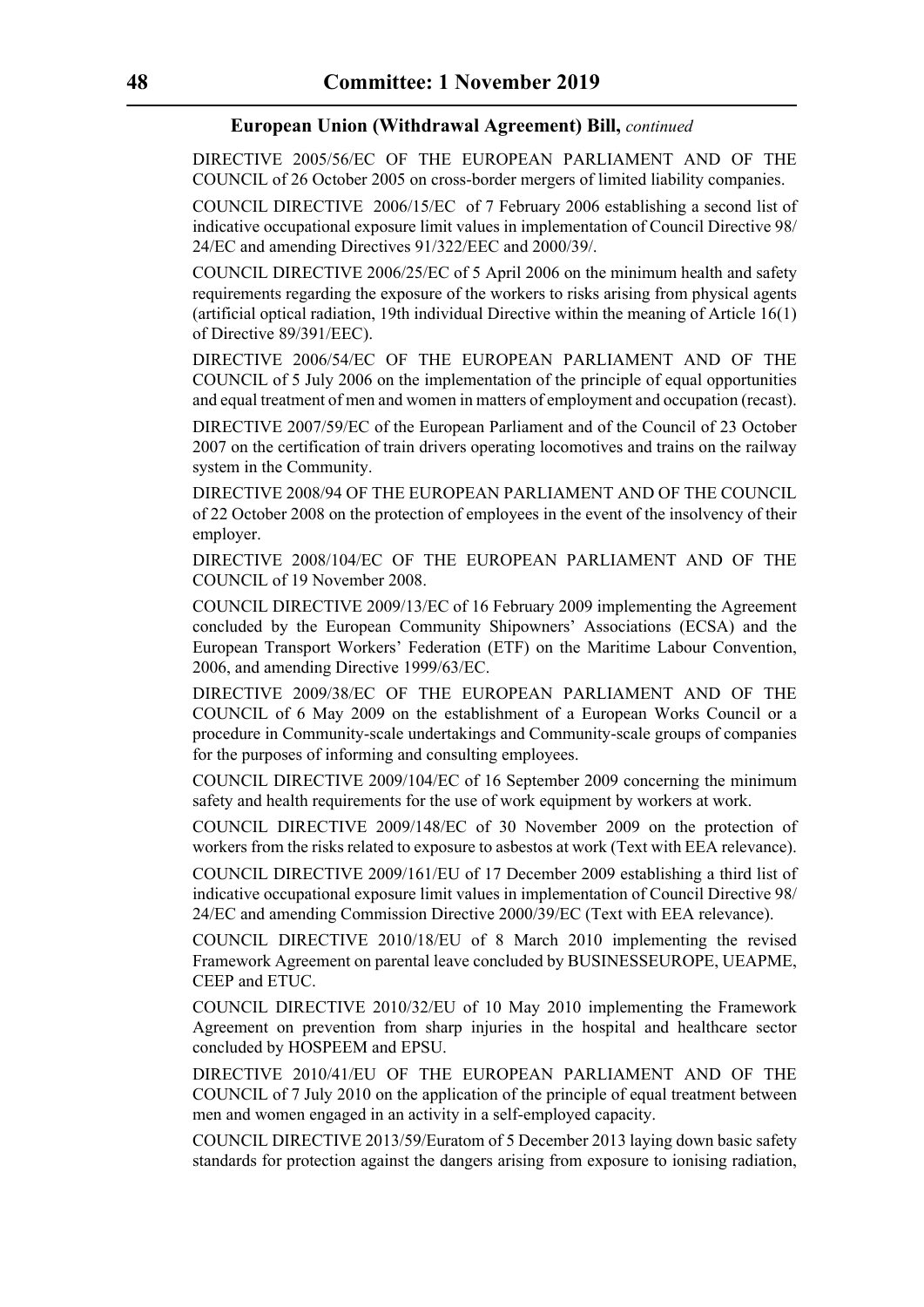and repealing Directives 89/618/Euratom, 90/641/Euratom, 96/29/Euratom, 97/43/ Euratom and 2003/122/Euratom.

COUNCIL DIRECTIVE 2013/35/EU of 26 June 2013 on the minimum health and safety requirements regarding the exposure of workers to the risks arising from physical agents (electromagnetic fields) (20th individual Directive within the meaning of Article 16(1) of Directive 89/391/EEC) and repealing Directive 2004/40/EC.

DIRECTIVE 2013/38/EU of the European Parliament and of the Council of 12 August 2013 amending Directive 2009/16/EC on port State control.

DIRECTIVE 2013/54/EU of the European Parliament and of the Council of 20 November 2013 concerning certain flag State responsibilities for compliance with and enforcement of the Maritime Labour Convention, 2006.

COUNCIL DIRECTIVE 2013/59/Euratom of 5 December 2013 laying down basic safety standards for protection against the dangers arising from exposure to ionising radiation, and repealing Directives 89/618/Euratom, 90/641/Euratom, 96/29/Euratom, 97/43/ Euratom and 2003/122/Euratom.

DIRECTIVE 2014/67/EU of the European Parliament and of the Council of 15 May 2014 on the enforcement of Directive 96/71/EC concerning the posting of workers in the framework of the provision of services and amending Regulation (EU) No 1024/2012 on administrative cooperation through the Internal Market Information System ('the IMI Regulation').

COUNCIL DIRECTIVE 2014/112/EU of 19 December 2014 implementing the European Agreement concerning certain aspects of the organisation of working time in inland waterway transport, concluded by the European Barge Union (EBU), the European Skippers Organisation (ESO) and the European Transport Workers' Federation (ETF).

DIRECTIVE (EU) 2015/1794 of the European Parliament and of the Council of 6 October 2015 amending Directives 2008/94/EC, 2009/38/EC and 2002/14/EC of the European Parliament and of the Council, and Council Directives 98/59/EC and 2001/23/EC, as regards seafarers.

COUNCIL DIRECTIVE (EU) 2017/159 of 19 December 2016 implementing the Agreement concerning the implementation of the Work in Fishing Convention, 2007 of the International Labour Organisation, concluded on 21 May 2012 between the General Confederation of Agricultural Cooperatives in the European Union (Cogeca), the European Transport Workers' Federation (ETF) and the Association of National Organisations of Fishing Enterprises in the European Union (Europêche).

COMMISSION DIRECTIVE 2017/164/EU of 31 January 2017 establishing a fourth list of indicative occupational exposure limit values pursuant to Council Directive 98/24/EC, and amending Commission Directives 91/322/EEC, 2000/39/EC and 2009/161/EU.

DIRECTIVE (EU) 2017/1132 of the European Parliament and of the Council of 14 June 2017 relating to certain aspects of company law.

DIRECTIVE (EU) 2019/1152 of the European Parliament and of the Council of 20 June 2019 on transparent and predictable working conditions in the European Union."